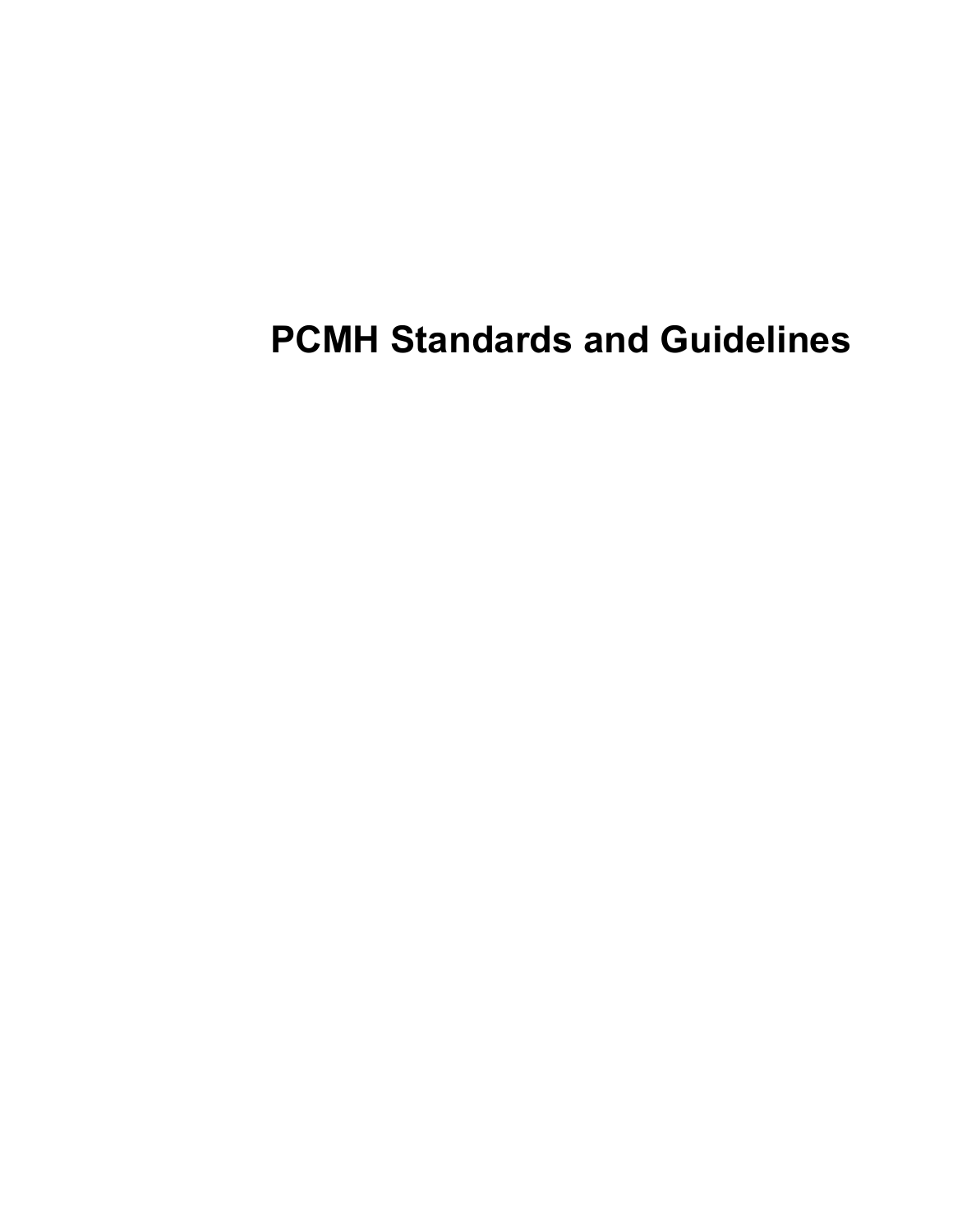<span id="page-1-0"></span>

| 53 |
|----|
|    |
|    |
|    |
|    |
|    |
|    |
|    |
|    |
|    |
|    |
|    |
|    |
|    |
|    |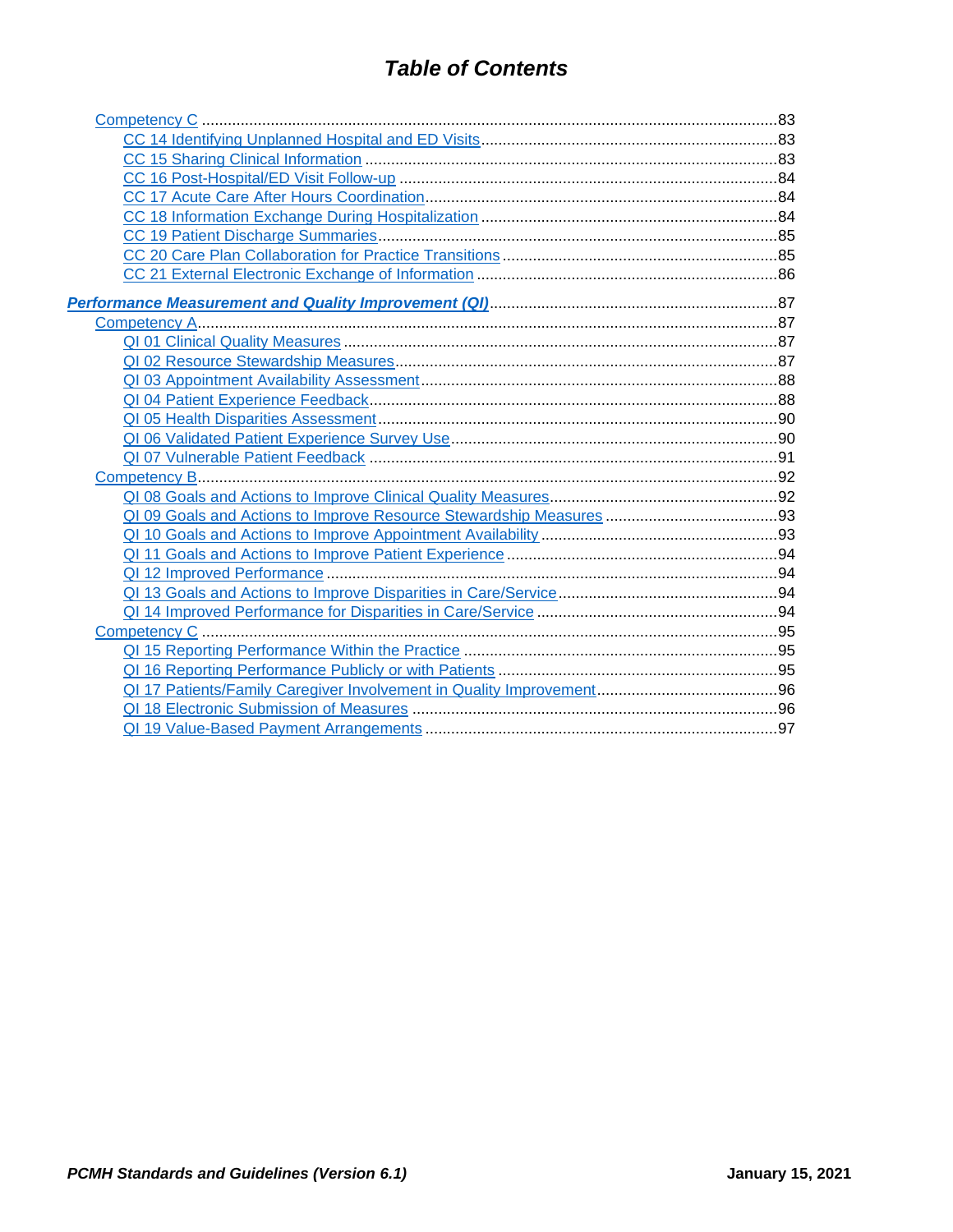<span id="page-4-0"></span>

| PCMH PUBLICATION SYMBOL LEGEND |                                                                   |                                                                                                                                                                                                                                                                                              |
|--------------------------------|-------------------------------------------------------------------|----------------------------------------------------------------------------------------------------------------------------------------------------------------------------------------------------------------------------------------------------------------------------------------------|
| <b>Symbol</b>                  | <b>Meaning</b>                                                    | <b>Description</b>                                                                                                                                                                                                                                                                           |
|                                | <b>Site-Specific</b>                                              | For organizations with multiple sites, criteria require evidence to be<br>demonstrated for each site.                                                                                                                                                                                        |
|                                | <b>Shared</b>                                                     | For organizations with multiple sites, criteria may be demonstrated<br>once and credit for the component shared across all sites.                                                                                                                                                            |
|                                |                                                                   | Note: If an organization shares criteria within or between programs, it is<br>attesting that all practices pursuing or holding Recognition status follow<br>the same policies and procedures, use the same systems and uniformly<br>conduct the activities at all practices and specialties. |
| <b>NYS</b>                     | <b>New York State</b><br><b>PCMH Required</b><br><b>Criterion</b> | The "NYS" icon indicates 1 of the 11 elective criteria that must be<br>completed to achieve NYS PCMH Recognition. Refer to Appendix 7<br>for information.                                                                                                                                    |
|                                | Cross-Program<br><b>Shared Credit</b>                             | Criteria may be shared between programs for organizations seeking<br><b>PCMH Recognition:</b>                                                                                                                                                                                                |
|                                | <b>Option</b>                                                     | • With an existing Recognition status (e.g., PCSP) or                                                                                                                                                                                                                                        |
|                                |                                                                   | • With other Recognition programs concurrently.                                                                                                                                                                                                                                              |
|                                |                                                                   | Specific shared-credit alignment is noted next to the symbol.                                                                                                                                                                                                                                |
|                                |                                                                   | Note: If an organization shares criteria within or between programs, it is<br>attesting that all practices pursuing or holding Recognition status follow<br>the same policies and procedures, use the same systems and uniformly<br>conduct the activities at all practices and specialties. |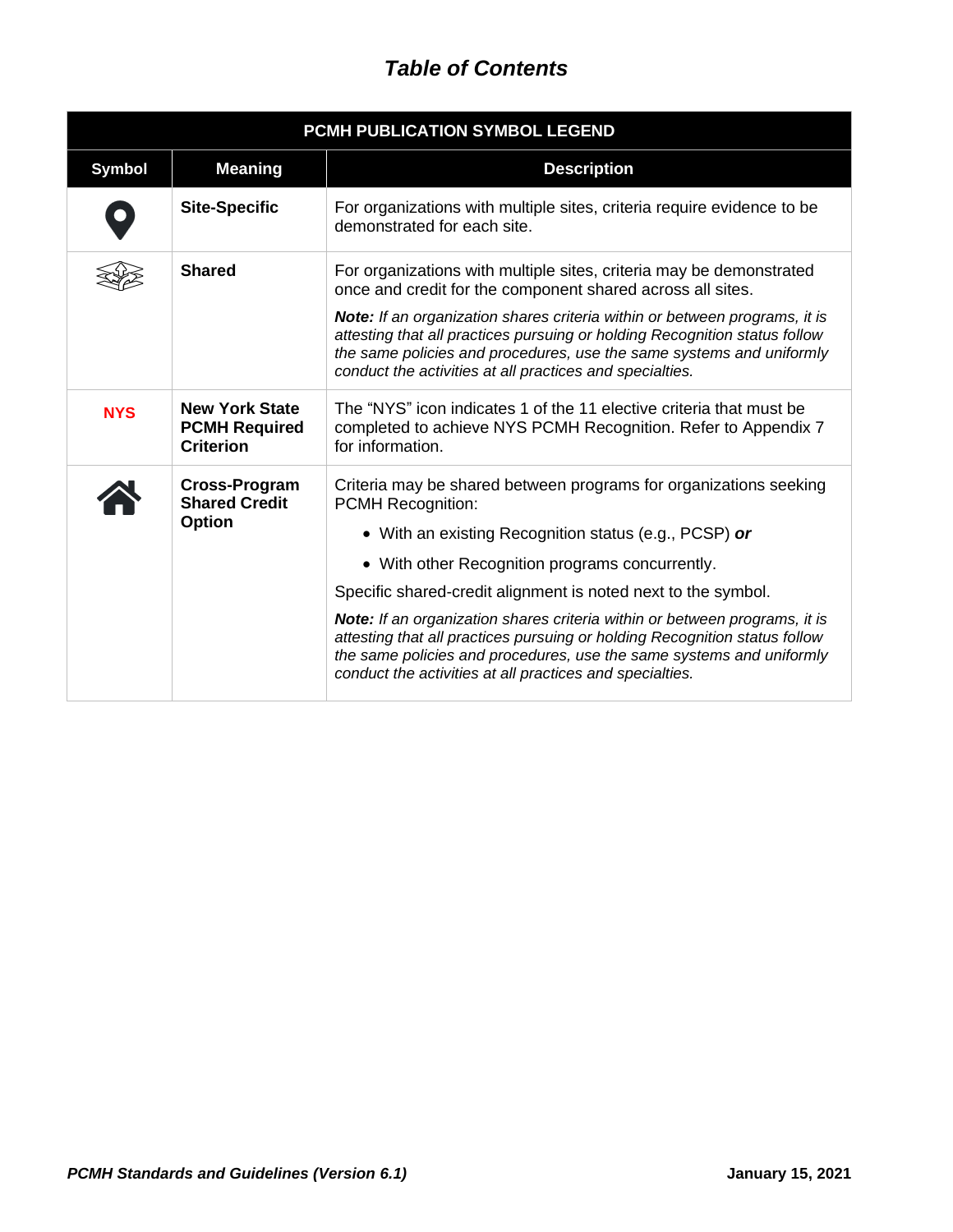## **Team-Based Care and Practice Organization (TC)**

<span id="page-5-0"></span>*The practice provides continuity of care; communicates its roles and responsibilities to patients/ families/caregivers; and organizes and trains staff to work to the top of their license to provide patient-centered care as part of the medical home.*

<span id="page-5-1"></span>**Competency A: The Practice's Organization.** The practice commits to transforming the practice into a sustainable patient-centered practice. Care team members have the knowledge and training necessary to perform their roles, which are defined by the practice's organizational structure.

#### <span id="page-5-2"></span>**TC 01 (Core) PCMH Transformation Leads: Designates a clinician lead of the medical home and a staff person to manage the transformation and ongoing patient-centered care.**

| <b>GUIDANCE</b>                                                                                                                                                                                                                                                                                                    | <b>EVIDENCE</b>                                                           |
|--------------------------------------------------------------------------------------------------------------------------------------------------------------------------------------------------------------------------------------------------------------------------------------------------------------------|---------------------------------------------------------------------------|
| The practice identifies the clinician lead and the<br>transformation manager (the person leading the<br>PCMH transformation). This may be the same<br>person.                                                                                                                                                      | Details about the clinician lead<br>AND<br>Details about the PCMH manager |
| Identification of the lead/manager includes:<br>Name.<br>Credentials.<br>Roles/responsibilities.                                                                                                                                                                                                                   |                                                                           |
| Practice transformation is successful when there<br>is support from a clinician lead. The lead's support<br>sets the tone for how the practice will function as a<br>medical home. The intent is to ensure that the<br>practice has clinical and operational support and<br>resources to implement the PCMH model. |                                                                           |

<span id="page-5-3"></span>**TC 02 (Core) Structure and Staff Responsibilities: Defines the practice's organizational structure and staff responsibilities/skills to support key practice functions.**

| <b>GUIDANCE</b>                                                                                                                                                                                                                     | <b>EVIDENCE</b>                                                                                                     |
|-------------------------------------------------------------------------------------------------------------------------------------------------------------------------------------------------------------------------------------|---------------------------------------------------------------------------------------------------------------------|
| The practice provides an overview of practice staff<br>roles and an outline of duties staff will execute as<br>part of the medical home and explains how it will<br>support and train staff to complete these duties.               | • Staff structure overview<br><b>AND</b><br>Description of staff roles, skills and<br>$\bullet$<br>responsibilities |
| Structured tasks and stated staff responsibilities<br>enable a practice to ensure that staff are providing<br>efficient medical care and have training for the<br>skills necessary to support the functions of the<br>medical home. |                                                                                                                     |

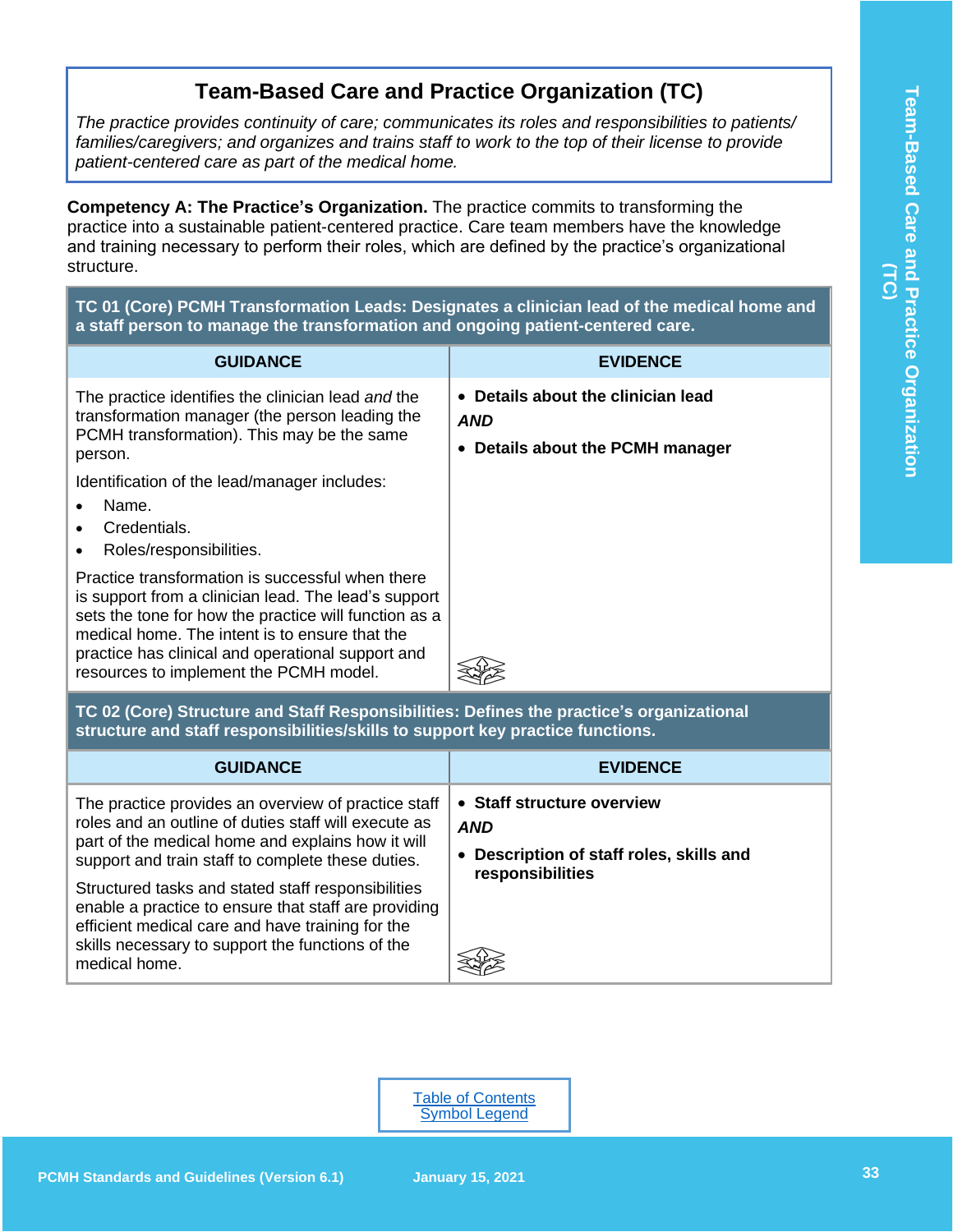## **TC Competency A: Practice Organization.**

<span id="page-6-1"></span><span id="page-6-0"></span>

| TC 03 (1 Credit) External PCMH Collaborations: The practice is involved in external PCMH-<br>oriented collaborative activities.                                                                                                                                                                               |                                                                    |  |
|---------------------------------------------------------------------------------------------------------------------------------------------------------------------------------------------------------------------------------------------------------------------------------------------------------------|--------------------------------------------------------------------|--|
| <b>GUIDANCE</b>                                                                                                                                                                                                                                                                                               | <b>EVIDENCE</b>                                                    |  |
| The practice demonstrates that it is involved in at<br>least one state or federal initiative (e.g., CPC+,<br>care management learning collaborative led by<br>the state) or population-based care learning<br>collaborative.                                                                                  | • Description of involvement in external<br>collaborative activity |  |
| Participation in an ACO, a clinically integrated<br>network, or a health information exchange (HIE)<br>does not meet this requirement.                                                                                                                                                                        |                                                                    |  |
| A PCMH collaborative activity must be external to<br>the practice, involve multiple practices, be ongoing<br>(not a short-term activity), cover multiple aspects<br>of patient-centered care and involve a level of<br>collaboration between practices to learn and share<br>best practices with their peers. |                                                                    |  |
| TC 04 (2 Credits) Patients/Families/Caregivers Involvement in Governance: Patients/families/<br>caregivers are involved in the practice's governance structure or on stakeholder committees.                                                                                                                  |                                                                    |  |
| <b>GUIDANCE</b>                                                                                                                                                                                                                                                                                               | <b>EVIDENCE</b>                                                    |  |
| The practice either:<br>Creates a role for patients/families/caregivers<br>$\bullet$                                                                                                                                                                                                                          | • Documented process                                               |  |
| in the practice's governance structure or<br>Board of Directors, or<br>Organizes a Patient and Family Advisory<br>$\bullet$<br>Council (PFAC) (stakeholder committee).                                                                                                                                        | <b>AND</b><br>• Evidence of implementation                         |  |
| The practice specifies:                                                                                                                                                                                                                                                                                       |                                                                    |  |
| • How patients/families/caregivers are<br>selected for participation.<br>• The patient/family/caregivers' role.<br>• Frequency of meetings.                                                                                                                                                                   |                                                                    |  |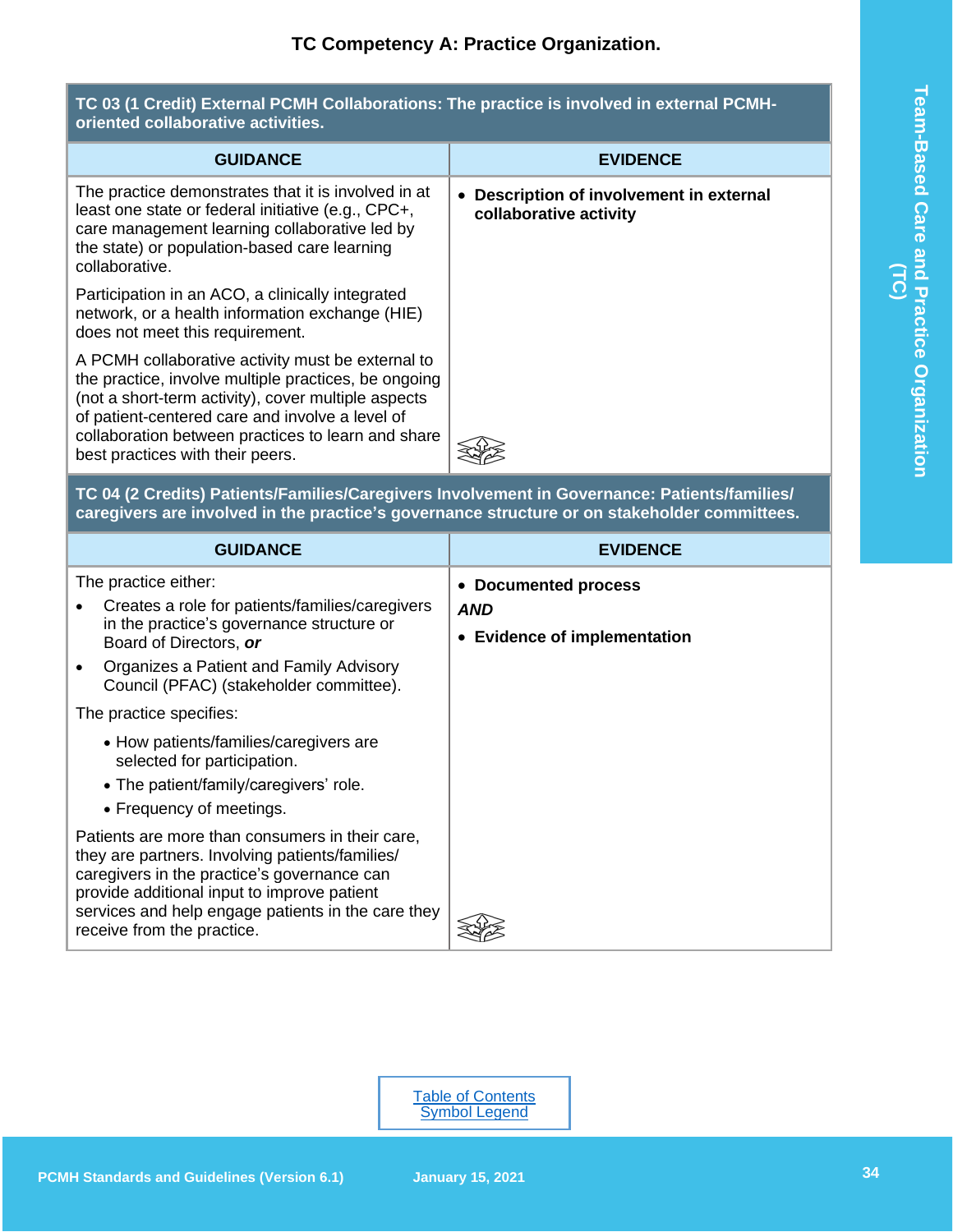#### <span id="page-7-0"></span>**TC 05 (2 Credits) Certified EHR System: The practice uses a certified electronic health record technology (CEHRT) system. NYS**

| <b>GUIDANCE</b>                                                                                                                             | <b>EVIDENCE</b>      |
|---------------------------------------------------------------------------------------------------------------------------------------------|----------------------|
| The practice enters the names of the electronic<br>systems it implements. Only systems the practice<br>is actively using should be entered. | $\bullet$ CEHRT name |
| Use of an EHR can increase productivity, reduce<br>paperwork and enable the practice to provide<br>patient care more efficiently.           | PCSP TC 05           |
| https://chpl.healthit.gov/#/search                                                                                                          |                      |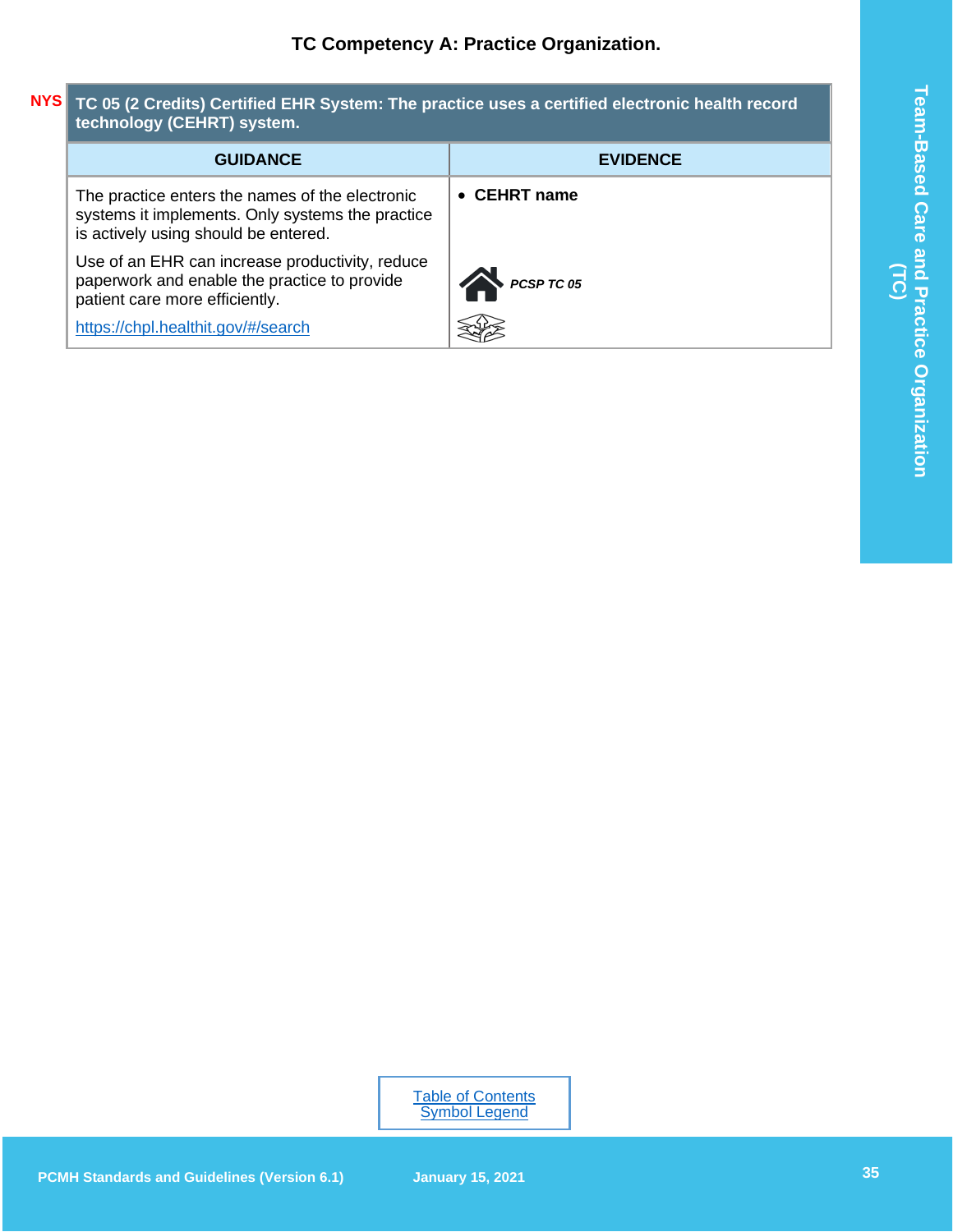## **TC Competency B: Team Communication.**

<span id="page-8-0"></span>**Competency B: Team Communication.** Communication among staff is organized to ensure that patient care is coordinated, safe and effective.

<span id="page-8-1"></span>**TC 06 (Core) Individual Patient Care Meetings/Communication: Has regular patient care team meetings or a structured communication process focused on individual patient care.**

| <b>GUIDANCE</b>                                                                                                                                                                                                                                                                                          | <b>EVIDENCE</b>                                                    |
|----------------------------------------------------------------------------------------------------------------------------------------------------------------------------------------------------------------------------------------------------------------------------------------------------------|--------------------------------------------------------------------|
| The practice has a structured communication<br>process or holds regular care-team meetings<br>(such as huddles) for sharing patient information,<br>care needs, concerns of the day and other<br>information that encourages efficient patient care<br>and practice workflow.                            | • Documented process<br><b>AND</b><br>• Evidence of implementation |
| A structured communication process is focused on<br>individual patient care and may include tasks or<br>messages in the medical record, regular email<br>exchanges or notes on the schedule about a<br>patient and the roles of the clinician or team<br>leader and others in the communication process. |                                                                    |
| Consistent care-team meetings allow staff to<br>anticipate the needs of all patients and provide a<br>forum for staff to communicate about daily patient<br>care needs.                                                                                                                                  | <b>Documented Process Only</b>                                     |

<span id="page-8-2"></span>**TC 07 (Core) Staff Involvement in Quality Improvement: Involves care team staff in the practice's performance evaluation and quality improvement activities.**

| <b>GUIDANCE</b>                                                                                                                                                                                                                                                                                                                                                                                                | <b>EVIDENCE</b>                                                    |
|----------------------------------------------------------------------------------------------------------------------------------------------------------------------------------------------------------------------------------------------------------------------------------------------------------------------------------------------------------------------------------------------------------------|--------------------------------------------------------------------|
| The practice describes staff roles and involvement<br>in the performance evaluation and improvement<br>activities.<br>Improving quality outcomes involves all members<br>of the practice staff and care team. Engaging the<br>team in review and evaluation of the practice's<br>performance is important to identifying<br>opportunities for improvement and developing<br>meaningful improvement activities. | • Documented process<br><b>AND</b><br>• Evidence of implementation |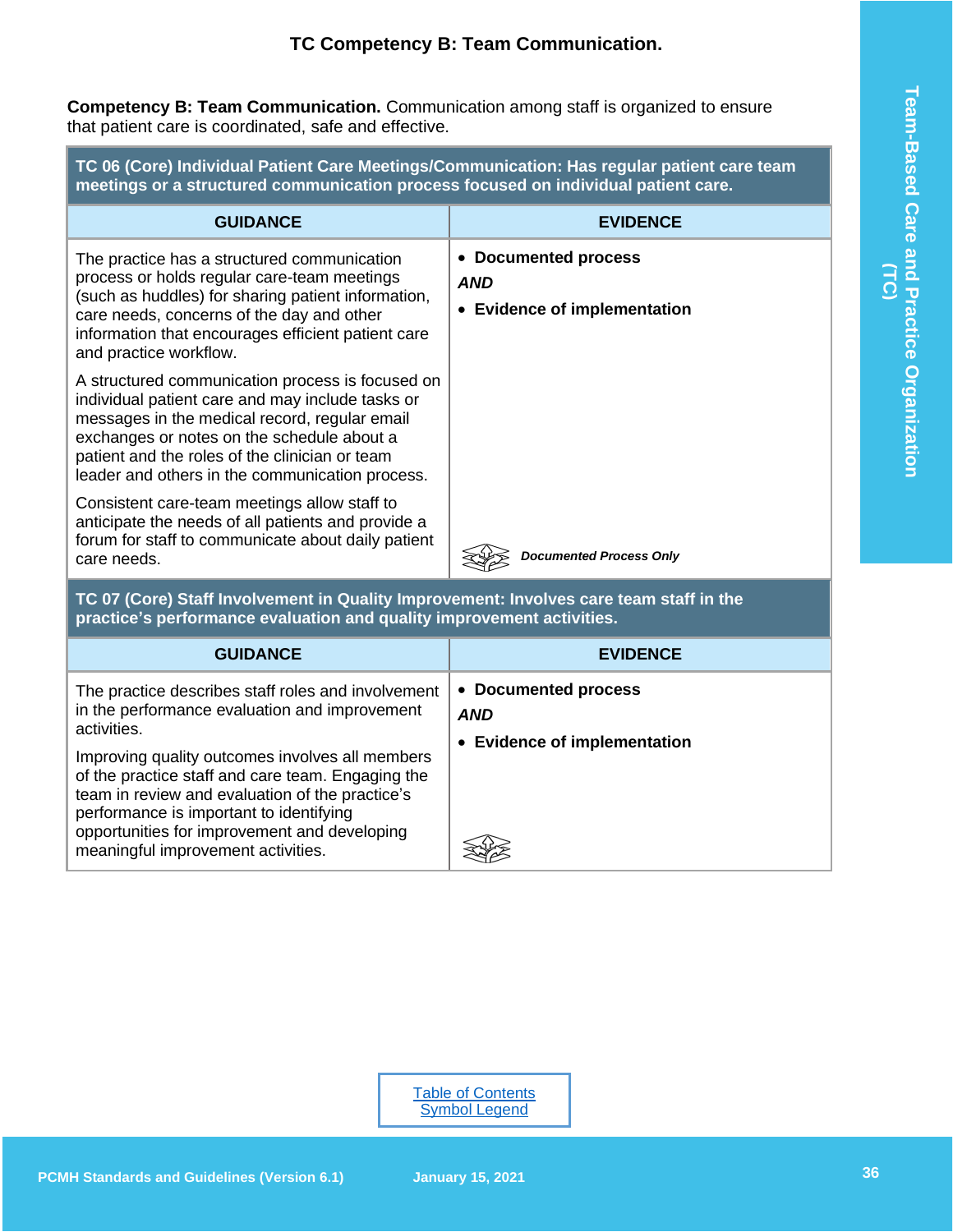<span id="page-9-0"></span>**TC 08 (2 Credits) Behavioral Health Care Manager: Has at least one care manager qualified to identify and coordinate behavioral health needs.**

| <b>GUIDANCE</b>                                                                                                                                                                                                                                                                                     | <b>EVIDENCE</b>                            |
|-----------------------------------------------------------------------------------------------------------------------------------------------------------------------------------------------------------------------------------------------------------------------------------------------------|--------------------------------------------|
| The practice identifies the behavioral healthcare<br>manager and provides their qualifications. The<br>care manager has the training to support<br>behavioral health needs in the primary care office<br>and coordinates referrals to specialty behavioral<br>health services outside the practice. | • Identified behavioral healthcare manager |
| The practice demonstrates that it is working to<br>provide meaningful behavioral health services to<br>its patients by employing a care manager who is<br>qualified to address patients' behavioral health<br>needs. The behavioral healthcare manager may<br>conduct duties through telehealth.    |                                            |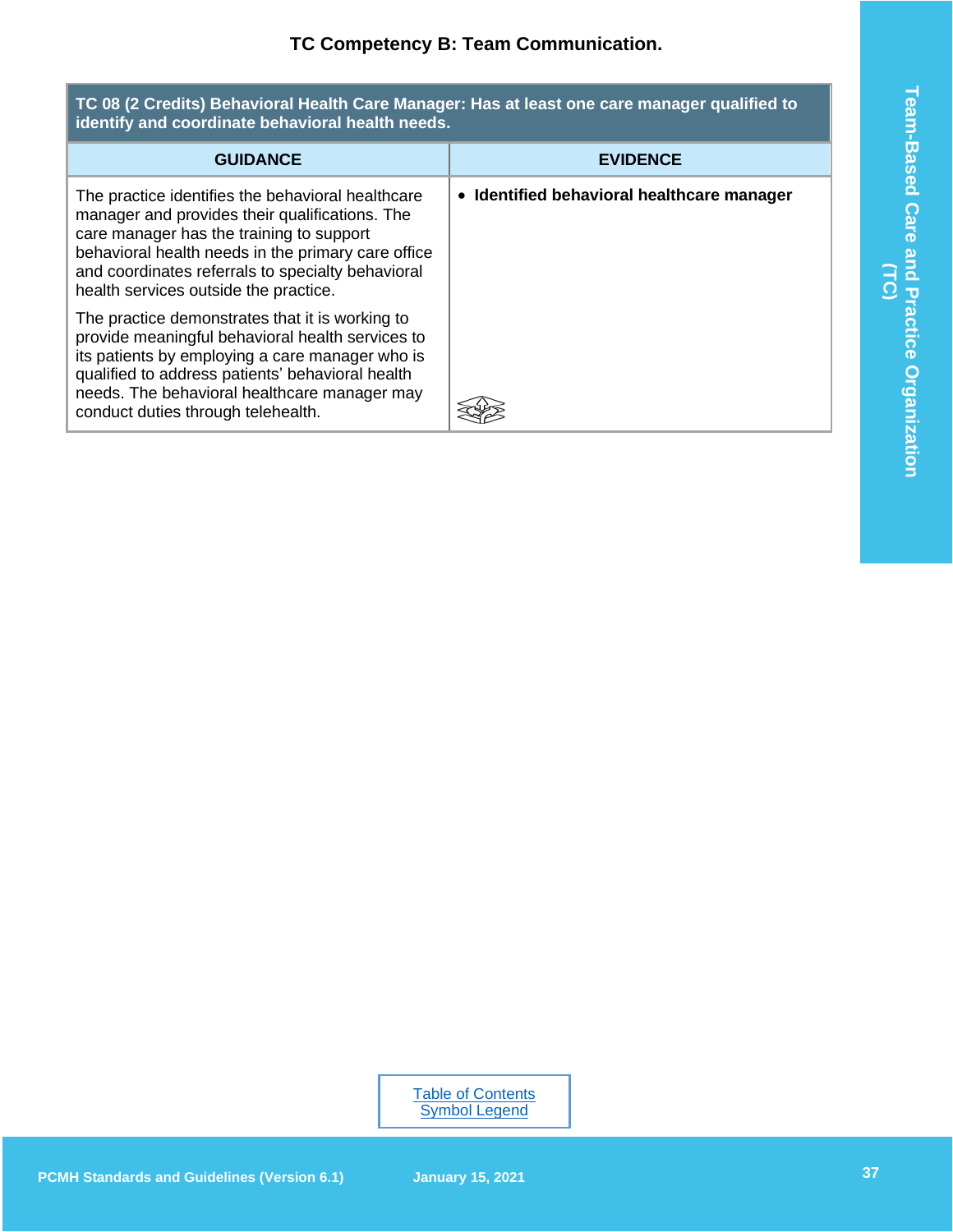## **TC Competency C: Medical Home Responsibilities.**

<span id="page-10-0"></span>**Competency C: Medical Home Responsibilities.** The practice defines and communicates its role and the patient's role in the medical home model of care.

<span id="page-10-1"></span>**TC 09 (Core) Medical Home Information: Has a process for informing patients/families/ caregivers about the role of the medical home and provides patients/families/caregivers materials that contain the information.**

| <b>GUIDANCE</b>                                                                                                                                                                                                                                                                                                                           | <b>EVIDENCE</b>                                                    |
|-------------------------------------------------------------------------------------------------------------------------------------------------------------------------------------------------------------------------------------------------------------------------------------------------------------------------------------------|--------------------------------------------------------------------|
| The practice has a process for informing and<br>providing patients/families/caregivers with<br>information about its role and responsibilities at<br>the start of care and throughout the care<br>trajectory. Reminding patients periodically ensures<br>that they have ready access to essential<br>information and available resources. | • Documented process<br><b>AND</b><br>• Evidence of implementation |
| The practice is encouraged to provide the<br>information in multiple formats, to accommodate<br>patient preference and language needs.                                                                                                                                                                                                    |                                                                    |
| The practice explains to patients the importance of<br>maintaining comprehensive information about<br>their health care and describes how and where<br>(e.g., specialty practice, primary care office, ED)<br>to access the care they need.                                                                                               |                                                                    |
| At minimum, materials include:                                                                                                                                                                                                                                                                                                            |                                                                    |
| Names and phone numbers of practice points<br>of contact.                                                                                                                                                                                                                                                                                 |                                                                    |
| Instructions for reaching the practice after<br>$\bullet$<br>office hours.                                                                                                                                                                                                                                                                |                                                                    |
| A list of services offered by the practice.<br>$\bullet$<br>A list of resources for patient education and<br>$\bullet$<br>self-management support.<br>Indication that the practice uses evidence-<br>$\bullet$<br>based care.                                                                                                             |                                                                    |
| If appointments are conducted using telehealth,<br>the practice may consider a process for informing<br>patients about telehealth availability, including<br>how and when to use the technology.                                                                                                                                          |                                                                    |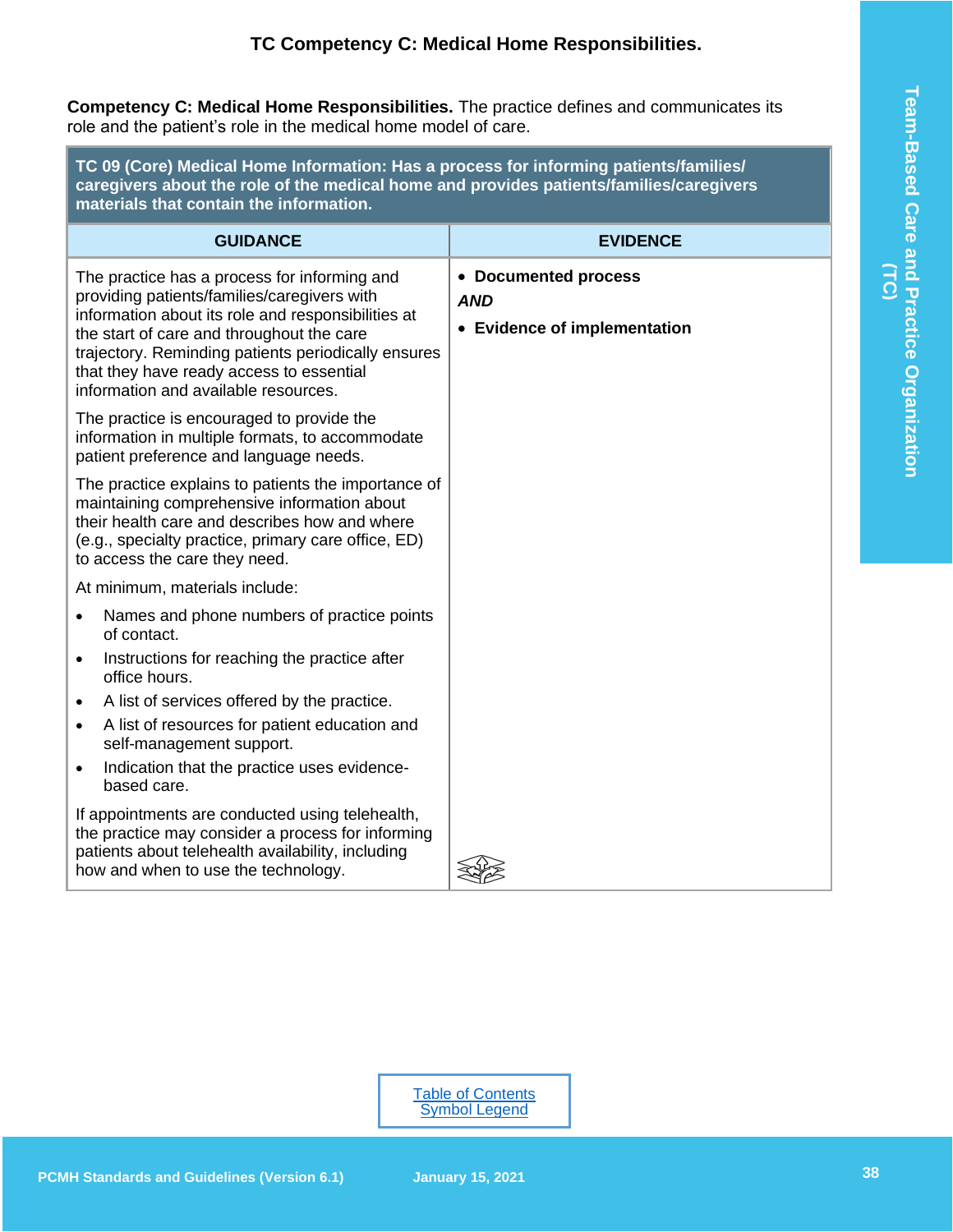## **Knowing and Managing Your Patients (KM)**

<span id="page-11-0"></span>*The practice captures and analyzes information about the patients and community it serves and uses the information to deliver evidence-based care that supports population needs and provision of culturally and linguistically appropriate services.*

<span id="page-11-1"></span>**Competency A: Collecting Patient Information.** The practice routinely collects comprehensive patient data and uses the data to understand patients' backgrounds and health risks.

<span id="page-11-2"></span>**KM 01 (Core) Problem Lists: Documents an up-to-date problem list for each patient with current and active diagnoses.**

| <b>GUIDANCE</b>                                                                                                                                                                                                                                                                                              | <b>EVIDENCE</b>                                                              |
|--------------------------------------------------------------------------------------------------------------------------------------------------------------------------------------------------------------------------------------------------------------------------------------------------------------|------------------------------------------------------------------------------|
| Up-to-date means that the most recent<br>diagnoses-ascertained from previous records,<br>transfer of information from other providers,<br>diagnosis by the clinician, or by querying the<br>patient-are added to the problem list.                                                                           | • Report<br><b>OR</b><br>KM 06-predominant conditions and health<br>concerns |
| The report shows that the practice updates<br>patients' problem lists at least annually.                                                                                                                                                                                                                     |                                                                              |
| The patient's active problem list or diagnoses<br>should include acute and chronic conditions.<br>behavioral health diagnoses and oral health<br>issues, as well as past diagnoses that are relevant<br>to the patient's current care. Implementing KM 01<br>is a foundation for understanding health risks. | $\bullet$                                                                    |

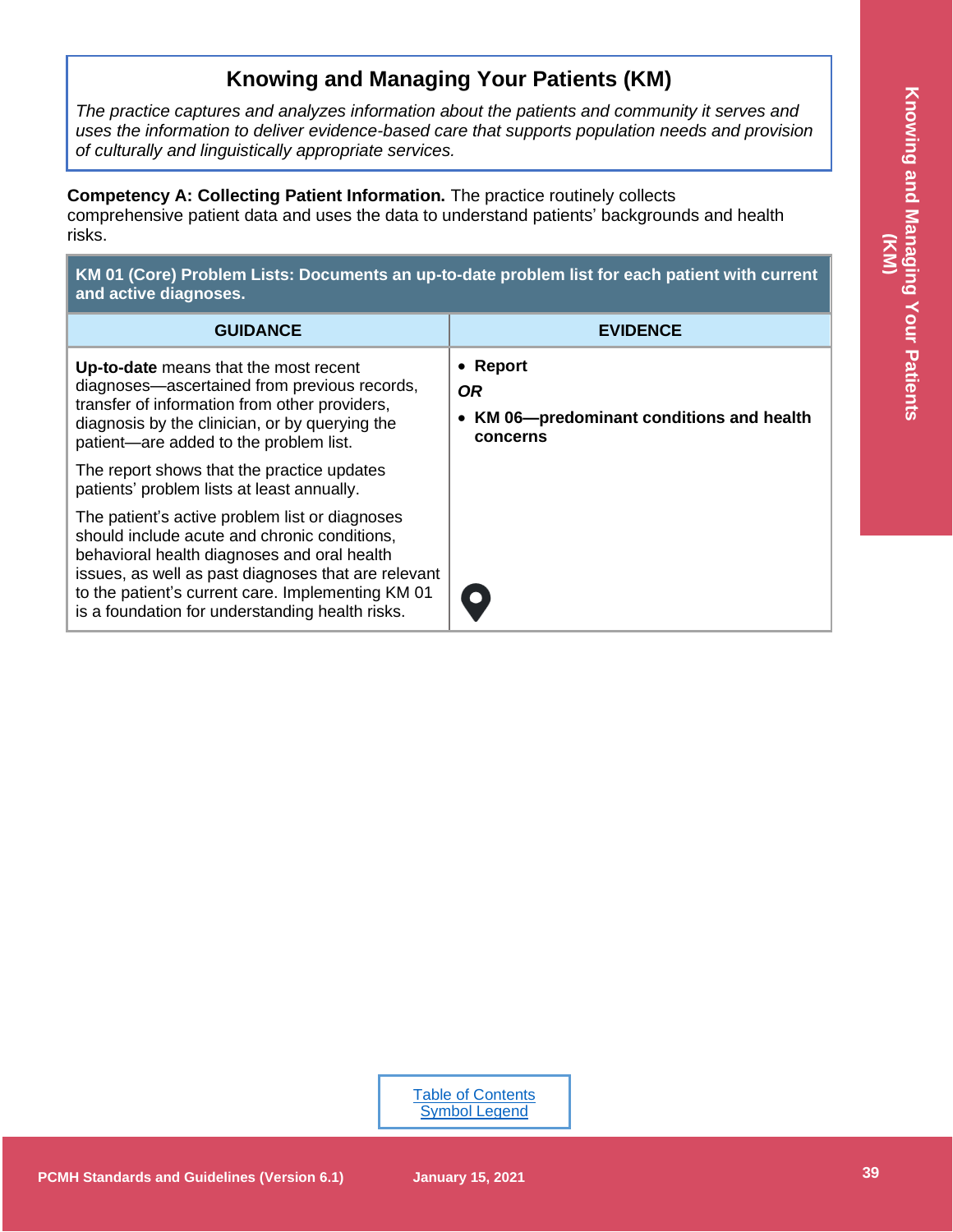#### <span id="page-12-0"></span>**KM 02 (Core) Comprehensive Health Assessment: Comprehensive health assessment includes (all items required):**

- **A. Medical history of patient and family.**
- **B. Mental health/substance use history of patient and family.**
- **C. Family/social/cultural characteristics.**
- **D. Communication needs.**
- **E. Behaviors affecting health.**
- **F. Social functioning.**
- **G. Social determinants of health.**
- **H. Developmental screening using a standardized tool. (NA for practices with no pediatric population under 30 months of age.)**
- **I. Advance care planning. (NA for pediatric practices.)**

| <b>GUIDANCE</b>                                                                                                                                                                                                                                                                                                                                                                                                  | <b>EVIDENCE</b>                                                    |
|------------------------------------------------------------------------------------------------------------------------------------------------------------------------------------------------------------------------------------------------------------------------------------------------------------------------------------------------------------------------------------------------------------------|--------------------------------------------------------------------|
| A comprehensive patient assessment includes an<br>examination of the patient's social and behavioral<br>influences in addition to a physical health<br>assessment. The practice uses evidence-based<br>guidelines to determine how frequently the health<br>assessments are completed and updated.<br>Comprehensive, current data on patients provides<br>a foundation for supporting population needs.          | • Documented process<br><b>AND</b><br>• Evidence of implementation |
| As part of the comprehensive health assessment,<br>the practice:                                                                                                                                                                                                                                                                                                                                                 |                                                                    |
| A. Medical history of patient and family.<br>Collects patient and family medical history<br>(e.g., history of chronic disease or event [e.g.,<br>diabetes, cancer, surgery, hypertension]) for<br>patient and "first-degree" relatives (who share<br>about 50% of their genes with a specific family<br>member).                                                                                                 |                                                                    |
| B. Mental health/substance use history of<br>patient and family. Collects patient and family<br>behavioral health history (e.g., schizophrenia,<br>stress, alcohol, prescription drug abuse, illegal<br>drug use, maternal depression).                                                                                                                                                                          |                                                                    |
| C. Family/social/cultural characteristics.<br>Evaluates social and cultural needs,<br>preferences, strengths and limitations.<br>Examples include family/household structure,<br>support systems, and patient/family concerns.<br>Broad consideration should be given to a<br>variety of characteristics (e.g., education level,<br>marital status, unemployment, social support,<br>assigned responsibilities). |                                                                    |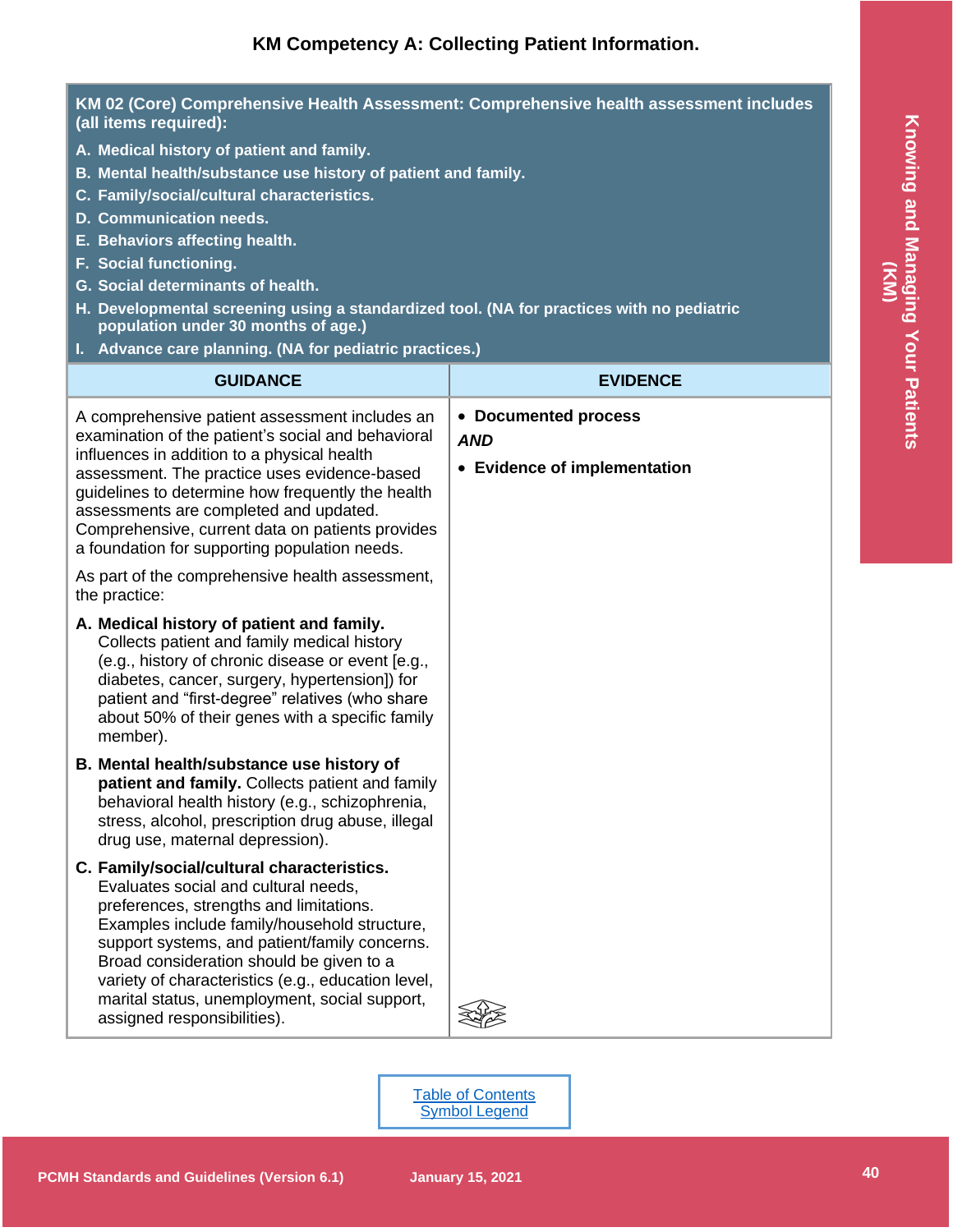| KM 02 (Core) Comprehensive Health Assessment (all items required) continued |                                                                                                                                                                                                                                                                                                                                                                                                                                                                                                                                                                                                                                                                                                 |                                                                    |
|-----------------------------------------------------------------------------|-------------------------------------------------------------------------------------------------------------------------------------------------------------------------------------------------------------------------------------------------------------------------------------------------------------------------------------------------------------------------------------------------------------------------------------------------------------------------------------------------------------------------------------------------------------------------------------------------------------------------------------------------------------------------------------------------|--------------------------------------------------------------------|
|                                                                             | <b>GUIDANCE</b>                                                                                                                                                                                                                                                                                                                                                                                                                                                                                                                                                                                                                                                                                 | <b>EVIDENCE</b>                                                    |
|                                                                             | D. Communication needs. Identifies whether a<br>patient has specific communication<br>requirements due to hearing, vision or cognition<br>issues.<br>Note: This does not address language; refer to<br>KM 10 for language needs.                                                                                                                                                                                                                                                                                                                                                                                                                                                                | • Documented process<br><b>AND</b><br>• Evidence of implementation |
|                                                                             | E. Behaviors affecting health. Assesses risky<br>and unhealthy behaviors that go beyond<br>physical activity, alcohol consumption and<br>smoking status and may include nutrition, oral<br>health, dental care, risky sexual behavior and<br>secondhand smoke exposure.                                                                                                                                                                                                                                                                                                                                                                                                                         |                                                                    |
|                                                                             | F. Social functioning. Assesses a patient's<br>ability to interact with other people in everyday<br>social tasks and to maintain an adequate social<br>life. May include isolation, declining cognition,<br>social anxiety, interpersonal relationships,<br>activities of independent living, social<br>interactions and so on.                                                                                                                                                                                                                                                                                                                                                                 |                                                                    |
|                                                                             | <b>G. Social determinants of health. Collects</b><br>information on social determinants of health:<br>conditions in a patient's environment where<br>people live, learn, work, and play that affect a<br>wide range of health, functioning and quality-<br>of-life outcomes and risks. Examples include<br>availability of resources to meet daily needs;<br>access to educational, economic and job<br>opportunities; public safety, social support;<br>social norms and attitudes; food and housing<br>insecurities; household/environmental risk<br>factors; exposure to crime, violence and social<br>disorder; socioeconomic conditions; residential<br>segregation (Healthy People 2020). |                                                                    |
|                                                                             | H. Developmental screening using a<br>standardized tool. For newborns through 30<br>months, uses a standardized tool for periodic<br>developmental screening. If there are no<br>established risk factors or parental concerns,<br>screens are done by 24 months.                                                                                                                                                                                                                                                                                                                                                                                                                               |                                                                    |
|                                                                             | I. Documents patient/family preferences for<br>advance care planning (care at the end of life<br>or for patients who are unable to speak for<br>themselves). This may include discussing and<br>documenting a plan of care, with treatment<br>options and preferences. Patients with an<br>advance directive on file meet the requirement.                                                                                                                                                                                                                                                                                                                                                      |                                                                    |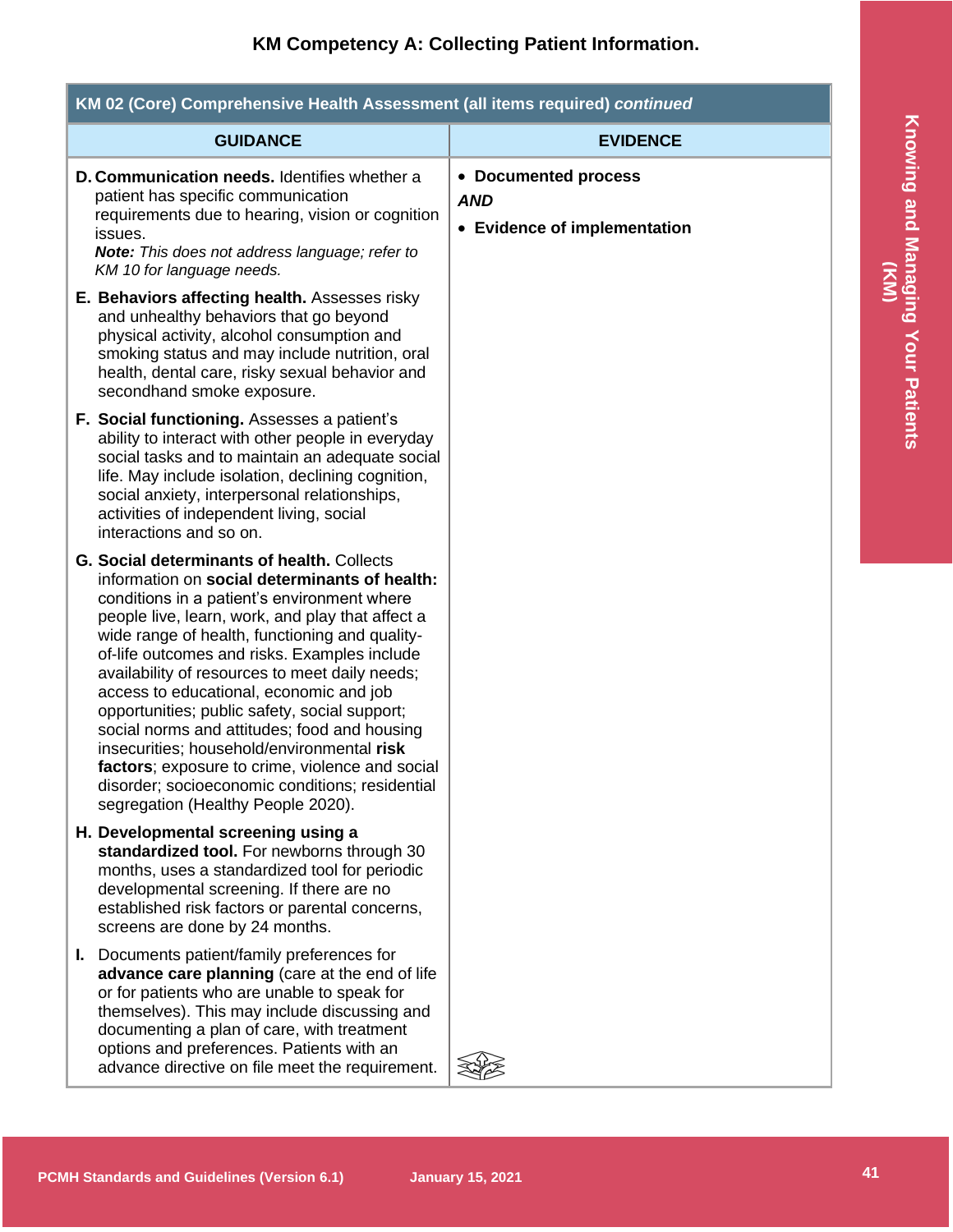<span id="page-14-0"></span>

| KM 03 (Core) Depression Screening: Conducts depression screenings for adults and<br>adolescents using a standardized tool.                                                                                                                  |                                                                                   |
|---------------------------------------------------------------------------------------------------------------------------------------------------------------------------------------------------------------------------------------------|-----------------------------------------------------------------------------------|
| <b>GUIDANCE</b>                                                                                                                                                                                                                             | <b>EVIDENCE</b>                                                                   |
| The documented process includes the practice's<br>screening process and approach to follow-up for<br>positive screens. The practice reports the<br>screening rate and identifies the standardized<br>screening tool.                        | • Documented process or<br>• Report<br><b>AND</b><br>• Evidence of implementation |
| Screening for adults, Screening adults for<br>depression with systems in place to ensure<br>accurate diagnosis, effective treatment and follow-<br>up.                                                                                      |                                                                                   |
| Screening for adolescents (12-18 years),<br>Screening adolescents for depression with<br>systems in place to ensure accurate diagnosis,<br>effective treatment and follow-up.                                                               |                                                                                   |
| A standardized tool collects information using a<br>current, evidence-based approach that was<br>developed, field-tested and endorsed by a<br>national or regional organization.                                                            |                                                                                   |
| In caring for the whole person, the medical home<br>recognizes the impact depression can have on a<br>patient's physical and emotional health. The<br>practice uses a standardized screening tool (e.g.,<br>PHQ-9) and acts on the results. |                                                                                   |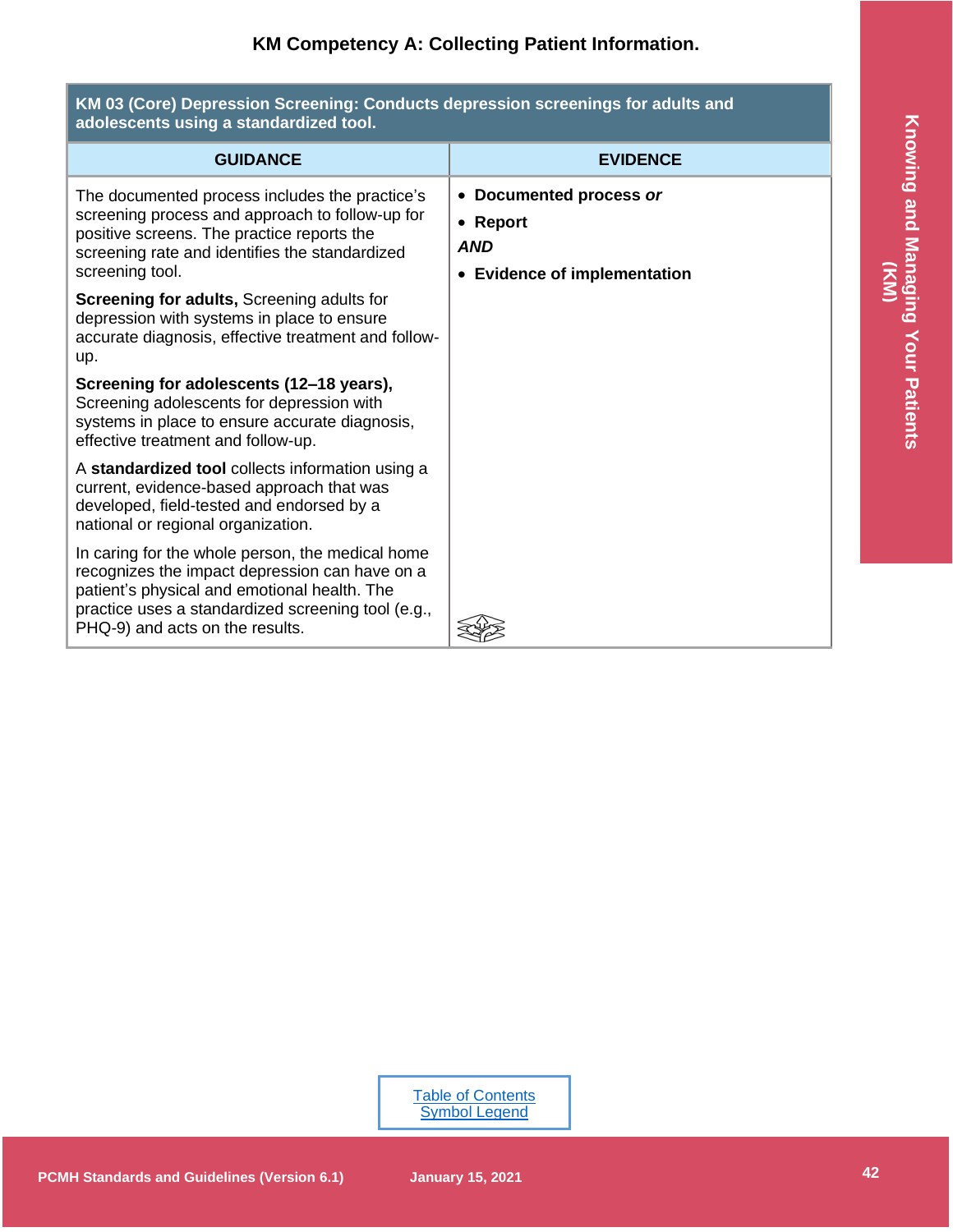<span id="page-15-0"></span>

| KM 04 (1 Credit) Behavioral Health Screenings: Conducts behavioral health screenings and/or<br>assessments using a standardized tool. (Implement two or more.)                                                                                                                                                                                                                                                                                                |                                                                    |
|---------------------------------------------------------------------------------------------------------------------------------------------------------------------------------------------------------------------------------------------------------------------------------------------------------------------------------------------------------------------------------------------------------------------------------------------------------------|--------------------------------------------------------------------|
| A. Anxiety.<br><b>B. Alcohol use disorder.</b><br>C. Substance use disorder.<br>D. Pediatric behavioral health screening.<br>E. Post-traumatic stress disorder.<br>F. Attention deficit/hyperactivity disorder.<br>G. Postpartum depression.                                                                                                                                                                                                                  |                                                                    |
| <b>GUIDANCE</b>                                                                                                                                                                                                                                                                                                                                                                                                                                               | <b>EVIDENCE</b>                                                    |
| Many patients go undiagnosed and untreated for<br>mental health and substance use disorders. The<br>medical home can play a major role in early<br>identification of these conditions. Practice staff have<br>been trained on the use of standardized tools to<br>ensure accurate diagnosis, treatment and follow-up.                                                                                                                                         | • Documented process<br><b>AND</b><br>• Evidence of implementation |
| The documented process includes the practice's<br>screening process and approach to follow-up for<br>positive screens.                                                                                                                                                                                                                                                                                                                                        |                                                                    |
| A standardized tool collects information using a<br>current, evidence-based approach that was<br>developed, field-tested and endorsed by a national<br>or regional organization.                                                                                                                                                                                                                                                                              |                                                                    |
| The National Institute on Drug Abuse created a chart<br>of Evidence Based Screening Tools for Adults and<br>Adolescents for opioid screening, as well as alcohol<br>and substance use tools.                                                                                                                                                                                                                                                                  |                                                                    |
| A. The practice conducts assessment for the<br>presence of emotional distress and symptoms of<br>anxiety using any validated tool (e.g., GAD-2,<br>GAD-7). Anxiety disorders (generalized anxiety<br>disorder, panic disorder and social anxiety<br>disorder) are common, often undetected and<br>misdiagnosed, associated with other psychiatric<br>conditions and linked to chronic medical<br>conditions (e.g., heart disease, chronic pain<br>disorders). |                                                                    |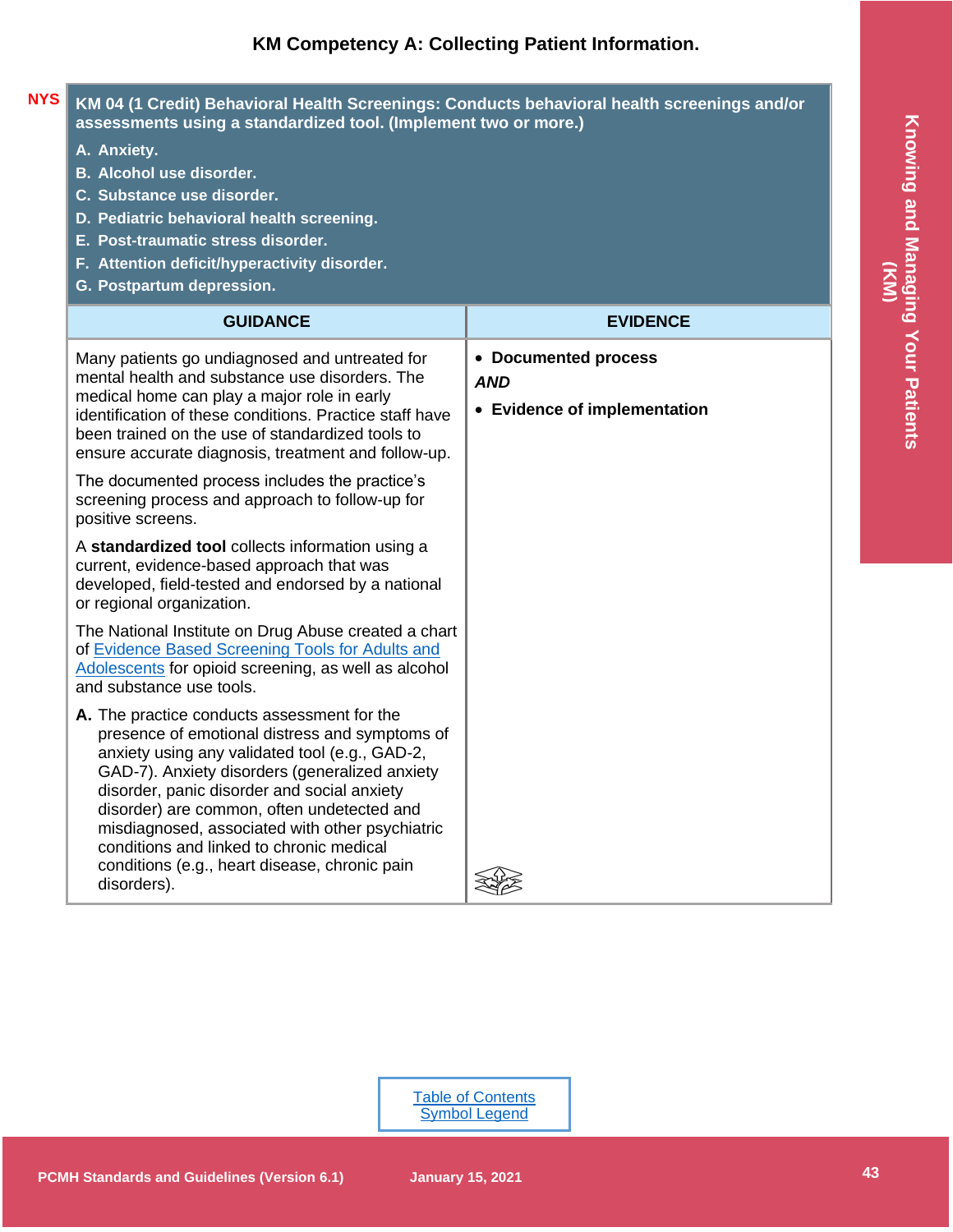| KM 04 (1 Credit) Behavioral Health Screenings continued                                                                                                                                                                                                                                                                                                                                                                                                                                                                                                                                                                                                                                                                                          |                                                                    |
|--------------------------------------------------------------------------------------------------------------------------------------------------------------------------------------------------------------------------------------------------------------------------------------------------------------------------------------------------------------------------------------------------------------------------------------------------------------------------------------------------------------------------------------------------------------------------------------------------------------------------------------------------------------------------------------------------------------------------------------------------|--------------------------------------------------------------------|
| <b>GUIDANCE</b>                                                                                                                                                                                                                                                                                                                                                                                                                                                                                                                                                                                                                                                                                                                                  | <b>EVIDENCE</b>                                                    |
| <b>B.</b> The USPSTF recommends screening adults 18<br>years or older for alcohol misuse. Practices may<br>use the Alcohol Use Disorders Identification Test<br>(AUDIT), a screening for excessive drinking; the<br>Drug Abuse Screening Test (DAST); Cutting<br>down, Annoyance by criticism, Guilty feeling and<br>Eye-openers Questionnaire (CAGE), CAGE AID<br>for substance abuse; or another validated<br>screening tool. The American Academy of<br>Pediatrics' (AAP) Bright Futures recommends<br>clinicians screen all adolescents for alcohol use<br>during all appropriate acute care visits using<br>developmentally appropriate screening tools.<br>(e.g., CRAFFT or Alcohol Screening and Brief<br>Intervention for Youth).        | • Documented process<br><b>AND</b><br>• Evidence of implementation |
| C. Assessing for substance use can assist the<br>practice to provide needed treatment, referrals<br>and abstinence tools to address the patient's<br>substance use concerns. Substance use is a<br>growing issue that is impacting all types of<br>patients. Screening supports early intervention<br>and facilitating patients' access to the necessary<br>treatments toward sobriety. Available screening<br>tools may include the CAGE AID or DAST-10<br>instruments, which assess a variety of substance<br>use conditions. Bright Futures recommends<br>clinicians screen all adolescents for substance<br>use during all appropriate acute care visits using<br>developmentally appropriate screening tools.<br>(e.g., CRAFFT or DAST-20). |                                                                    |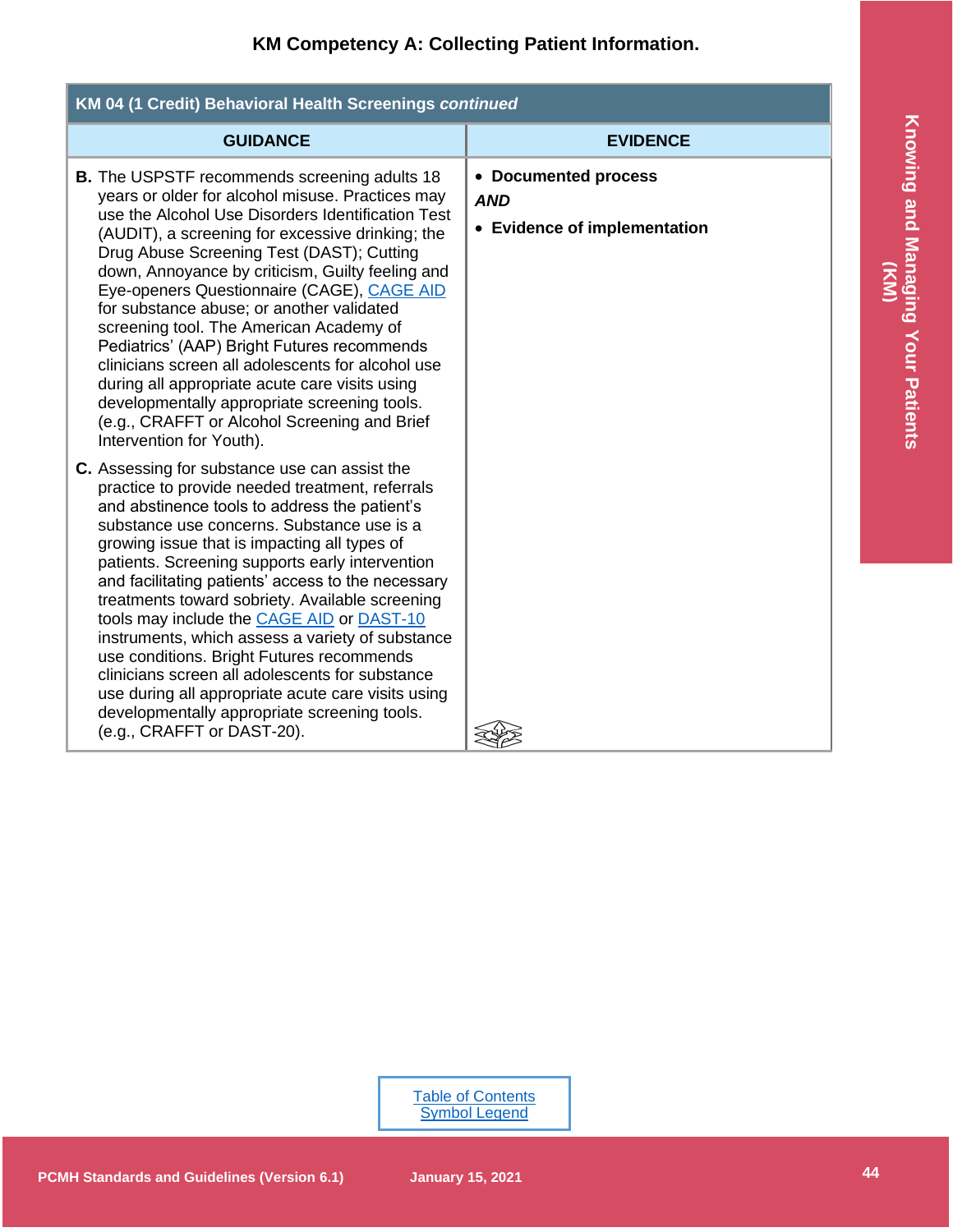| KM 04 (1 Credit) Behavioral Health Screenings continued |                                                                                                                                                                                                                                                                                                                                                                                                                                                                                                                                                                                                                                       |                                                                    |
|---------------------------------------------------------|---------------------------------------------------------------------------------------------------------------------------------------------------------------------------------------------------------------------------------------------------------------------------------------------------------------------------------------------------------------------------------------------------------------------------------------------------------------------------------------------------------------------------------------------------------------------------------------------------------------------------------------|--------------------------------------------------------------------|
|                                                         | <b>GUIDANCE</b>                                                                                                                                                                                                                                                                                                                                                                                                                                                                                                                                                                                                                       | <b>EVIDENCE</b>                                                    |
|                                                         | <b>D.</b> Pediatric screening for behavioral health is<br>distinct from adult screening and provides<br>opportunities for early interventions that can<br>have lasting effects over a lifetime. This may<br>include tools such as the Behavioral<br>Assessment System for Children (BASC).                                                                                                                                                                                                                                                                                                                                            | • Documented process<br><b>AND</b><br>• Evidence of implementation |
|                                                         | <b>E.</b> The practice uses standardized tools to<br>determine if patients have developed post-<br>traumatic stress disorder (PTSD). This<br>condition develops in patients who have<br>experienced a severe and distressing event.<br>This event causes the patient to subsequently<br>re-live the traumatic experience, causing<br>mental distress. Assessments for PTSD<br>support the practice in recognizing the ailment,<br>so it can either provide treatment or referrals to<br>appropriate specialists.                                                                                                                      |                                                                    |
|                                                         | F. Attention deficit/hyperactivity disorder (ADHD)<br>makes it challenging for a person to pay<br>attention and/or control impulsive behaviors.<br>This condition is most commonly diagnosed<br>during childhood but symptoms can persist<br>through adolescence and adulthood. The<br>Vanderbilt Assessment Scale or the DSM V<br>ADHD checklist for adults or children/<br>adolescents are examples of screening tools<br>used to determine if a patient has ADHD.<br>Screening to identify patients with ADHD can<br>lead to earlier diagnosis and treatment and<br>may and reduce its impact on patients/families/<br>caregivers. |                                                                    |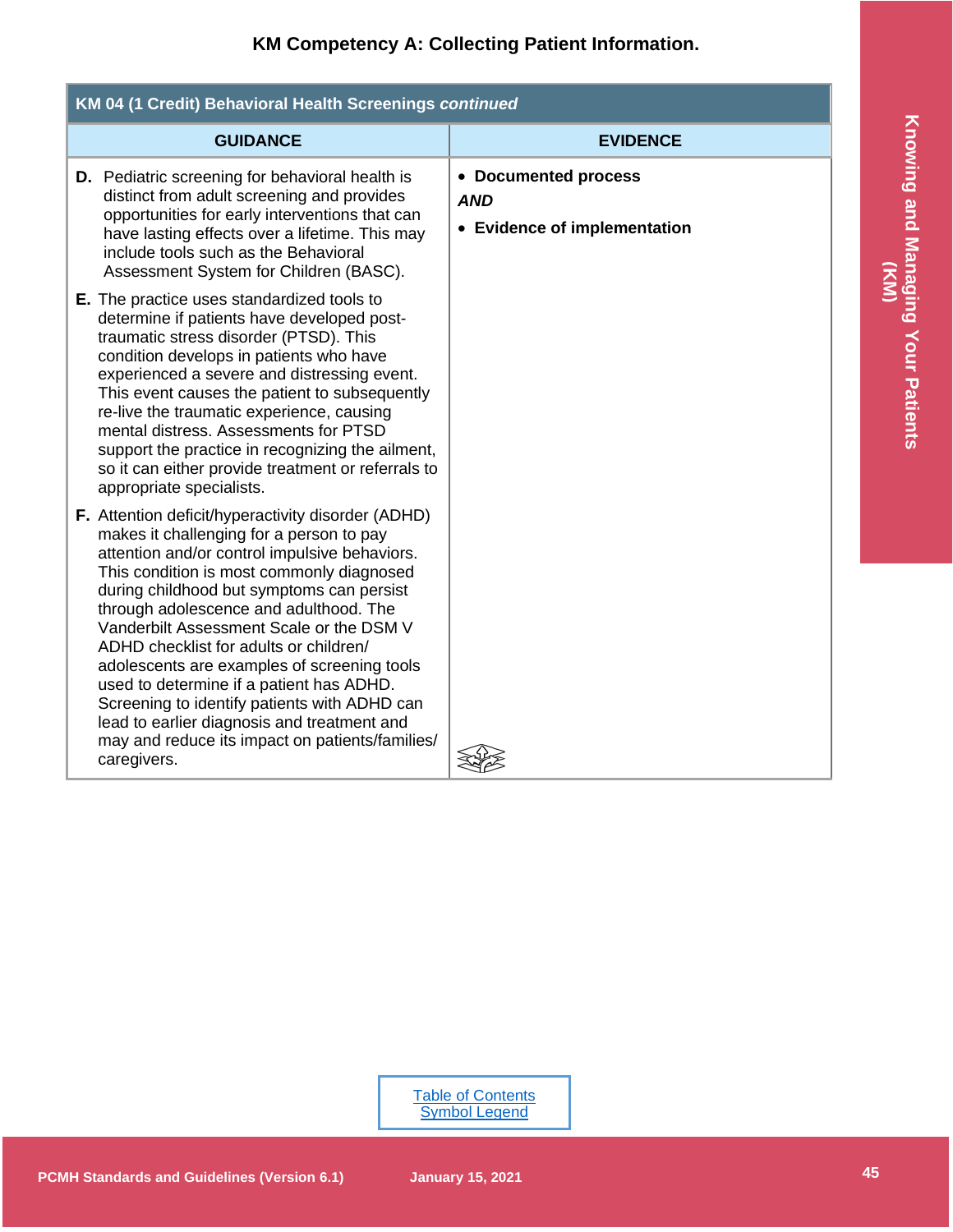| KM 04 (1 Credit) Behavioral Health Screenings continued                                                                                                                                                                                                                                                                                                                                                                                                                                                                                                                                                                                                                                                                                                                                                                                   |                                                                    |
|-------------------------------------------------------------------------------------------------------------------------------------------------------------------------------------------------------------------------------------------------------------------------------------------------------------------------------------------------------------------------------------------------------------------------------------------------------------------------------------------------------------------------------------------------------------------------------------------------------------------------------------------------------------------------------------------------------------------------------------------------------------------------------------------------------------------------------------------|--------------------------------------------------------------------|
| <b>GUIDANCE</b>                                                                                                                                                                                                                                                                                                                                                                                                                                                                                                                                                                                                                                                                                                                                                                                                                           | <b>EVIDENCE</b>                                                    |
| <b>G.</b> The USPSTF recommends screening of adults,<br>including pregnant and postpartum women, for<br>depression. Screening should be implemented<br>with adequate systems in place to ensure<br>accurate diagnosis, effective treatment, and<br>appropriate follow-up. The USPSTF guidelines<br>suggest screening during and after pregnancy.<br>The AAP's Bright Futures acknowledges that<br>primary care practices that see both infants<br>and their families have a unique opportunity to<br>integrate postpartum depression screening into<br>the well-child care schedule. Validated<br>screening tools may include PHQ-2, PHQ-9 or<br>Edinburgh Postnatal Depression Scale (EPDS)<br>or other validated screening tools and may be<br>conducted 4–6 weeks postpartum or during the<br>1-, 2-, 4- or 6-month well-child visits. | • Documented process<br><b>AND</b><br>• Evidence of implementation |
| For a list of screening tools, visit drugabuse.gov,<br>or for a list of pediatric screening tools, visit the<br>American Academy of Pediatrics website.                                                                                                                                                                                                                                                                                                                                                                                                                                                                                                                                                                                                                                                                                   |                                                                    |

<span id="page-18-0"></span>**KM 05 (1 Credit) Oral Health Assessment and Services: Assesses oral health needs and provides necessary services during the care visit based on evidence-based guidelines or coordinates with oral health partners.**

| <b>GUIDANCE</b>                                                                                                                                                                                                                                                                                                         | <b>EVIDENCE</b>                                                    |
|-------------------------------------------------------------------------------------------------------------------------------------------------------------------------------------------------------------------------------------------------------------------------------------------------------------------------|--------------------------------------------------------------------|
| The practice conducts patient-specific oral health<br>risk assessments and keeps a list of oral health<br>partners such as dentists, endodontists, oral<br>surgeons and/or periodontists from which to refer.                                                                                                           | • Documented process<br><b>AND</b><br>• Evidence of implementation |
| Poor oral health can have a significant impact on<br>quality of life and overall health. Primary care<br>practices are uniquely positioned to improve oral<br>health, oral health awareness through education,<br>preventive interventions (e.g., fluoride application<br>for pediatric patients) and timely referrals. |                                                                    |
| Asking patients for the date of their last visit to the<br>dentist or providing a list of dentists who are<br>accepting patients does not meet the intent.                                                                                                                                                              |                                                                    |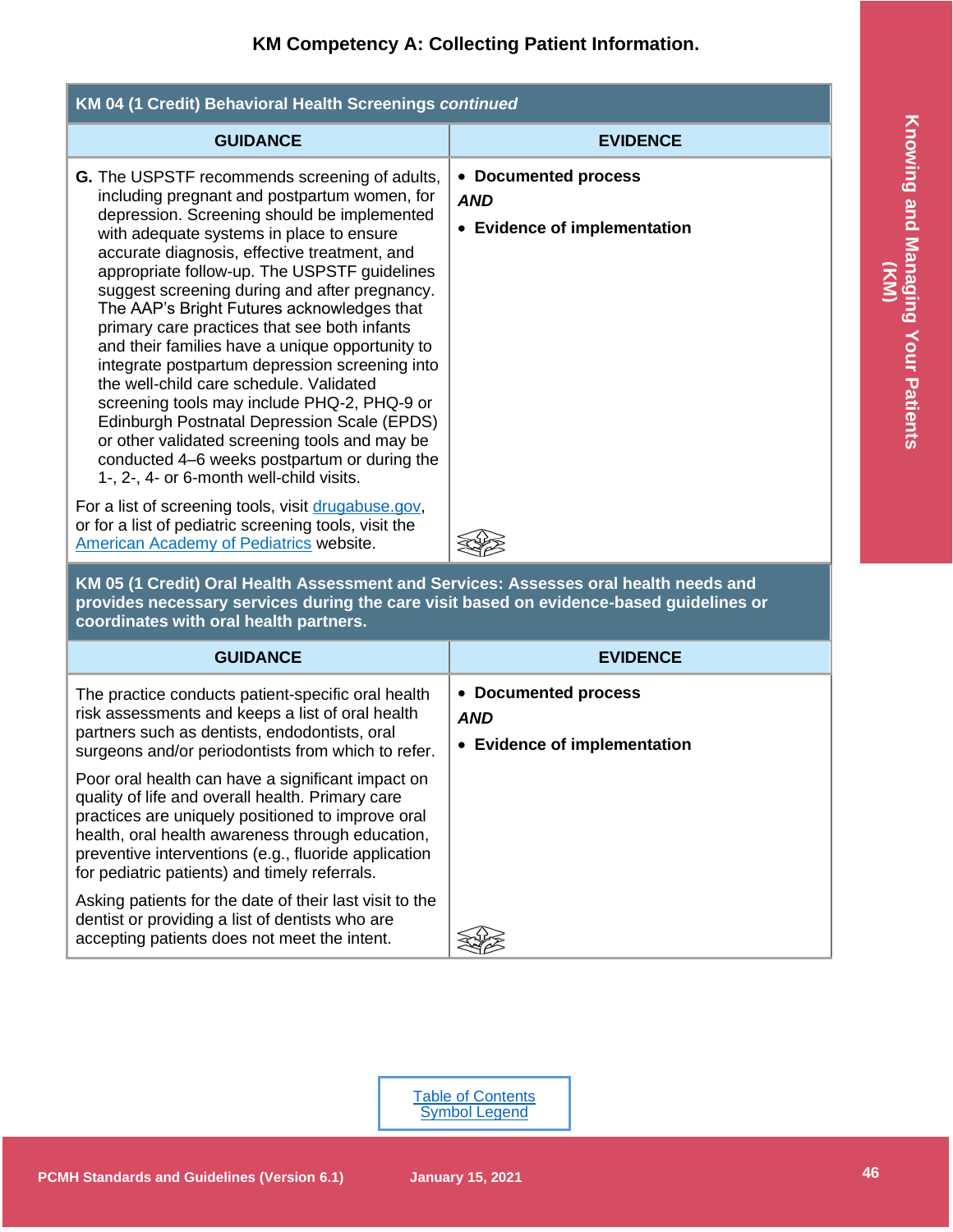#### <span id="page-19-0"></span>**KM 06 (1 Credit) Predominant Conditions and Concerns: Identifies the predominant conditions and health concerns of the patient population.**

| <b>GUIDANCE</b>                                                                                                                                                                                                                                                                                                                                                                                                                                                                                                  | <b>EVIDENCE</b>                                |
|------------------------------------------------------------------------------------------------------------------------------------------------------------------------------------------------------------------------------------------------------------------------------------------------------------------------------------------------------------------------------------------------------------------------------------------------------------------------------------------------------------------|------------------------------------------------|
| The practice analyzes diagnosis codes or problem<br>lists to identify its patients' most prevalent and<br>important conditions and concerns.                                                                                                                                                                                                                                                                                                                                                                     | • List of top priority conditions and concerns |
| Although the general conditions treated in primary<br>care are similar across practices, each medical<br>home has a unique population that influences how<br>the practice organizes work and resources.<br>Knowing its population's top concerns allows the<br>practice to adopt guidelines, focus decision<br>support and outreach efforts, identify specialties to<br>establish clear referral relationships and<br>determine what special services to offer (e.g.,<br>group sessions, education, counseling). |                                                |

<span id="page-19-1"></span>**KM 07 (2 Credits) Social Determinants of Health: Understands social determinants of health for patients, monitors at the population level and implements care interventions based on these data.**

| <b>GUIDANCE</b>                                                                                                                                                                                                                                                                                                | <b>EVIDENCE</b>                                        |
|----------------------------------------------------------------------------------------------------------------------------------------------------------------------------------------------------------------------------------------------------------------------------------------------------------------|--------------------------------------------------------|
| After the practice collects information on social<br>determinants of health, it demonstrates the ability<br>to assess data and address identified gaps using<br>community partnerships, self-management<br>resources or other tools to serve the ongoing<br>needs of its population.                           | • Report<br><b>AND</b><br>• Evidence of implementation |
| Routine collection of data on social determinants<br>of health (as required in KM 02) is an important<br>step, but the real benefit to the population comes<br>when the practice uses the information to<br>continuously enhance care systems and<br>community connections to systematically address<br>needs. | $\bullet$                                              |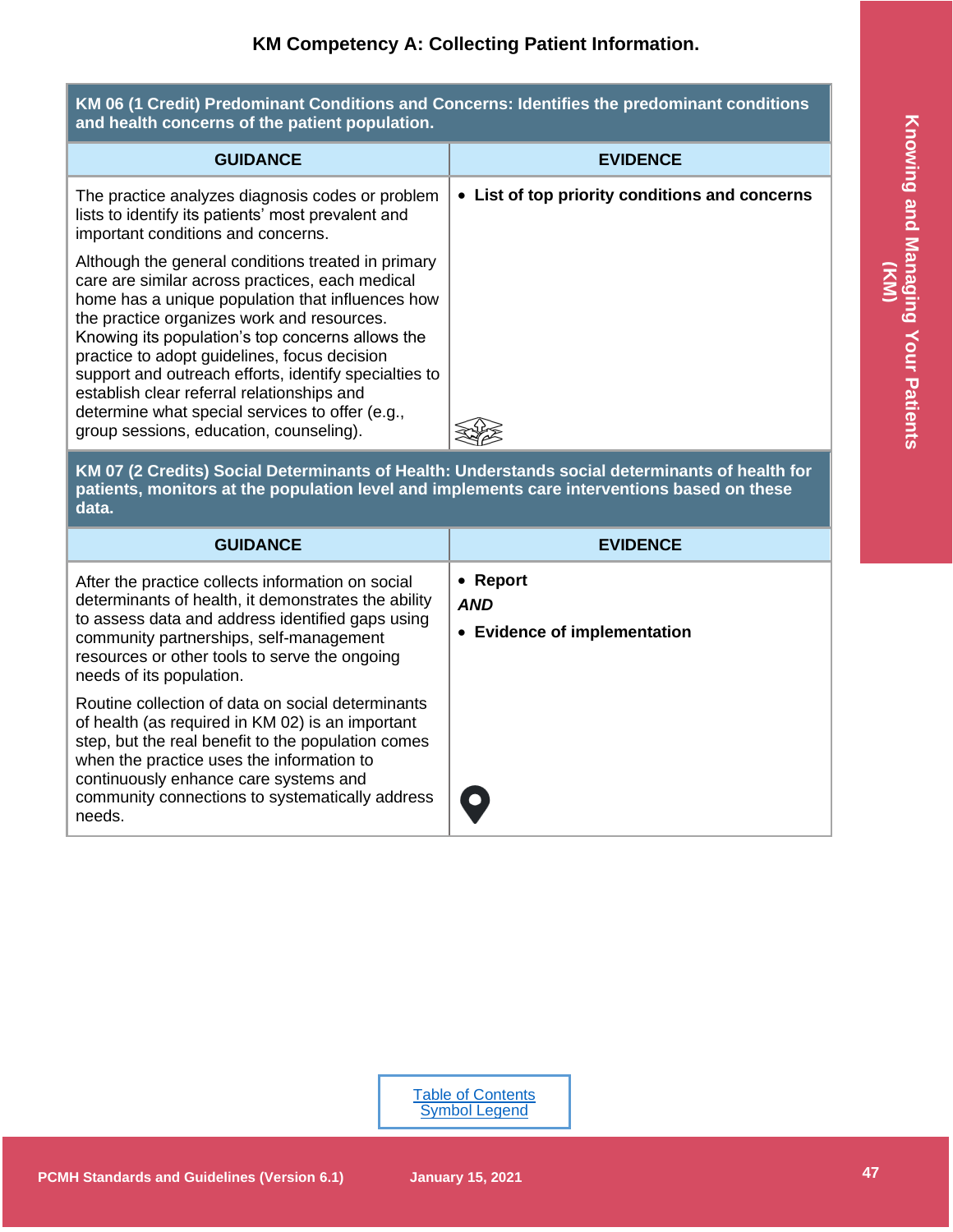<span id="page-20-0"></span>**KM 08 (1 Credit) Patient Materials: Evaluates patient population demographics/communication preferences/health literacy to tailor development and distribution of patient materials.**

| <b>GUIDANCE</b>                                                                                                                                                                                                                                                                                                                                                                                                                                                                                                                                                                           | <b>EVIDENCE</b>                                        |
|-------------------------------------------------------------------------------------------------------------------------------------------------------------------------------------------------------------------------------------------------------------------------------------------------------------------------------------------------------------------------------------------------------------------------------------------------------------------------------------------------------------------------------------------------------------------------------------------|--------------------------------------------------------|
| The practice demonstrates an understanding of<br>the patients' communication needs by utilizing<br>materials and media that are easy for their patient<br>population to understand and use. The practice<br>considers patient demographics such as age,<br>language needs, ethnicity and education when<br>creating materials for its population. The practice<br>may consider how its patients like to receive<br>information (i.e., paper brochure, phone app, text<br>message, email), in addition to the readability of<br>materials (e.g., general literacy and health<br>literacy). | • Report<br><b>AND</b><br>• Evidence of implementation |
| Health-literate organizations understand that lack<br>of health literacy leads to poorer health outcomes<br>and compromises patient safety and establish<br>processes that address health literacy to improve<br>patient health behaviors and safety in the practice<br>setting. Reducing barriers to the patient's ability to<br>access, understand and absorb health information<br>supports their ability to comply with their care.                                                                                                                                                   |                                                        |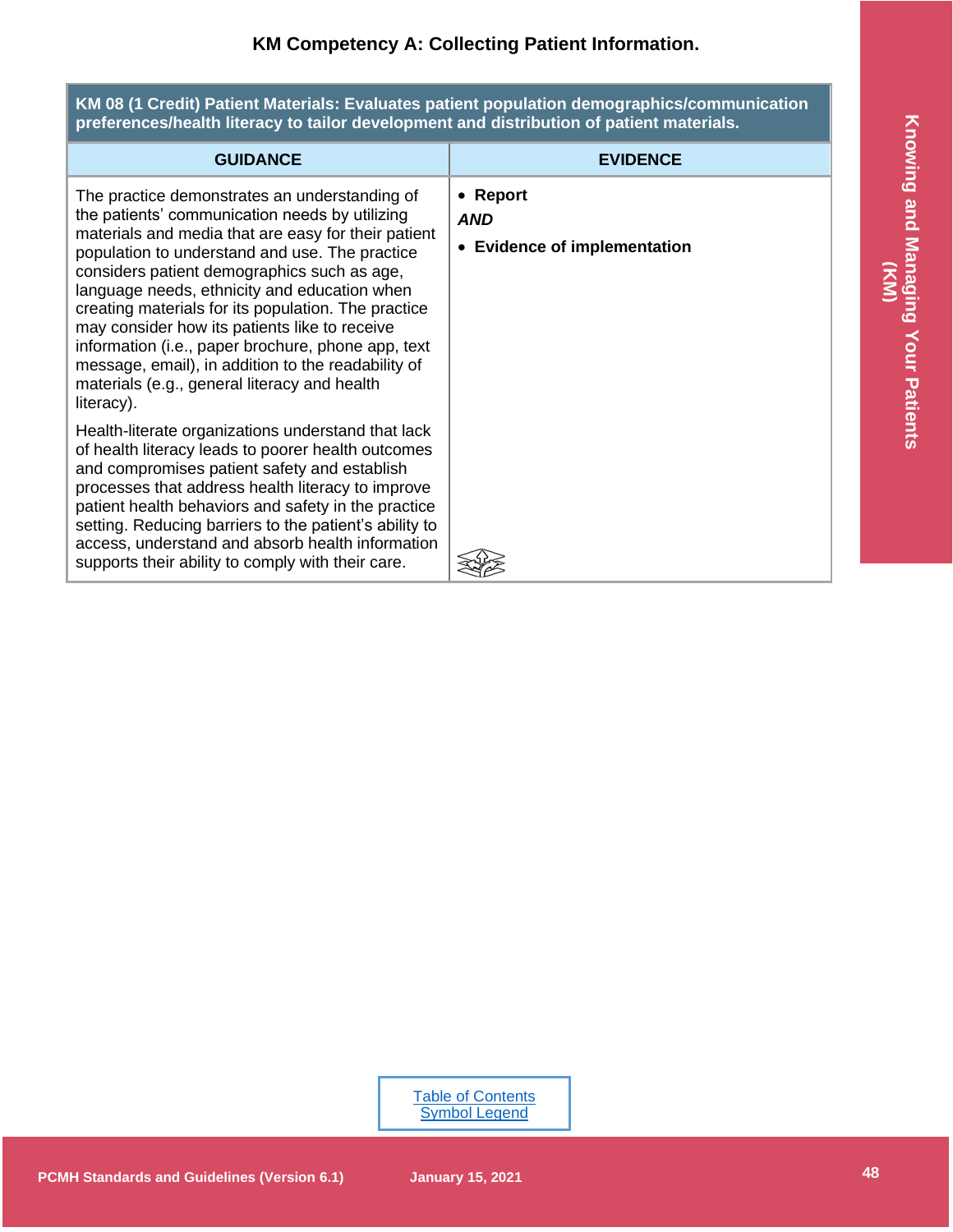## **KM Competency B: Patient Diversity.**

<span id="page-21-0"></span>**Competency B: Patient Diversity.** The practice uses information about the characteristics of its patient population to provide culturally and linguistically appropriate services.

<span id="page-21-1"></span>

| KM 09 (Core) Diversity: Assesses the diversity (race, ethnicity, and one other aspect of<br>diversity) of its population. |                                                                                                                                                                                                                                                                                |                 |
|---------------------------------------------------------------------------------------------------------------------------|--------------------------------------------------------------------------------------------------------------------------------------------------------------------------------------------------------------------------------------------------------------------------------|-----------------|
|                                                                                                                           | <b>GUIDANCE</b>                                                                                                                                                                                                                                                                | <b>EVIDENCE</b> |
|                                                                                                                           | The practice collects information on how patients<br>identify in at least three areas that include:                                                                                                                                                                            | • Report        |
|                                                                                                                           | 1. Race.<br>2. Ethnicity.<br>3. One other aspect of diversity, which may<br>include, but is not limited to, gender identity,<br>sexual orientation, religion, occupation,<br>geographic residence. Neither age nor<br>gender are acceptable as a third aspect of<br>diversity. |                 |
|                                                                                                                           | Assessing the diversity of its population can help a<br>practice identify subpopulations with specialized<br>needs or that are subject to systemic barriers,<br>leading to disparities in health outcomes.                                                                     |                 |
|                                                                                                                           | The practice may collect data directly from<br>patients or may use data about the community<br>(e.g., zip code analysis, community level census<br>data) it serves.                                                                                                            |                 |

### <span id="page-21-2"></span>**KM 10 (Core) Language: Assesses the language needs of its population.**

| <b>GUIDANCE</b>                                                                                                                                                                                                                                                                                | <b>EVIDENCE</b>  |
|------------------------------------------------------------------------------------------------------------------------------------------------------------------------------------------------------------------------------------------------------------------------------------------------|------------------|
| The practice identifies the prevalent language<br>needs of its population. It may collect data directly<br>from all patients or from community-level statistics<br>for the community it serves.                                                                                                | $\bullet$ Report |
| If the practice collects data directly, all responses<br>(e.g., patient declined to provide language<br>information, primary language is English, patient<br>does not need language services) must be<br>recorded; a blank field does not mean the<br>patient's preferred language is English. |                  |
| Documenting patients' preferred spoken and<br>written language helps the practice identify the<br>language resources required to serve the<br>population effectively (e.g., materials in prevalent<br>languages, translation services, bilingual staff).                                       |                  |

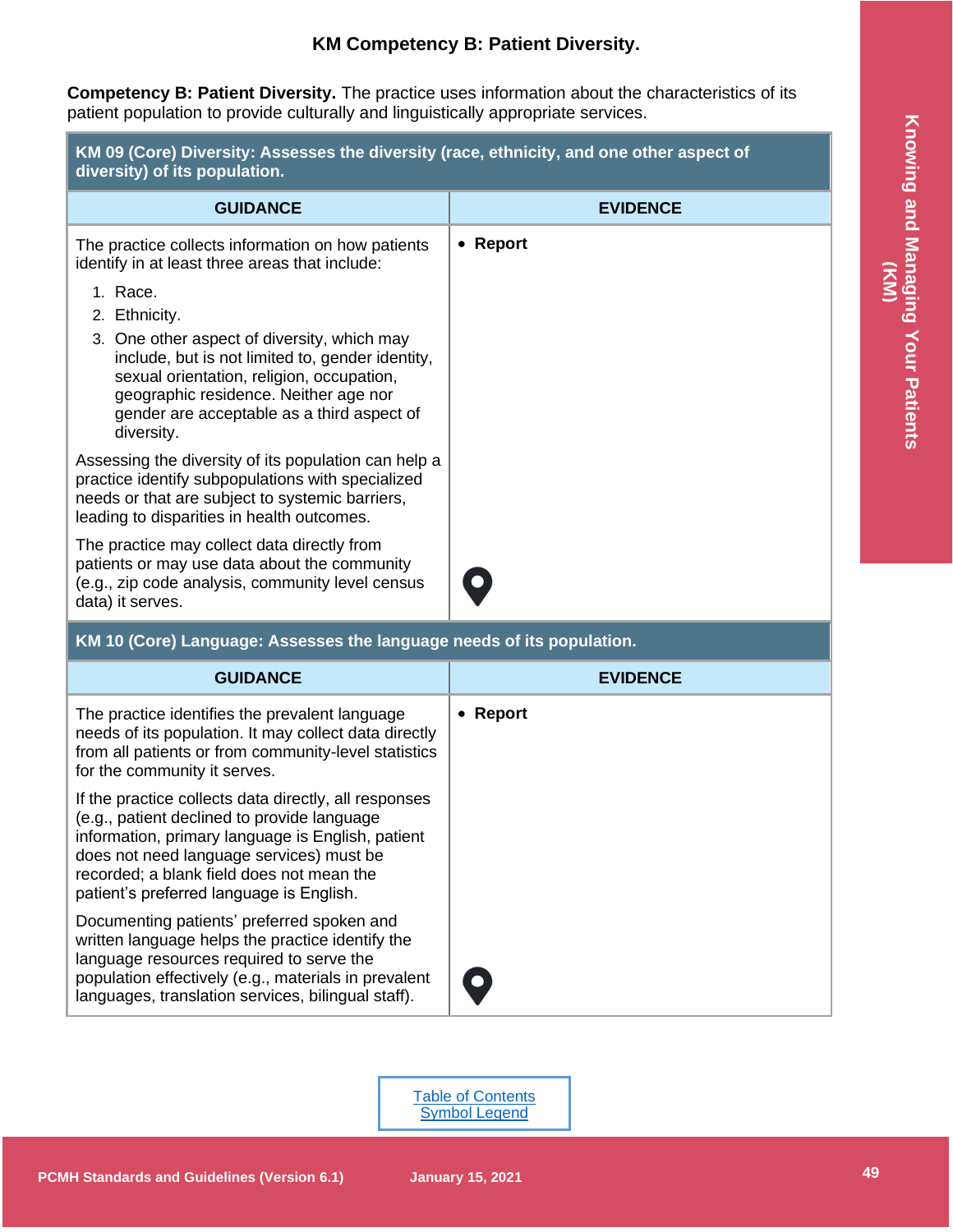## **KM Competency B: Patient Diversity.**

#### <span id="page-22-0"></span>**KM 11 (1 Credit) Population Needs: Identifies and addresses population-level needs based on the diversity of the practice and the community (demonstrate at least two): NYS**

- **A. Targets population health management on disparities in care.**
- **B. Educates practice staff on health literacy.**
- **C. Educates practice staff in cultural competence.**

| <b>GUIDANCE</b>                                                                                                                                                                                                                                                                                                                                                                                                                                                                                                                           | <b>EVIDENCE</b>                                                                              |
|-------------------------------------------------------------------------------------------------------------------------------------------------------------------------------------------------------------------------------------------------------------------------------------------------------------------------------------------------------------------------------------------------------------------------------------------------------------------------------------------------------------------------------------------|----------------------------------------------------------------------------------------------|
| The practice recognizes the varied needs of its<br>population and the community it serves, and uses that<br>information to take proactive, health literate, culturally<br>competent approaches to address those needs. The<br>practice:                                                                                                                                                                                                                                                                                                   | • A: Evidence of implementation<br><b>OR</b><br>$\bullet$ A: QI 05 and<br>$\bullet$ A: QI 13 |
| A. Identifies disparities in care and implements actions<br>to reduce the disparity. Practices that reduce<br>disparities provide patient-centered care to their<br>vulnerable populations equal to their general<br>population.<br>The practice should use its data to identify any                                                                                                                                                                                                                                                      | • B: Evidence of implementation<br>• C: Evidence of implementation                           |
| disparity in care/service for a vulnerable group when<br>compared to the general population of the practice.<br>The actions taken should be specific to that<br>vulnerable group to reduce the disparity.                                                                                                                                                                                                                                                                                                                                 |                                                                                              |
| <b>B.</b> Builds a health-literate organization (e.g., apply<br>universal precautions, provide health literacy training<br>for staff, system redesign to serve patients at<br>different health literacy levels, utilize the AHRQ or<br>Alliance for Health Reform Health Literacy toolkit).<br>Health-literate organizations understand that lack of<br>health literacy leads to poorer health outcomes and<br>compromises patient safety, and act to establish<br>processes that address health literacy to improve<br>patient outcomes. |                                                                                              |
| C. Builds a culturally competent organization that<br>educates staff on how to interact effectively with<br>people of different cultures. It supports practice staff<br>to become respectful and responsive to the health<br>beliefs and cultural and linguistic needs of patients.                                                                                                                                                                                                                                                       |                                                                                              |
| <b>Health literacy resources</b>                                                                                                                                                                                                                                                                                                                                                                                                                                                                                                          |                                                                                              |
| Institute of Medicine: Ten Attributes of Health Literate<br><b>Health Care Organizations</b>                                                                                                                                                                                                                                                                                                                                                                                                                                              |                                                                                              |
| https://nam.edu/wp-<br>content/uploads/2015/06/BPH_Ten_HLit_Attributes.pdf                                                                                                                                                                                                                                                                                                                                                                                                                                                                |                                                                                              |
| Agency for Healthcare Research & Quality: Health<br><b>Literacy Universal Precautions Toolkit:</b><br>https://www.ahrq.gov/health-literacy/quality-<br>resources/tools/literacy-toolkit/index.html                                                                                                                                                                                                                                                                                                                                        |                                                                                              |
| Alliance for Health Reform Toolkit:<br>http://www.allhealth.org/wp-<br>content/uploads/2017/01/Health-Literacy-<br>Toolkit_163.pdf                                                                                                                                                                                                                                                                                                                                                                                                        |                                                                                              |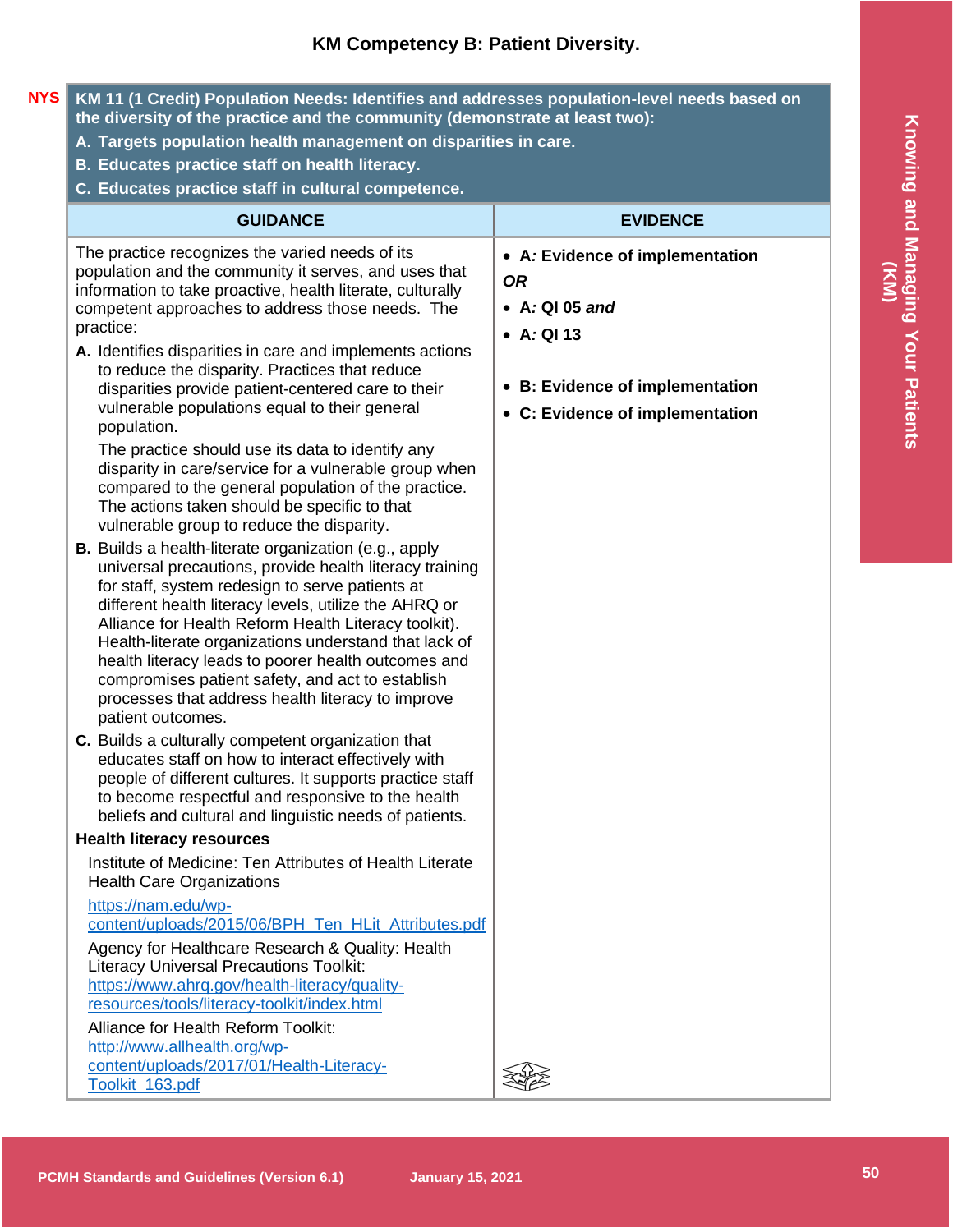## **KM Competency C: Addressing Patient Needs.**

<span id="page-23-0"></span>**Competency C: Addressing Patient Needs.** The practice proactively addresses the care needs of the patient population to ensure needs are met.

<span id="page-23-1"></span>**KM 12 (Core) Proactive Outreach: Proactively and routinely identifies populations of patients and reminds them, or their families/caregivers about needed services (must report at least three categories):**

- **A. Preventive care services.**
- **B. Immunizations.**
- **C. Chronic or acute care services.**
- **D. Patients not recently seen by the practice.**

| <b>GUIDANCE</b>                                                                                                                                                                                                                                                                                                                                                                                                                                                        | <b>EVIDENCE</b>                                                                                                                                   |
|------------------------------------------------------------------------------------------------------------------------------------------------------------------------------------------------------------------------------------------------------------------------------------------------------------------------------------------------------------------------------------------------------------------------------------------------------------------------|---------------------------------------------------------------------------------------------------------------------------------------------------|
| The practice uses lists or reports to manage the<br>care needs of specific patient populations. Using<br>collected data on patients, the practice addresses<br>a variety of health care needs using evidence-<br>based guidelines, including missing recommended<br>follow-up visits. The practice implements this<br>process at least annually to proactively identify<br>and remind patients, or their families/caregivers,<br>before they are overdue for services. | • A, B, D: Report/list and<br>• A, B, D: Outreach materials<br>• C: Report/list and<br>• C: Outreach materials<br><b>OR</b><br>$\bullet$ C: KM 13 |

<span id="page-23-2"></span>**KM 13 (2 Credits) Excellence in Performance: Demonstrates excellence in a benchmarked/ performance-based recognition program assessed using evidence-based care guidelines.**

| <b>GUIDANCE</b>                                                                                                                                                                                                                                                                                                                                        | <b>EVIDENCE</b>                                                      |
|--------------------------------------------------------------------------------------------------------------------------------------------------------------------------------------------------------------------------------------------------------------------------------------------------------------------------------------------------------|----------------------------------------------------------------------|
| At least 75 percent of eligible clinicians have<br>earned NCQA HSRP or DRP Recognition.                                                                                                                                                                                                                                                                | • Report<br>OR.                                                      |
| Alternatively, the practice demonstrates that it is<br>participating in a program that uses a common set<br>of measures to benchmark participant results, has<br>a process to validate measure integrity and<br>publicly reports results. The practice shows<br>(through reports) that clinical performance is<br>above national or regional averages. | • HSRP or DRP recognition for at least 75% of<br>eligible clinicians |
| Examples of programs may include MN<br>Community Measures, IHA or other performance-<br>based recognition programs.                                                                                                                                                                                                                                    |                                                                      |
| <b>Note:</b> Recognition must be awarded at the site<br>level. A multisite organization that receives<br>recognition at the organization level will not meet.                                                                                                                                                                                          | $\mathbf O$                                                          |

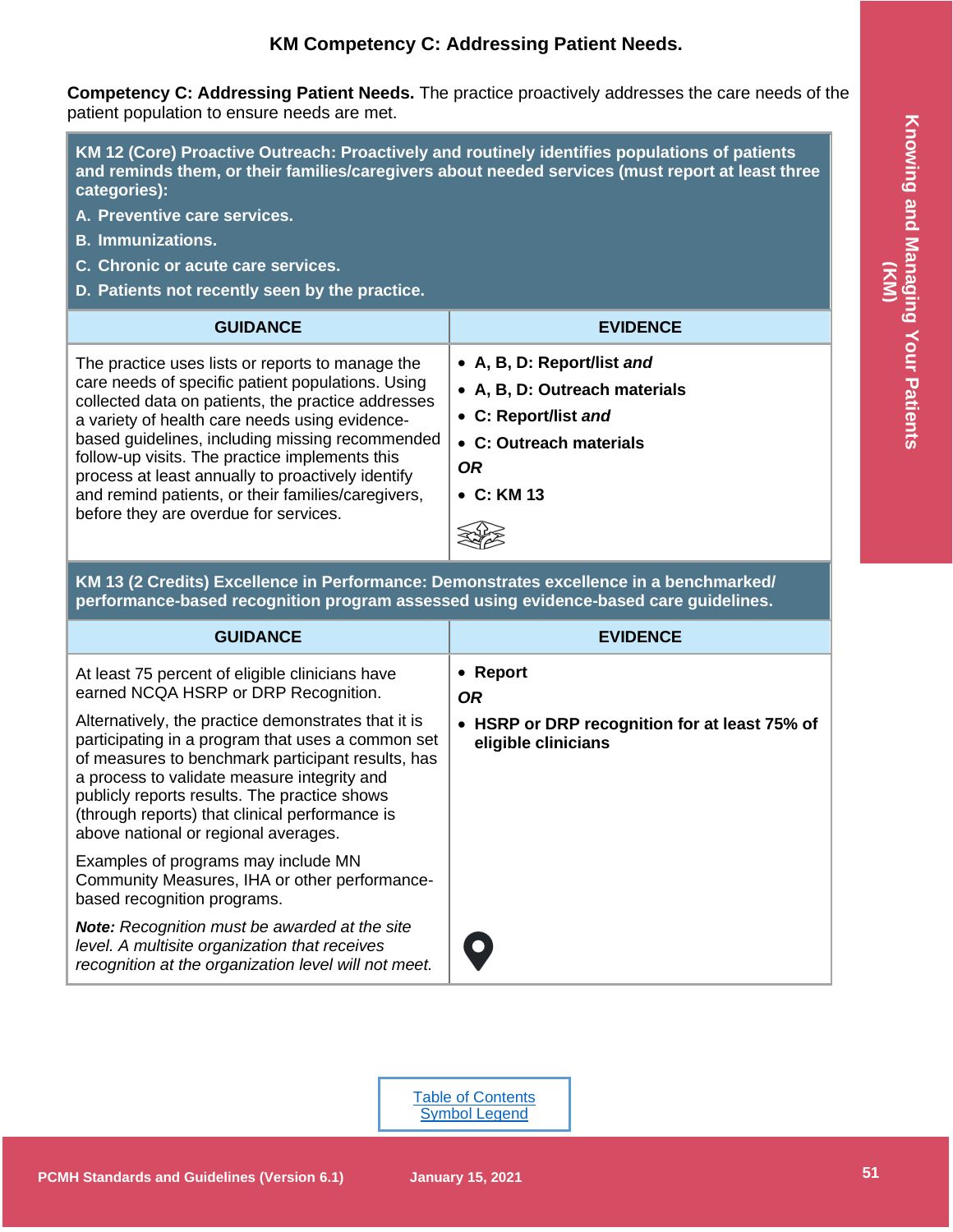## **KM Competency D: Medication Management.**

<span id="page-24-0"></span>**Competency D: Medication Management.** The practice addresses medication safety and adherence by providing information to the patient and establishing processes for medication documentation, reconciliation and assessment of barriers.

<span id="page-24-1"></span>**KM 14 (Core) Medication Reconciliation: Reviews and reconciles medications for more than 80 percent of patients received from care transitions.**

| <b>GUIDANCE</b>                                                                                                                                                                                                                                                                                                                                                                                    | <b>EVIDENCE</b> |
|----------------------------------------------------------------------------------------------------------------------------------------------------------------------------------------------------------------------------------------------------------------------------------------------------------------------------------------------------------------------------------------------------|-----------------|
| The practice reviews all prescribed medications a<br>patient is taking and documents this in the medical<br>record. Conflicts or potential discrepancies in<br>medications are identified and addressed by<br>clinical staff. Medication review and reconciliation<br>occurs at transitions of care, or at least annually.                                                                         | • Report        |
| Maintaining an accurate list of a patient's<br>medications reduces the possibility of duplicate<br>medications, medication errors and adverse drug<br>events. Medication reconciliation is an important<br>safety net for patients received from care<br>transitions, because they are more likely to be<br>elderly, use multiple pharmacies, multiple<br>providers and have co-morbid conditions. |                 |
| <b>Medication reconciliation</b> is the process of<br>obtaining and maintaining an accurate list of all<br>medications a patient is taking and addresses any<br>potential conflicts including name, dosage,<br>frequency and drug-drug interactions.                                                                                                                                               |                 |

<span id="page-24-2"></span>**KM 15 (Core) Medication Lists: Maintains an up-to-date list of medications for more than 80 percent of patients.**

| <b>GUIDANCE</b>                                                                                                                                                                                                                                                                                                                                                                                                                      | <b>EVIDENCE</b> |
|--------------------------------------------------------------------------------------------------------------------------------------------------------------------------------------------------------------------------------------------------------------------------------------------------------------------------------------------------------------------------------------------------------------------------------------|-----------------|
| The practice routinely collects information from<br>patients about medications they take and keeps<br>up-to-date lists of patients' medications.<br>Medication data should be captured in searchable<br>fields. The list should include the date when it was<br>last updated, prescription and nonprescription<br>medications, over-the-counter medications and<br>herbal and vitamin/ mineral/dietary (nutritional)<br>supplements. | • Report        |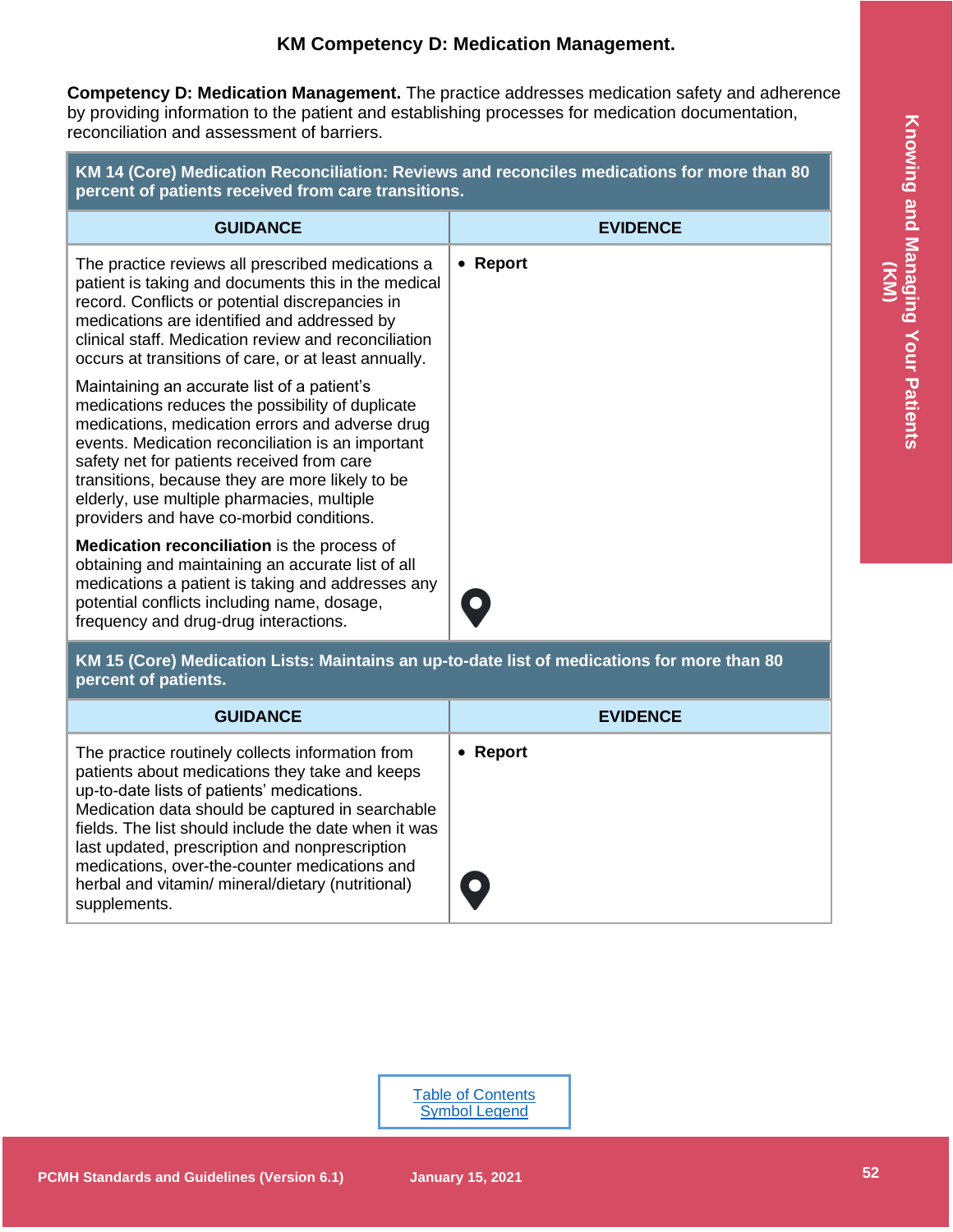## **KM Competency D: Medication Management.**

<span id="page-25-0"></span>**KM 16 (1 Credit) New Prescription Education: Assesses understanding and provides education, as needed, on new prescriptions for more than 50 percent of patients/families/caregivers.**

| <b>GUIDANCE</b>                                                                                                                                                                                                                                                                                                 | <b>EVIDENCE</b>                                        |
|-----------------------------------------------------------------------------------------------------------------------------------------------------------------------------------------------------------------------------------------------------------------------------------------------------------------|--------------------------------------------------------|
| The practice uses patient-centered methods, such<br>as open-ended questions (teach-back<br>collaborative method), to assess patient<br>understanding of new medications prescribed by<br>the primary care provider. Educational materials<br>are designed with regard to patient need (e.g.,<br>reading level). | • Report<br><b>AND</b><br>• Evidence of implementation |
| Medication is not taken as prescribed 50 percent<br>of the time. (Source: CDC) Barriers to adherence,<br>such as not understanding directions and<br>confusion amongst multiple medication regimens,<br>lead to poorer health outcomes and compromise<br>patient safety.                                        |                                                        |

<span id="page-25-1"></span>**KM 17 (1 Credit) Medication Responses and Barriers: Assesses and addresses patient response to medications and barriers to adherence for more than 50 percent of patients, and dates the assessment.**

| <b>GUIDANCE</b>                                                                                                                                                                                                                                          | <b>EVIDENCE</b>                                                |
|----------------------------------------------------------------------------------------------------------------------------------------------------------------------------------------------------------------------------------------------------------|----------------------------------------------------------------|
| The practice asks patients if they are having<br>difficulty taking a medication, are experiencing<br>side effects and are taking the medication as<br>prescribed. If a patient is not taking a medication<br>as prescribed, the practice determines why. | $\bullet$ Report<br><b>AND</b><br>• Evidence of implementation |
| Patients cannot get the full benefits of their<br>medications if they do not take them as<br>prescribed.                                                                                                                                                 | $\bullet$                                                      |

<span id="page-25-2"></span>**KM 18 (1 Credit) Controlled Substance Database Review: Reviews a controlled substance database when prescribing relevant medications.**

| <b>GUIDANCE</b>                                                                                                                                                                                                                                  | <b>EVIDENCE</b>              |
|--------------------------------------------------------------------------------------------------------------------------------------------------------------------------------------------------------------------------------------------------|------------------------------|
| The practice consults a state controlled-substance<br>database-also known as a Prescription Drug<br>Monitoring Program (PDMP) or Prescription<br>Monitoring Program (PMP)—before dispensing<br>Schedule II, III, IV and V controlled substances. | • Evidence of implementation |
| The practice follows established guidelines or<br>state requirements to determine frequency of<br>review. This can prevent overdoses and misuse,<br>and can support referrals for pain management<br>and substance use disorders.                |                              |
| For a list of PDMPs by state:<br>http://www.pdmpassist.org/content/state-pdmp-<br>websites                                                                                                                                                       | PCSP KM 13                   |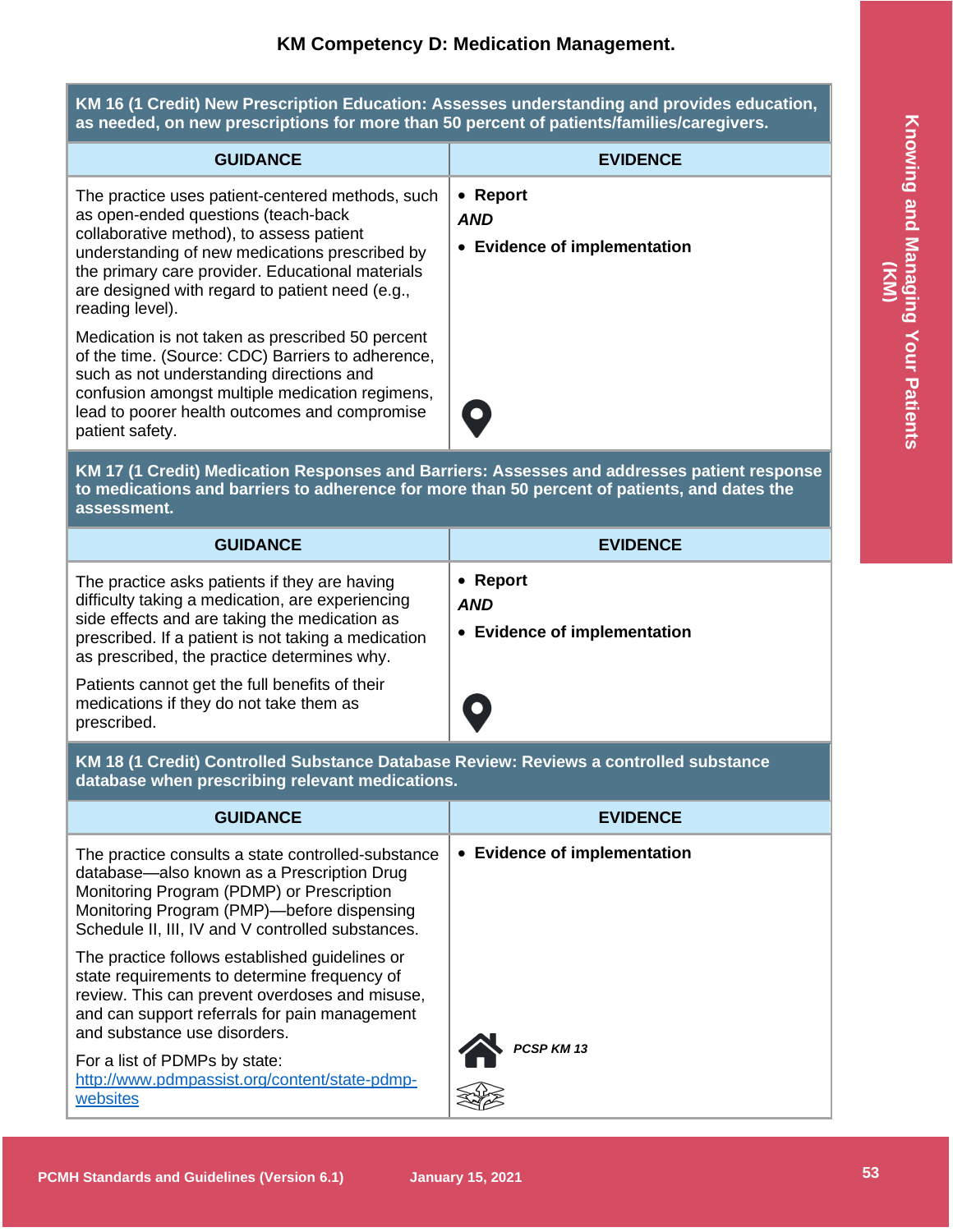#### <span id="page-26-0"></span>**KM 19 (2 Credits) Prescription Claims Data: Systematically obtains prescription claims data in order to assess and address medication adherence.**

| <b>GUIDANCE</b>                                                                                                                                                                                                                                                                                  | <b>EVIDENCE</b>              |
|--------------------------------------------------------------------------------------------------------------------------------------------------------------------------------------------------------------------------------------------------------------------------------------------------|------------------------------|
| The practice systematically obtains prescription<br>claims data or other medication transaction<br>history. This may include systems such as<br><b>SureScripts</b><br>e-prescribing network, regional health information<br>exchanges, insurers or prescription benefit<br>management companies. | • Evidence of implementation |
| The practice uses prescription claims data to<br>determine whether a patient is adhering to the<br>medication treatment plan.                                                                                                                                                                    | PCSP KM 14                   |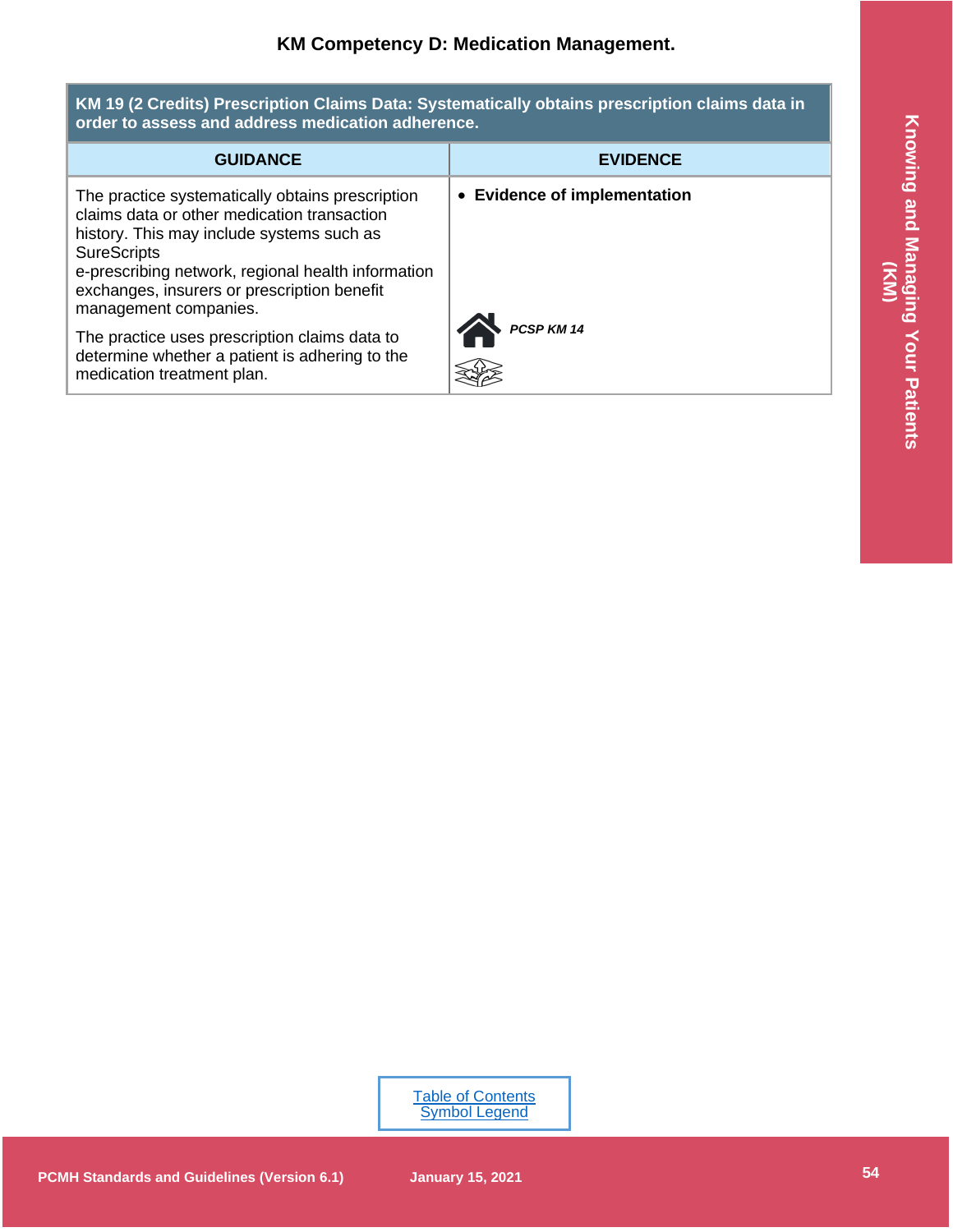## **KM Competency E: Evidence-Based Care.**

<span id="page-27-0"></span>**Competency E: Evidence-Based Care.** The practice ensures that it provides effective and efficient care by incorporating evidence-based clinical decision support relevant to patient conditions and the population served.

<span id="page-27-1"></span>**KM 20 (Core) Clinical Decision Support: Implements clinical decision support following evidence-based guidelines for care of (Practice must demonstrate at least four criteria):**

- **A. A mental health condition.**
- **B. A substance use disorder.**
- **C. A chronic medical condition.**
- **D. An acute condition.**
- **E. A condition related to unhealthy behaviors.**
- **F. Well-child or adult care.**
- **G. Overuse/appropriateness issues.**

| <b>GUIDANCE</b>                                                                                                                                                                                                                                                           | <b>EVIDENCE</b>                                                                             |
|---------------------------------------------------------------------------------------------------------------------------------------------------------------------------------------------------------------------------------------------------------------------------|---------------------------------------------------------------------------------------------|
| The practice integrates evidence-based guidelines<br>in its day-to-day operations (frequently referred to<br>as clinical decision support [CDS]). CDS is a<br>systematic method of prompting clinicians to<br>consider evidence-based guidelines at the point of<br>care. | • Identifies conditions, source of guidelines<br><b>AND</b><br>• Evidence of implementation |
| CDS encompasses a variety of tools, including,<br>but not limited to:                                                                                                                                                                                                     |                                                                                             |
| Computerized alerts and reminders for<br>providers and patients.                                                                                                                                                                                                          |                                                                                             |
| Condition-specific order sets.<br>$\bullet$                                                                                                                                                                                                                               |                                                                                             |
| Focused patient data reports and summaries.<br>$\bullet$                                                                                                                                                                                                                  |                                                                                             |
| Documentation templates.<br>$\bullet$                                                                                                                                                                                                                                     |                                                                                             |
| Diagnostic support.                                                                                                                                                                                                                                                       |                                                                                             |
| Contextually relevant reference information.<br>$\bullet$                                                                                                                                                                                                                 |                                                                                             |
| Although CDS may relate to clinical quality<br>measures, measures alone do not achieve the<br>broader goals of CDS.                                                                                                                                                       |                                                                                             |
| A. Mental health. The practice uses evidence-<br>based guidelines to support clinical decisions<br>related to at least one mental health issue<br>(e.g., depression, anxiety, bipolar disorder,<br>ADHD, ADD, dementia, Alzheimer's) in the<br>care of patients.          |                                                                                             |
| B. Substance use disorder treatment. The<br>practice uses evidence-based guidelines to<br>support clinical decisions related to at least one<br>substance misuse issue (e.g., illegal drug use,<br>prescription drug addiction, alcoholism) in the<br>care of patients.   |                                                                                             |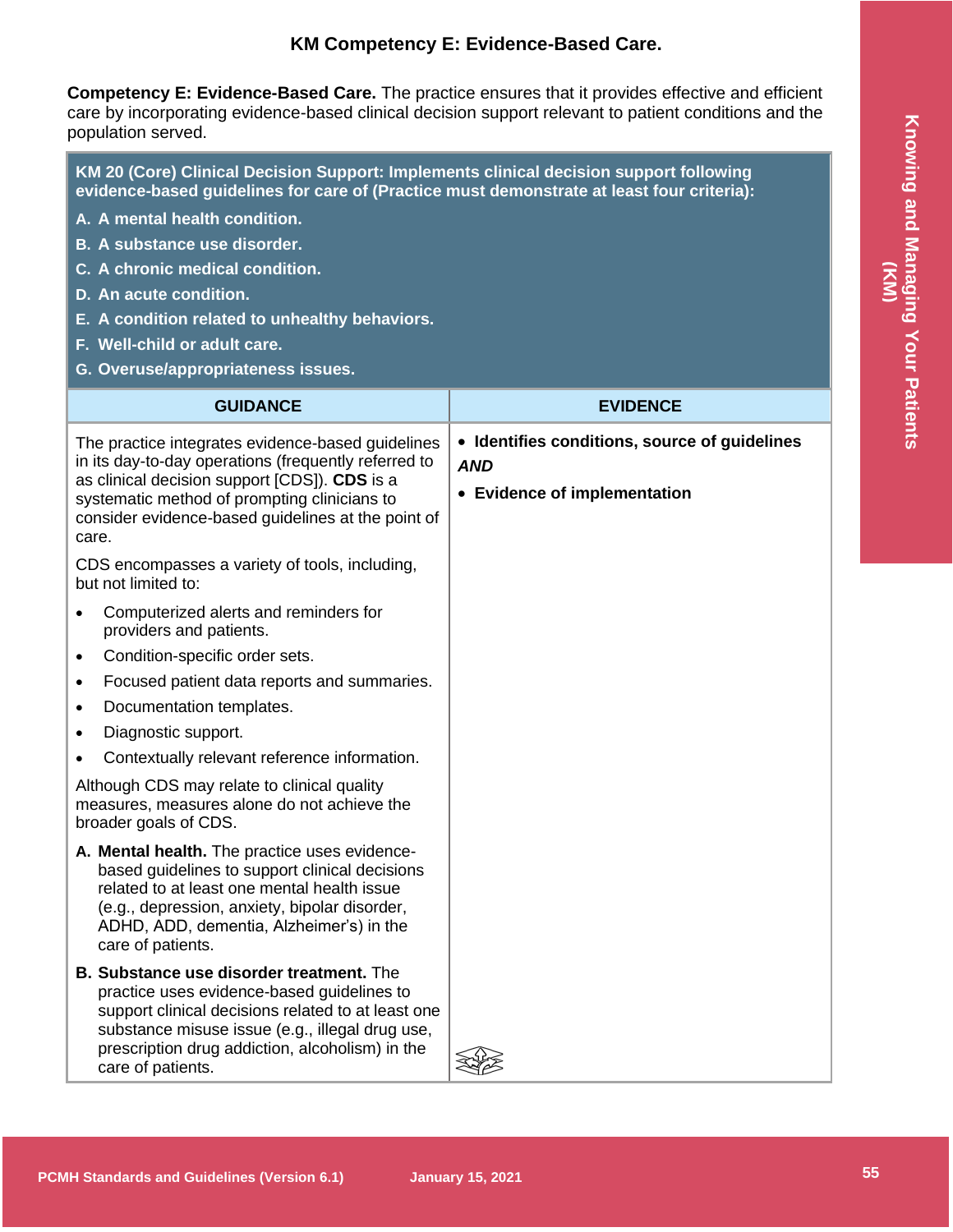## **KM Competency E: Evidence-Based Care.**

| <b>KM 20 (Core) Clinical Decision Support continued</b>                                                                                                                                                                                                                                                                                                                                                                                                                                                                                      |                                                                                             |  |
|----------------------------------------------------------------------------------------------------------------------------------------------------------------------------------------------------------------------------------------------------------------------------------------------------------------------------------------------------------------------------------------------------------------------------------------------------------------------------------------------------------------------------------------------|---------------------------------------------------------------------------------------------|--|
| <b>GUIDANCE</b>                                                                                                                                                                                                                                                                                                                                                                                                                                                                                                                              | <b>EVIDENCE</b>                                                                             |  |
| C. A chronic medical condition. The practice<br>has evidence-based guidelines it uses for<br>clinical decision support related to at least one<br>chronic medical condition (e.g., arthritis,<br>asthma, cardiovascular disease, COPD,<br>diabetes) in the care of patients.                                                                                                                                                                                                                                                                 | • Identifies conditions, source of guidelines<br><b>AND</b><br>• Evidence of implementation |  |
| D. An acute condition. The practice uses<br>evidence-based guidelines to support clinical<br>decisions related to at least one acute medical<br>condition (e.g., acute back pain, allergic<br>rhinitis, bronchiolitis, influenza, otitis media,<br>pharyngitis, sinusitis, urinary tract infection) in<br>the care of patients.                                                                                                                                                                                                              |                                                                                             |  |
| E. A condition related to unhealthy behaviors.<br>The practice uses evidence-based guidelines<br>to support clinical decisions related to at least<br>one unhealthy behavior (e.g., obesity,<br>smoking) in the care of patients.                                                                                                                                                                                                                                                                                                            |                                                                                             |  |
| F. Well child or adult care. The practice uses<br>evidence-based guidelines to support clinical<br>decisions related to well-child or adult care<br>(e.g., age appropriate screenings,<br>immunizations) in the care of patients.                                                                                                                                                                                                                                                                                                            |                                                                                             |  |
| G. Overuse/appropriateness issues. The<br>practice uses evidence-based guidelines to<br>support clinical decisions related to overuse or<br>appropriateness of care issues (e.g., use of<br>antibiotics, avoiding unnecessary testing,<br>referrals to multiple specialists) in the care of<br>patients. The American Board of Internal<br><b>Medicine Foundation's Choosing Wisely</b><br>campaign provides information about<br>implementing evidence-based guidelines as<br>clinical decision support<br>(http://www.choosingwisely.org). |                                                                                             |  |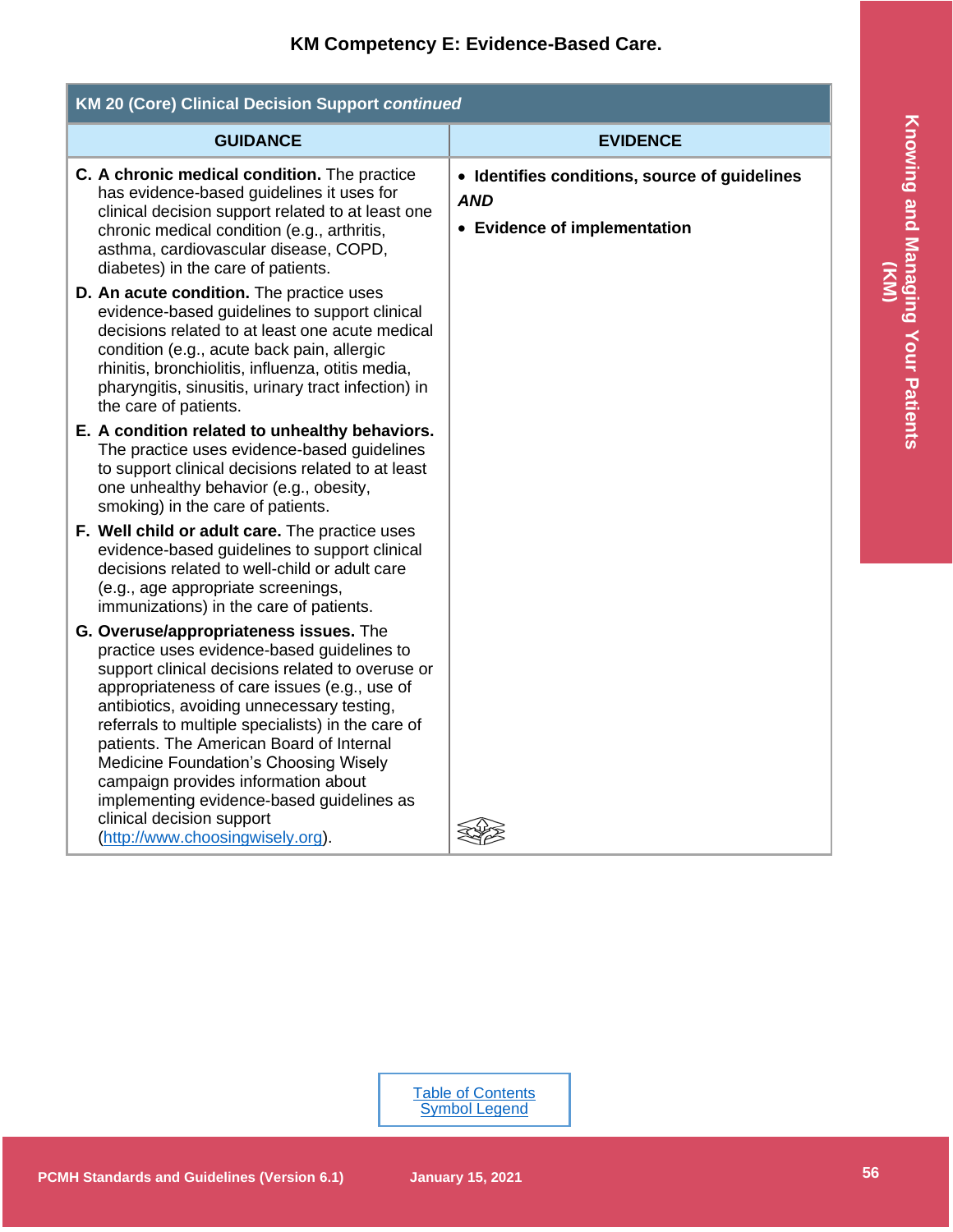## **KM Competency F: Connecting With Community Resources.**

<span id="page-29-0"></span>**Competency F: Connecting With Community Resources.** The practice identifies/ considers and establishes connections to community resources to collaborate and direct patients to needed support.

<span id="page-29-2"></span><span id="page-29-1"></span>

| KM 21 (Core) Community Resource Needs: Uses information on the population served by the<br>practice to prioritize needed community resources.                                                                                                                                                                                                 |                                          |  |
|-----------------------------------------------------------------------------------------------------------------------------------------------------------------------------------------------------------------------------------------------------------------------------------------------------------------------------------------------|------------------------------------------|--|
| <b>GUIDANCE</b>                                                                                                                                                                                                                                                                                                                               | <b>EVIDENCE</b>                          |  |
| The practice identifies needed resources by<br>assessing collected population information. It may<br>assess social determinants, predominant<br>conditions, ED use and other health concerns to<br>prioritize community resources (e.g., food banks,<br>support groups) that support the patient<br>population.                               | • List of key patient needs and concerns |  |
| The priority needs list should be used to identify<br>the resources list in KM 26.                                                                                                                                                                                                                                                            |                                          |  |
| KM 22 (1 Credit) Access to Educational Resources: Provides access to educational resources,<br>such as materials, peer-support sessions, group classes, online self-management tools or<br>programs.                                                                                                                                          |                                          |  |
| <b>GUIDANCE</b>                                                                                                                                                                                                                                                                                                                               | <b>EVIDENCE</b>                          |  |
| Giving patients access to educational materials,<br>peer support sessions, group classes and other<br>resources can engage them in their care and<br>teach them better ways to manage it, and help<br>them stay healthy. The practice provides three<br>examples of how it implements these tools for its<br>patients.                        | • Evidence of Implementation             |  |
| Educational programs and resources may<br>include information about a medical condition<br>or about the patient's role in managing the<br>condition. Resources include brochures,<br>handout materials, videos, website links and<br>pamphlets, as well as community resources<br>(e.g., programs, support groups).                           |                                          |  |
| Self-management tools enable patients to<br>collect health information at home that can be<br>discussed with the clinician. Patients can track<br>their progress and adjust the treatment or their<br>behavior, if necessary. Such as a practice<br>gives its hypertensive patients a method of<br>documenting daily blood pressure readings. |                                          |  |

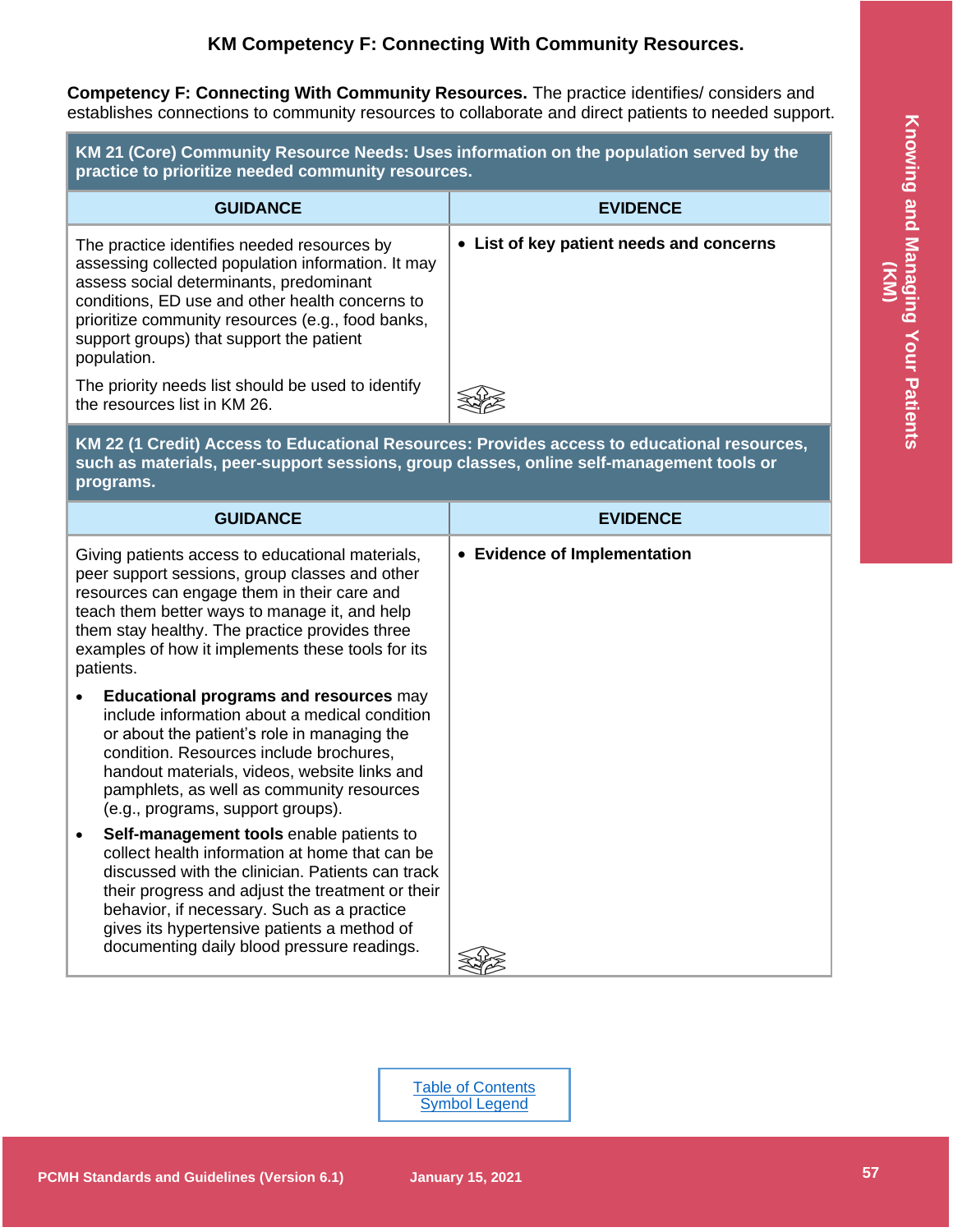## **KM Competency F: Connecting With Community Resources.**

| KM 22 (1 Credit) Access to Educational Resources continued                                                                                                                                                                                                                                                                                                                                                                                |                              |  |
|-------------------------------------------------------------------------------------------------------------------------------------------------------------------------------------------------------------------------------------------------------------------------------------------------------------------------------------------------------------------------------------------------------------------------------------------|------------------------------|--|
| <b>GUIDANCE</b>                                                                                                                                                                                                                                                                                                                                                                                                                           | <b>EVIDENCE</b>              |  |
| The practice provides or shares available health<br>education classes, which may include alternative<br>approaches such as peer-led discussion groups<br>or shared medical appointments (i.e., multiple<br>patients meet in a group setting for follow-up or<br>routine care). These types of appointments may<br>offer access to a multidisciplinary care team and<br>facilitate patients to interact with and learn from<br>each other. | • Evidence of implementation |  |

#### <span id="page-30-0"></span>**KM 23 (1 Credit) Oral Health Education: Provides oral health education resources to patients.**

| <b>GUIDANCE</b>                                                                                                                                                                                                 | <b>EVIDENCE</b>              |
|-----------------------------------------------------------------------------------------------------------------------------------------------------------------------------------------------------------------|------------------------------|
| The practice provides an example of how it<br>provides educational and other resources to<br>patients pertaining to the importance of oral health<br>and hygiene to encourage healthy oral health<br>practices. | • Evidence of implementation |
| Oral disease is largely preventable with<br>knowledge and attention to hygiene. Poor oral<br>health can complicate the care for chronic<br>conditions such as diabetes and heart disease.                       |                              |

<span id="page-30-1"></span>**KM 24 (1 Credit) Shared Decision-Making Aids: Adopts shared decision-making aids for preference-sensitive conditions.**

| <b>GUIDANCE</b>                                                                                                                                                                                                                                                                | <b>EVIDENCE</b>              |
|--------------------------------------------------------------------------------------------------------------------------------------------------------------------------------------------------------------------------------------------------------------------------------|------------------------------|
| The care team has, and demonstrates use of, at<br>least three shared decision-making aids that<br>provide detailed information without advising<br>patients to choose one option over another.                                                                                 | • Evidence of implementation |
| The care team collaborates with patients to help<br>them make informed decisions that align with their<br>preferences and values. Helping patients<br>understand their health condition and engaging<br>them in shared decision making helps build a<br>trusting relationship. |                              |
| <b>Shared decision-making resources</b>                                                                                                                                                                                                                                        |                              |
| • International Patient Decision Aid Standards<br>Collaboration (IPDASC)<br>http://ipdas.ohri.ca/index.html                                                                                                                                                                    |                              |
| • AHRQ's SHARE Approach<br>https://www.ahrg.gov/professionals<br>/education/curriculum-tools/shareddecision<br>making/index.html                                                                                                                                               |                              |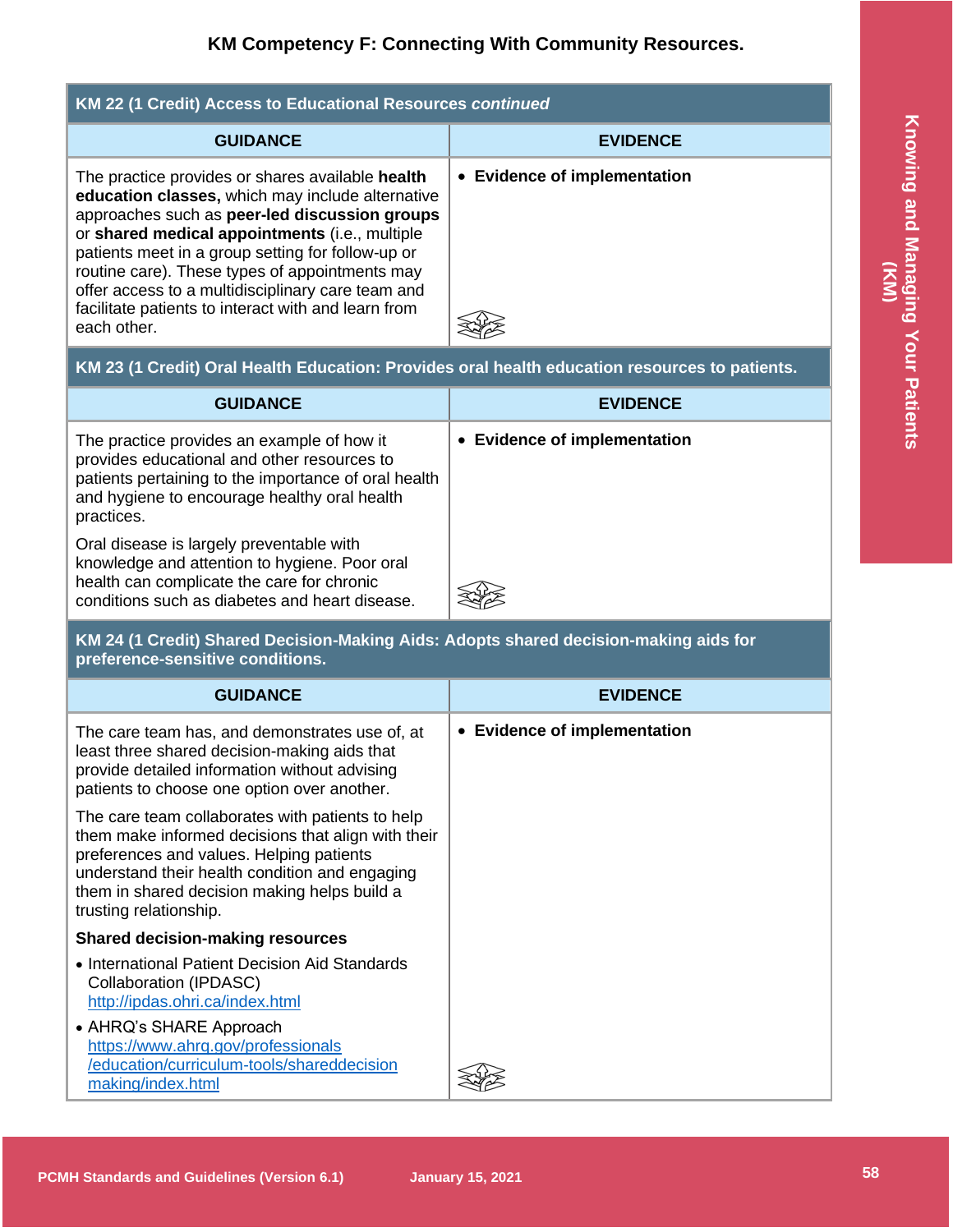#### <span id="page-31-0"></span>**KM 25 (1 Credit) School/Intervention Agency Engagement: Engages with schools or intervention agencies in the community.**

| <b>GUIDANCE</b>                                                                                                                                                                                                                                                                                          | <b>EVIDENCE</b>                                                         |
|----------------------------------------------------------------------------------------------------------------------------------------------------------------------------------------------------------------------------------------------------------------------------------------------------------|-------------------------------------------------------------------------|
| The practice develops supportive partnerships<br>with social services organizations or schools in the<br>community.<br>The practice demonstrates this through formal or<br>informal agreements or identifies practice<br>activities in which community entities are engaged<br>to support better health. | <b>Documented Process</b><br><b>AND</b><br>• Evidence of implementation |

<span id="page-31-1"></span>**KM 26 (1 Credit) Community Resource List: Routinely maintains a current community resource list based on the needs identified in KM 21.**

| <b>GUIDANCE</b>                                                                                                                                                                                                                                                                                                            | <b>EVIDENCE</b>     |
|----------------------------------------------------------------------------------------------------------------------------------------------------------------------------------------------------------------------------------------------------------------------------------------------------------------------------|---------------------|
| The practice maintains a community resource list<br>by selecting five topics or community service<br>areas of importance to the patient population. The<br>list includes services offered outside the practice<br>and its affiliates, and an update/maintenance date<br>to demonstrate that the list is regularly updated. | • List of resources |
| Maintaining a current resource list that prioritizes<br>the central needs and concerns of the population<br>can help a practice guide patients to community<br>resources that support their health and well-being<br>from that additional support.                                                                         |                     |

<span id="page-31-2"></span>**KM 27 (1 Credit) Community Resource Assessment: Assesses the usefulness of identified community support resources.**

| <b>GUIDANCE</b>                                                                                                                                                                                                                                                  | <b>EVIDENCE</b>              |
|------------------------------------------------------------------------------------------------------------------------------------------------------------------------------------------------------------------------------------------------------------------|------------------------------|
| The practice assesses the usefulness of<br>resources by requesting and reviewing feedback<br>from patients/families/caregivers about community<br>referrals. Community referrals differ from clinical<br>referrals, but may be tracked using the same<br>system. | • Evidence of implementation |
| When a practice's patients have unmet social<br>needs, the practice can refer patients to useful<br>community support resources. Meeting the<br>patient's social needs supports self-management<br>and reduces barriers to care.                                 |                              |



from that additional support.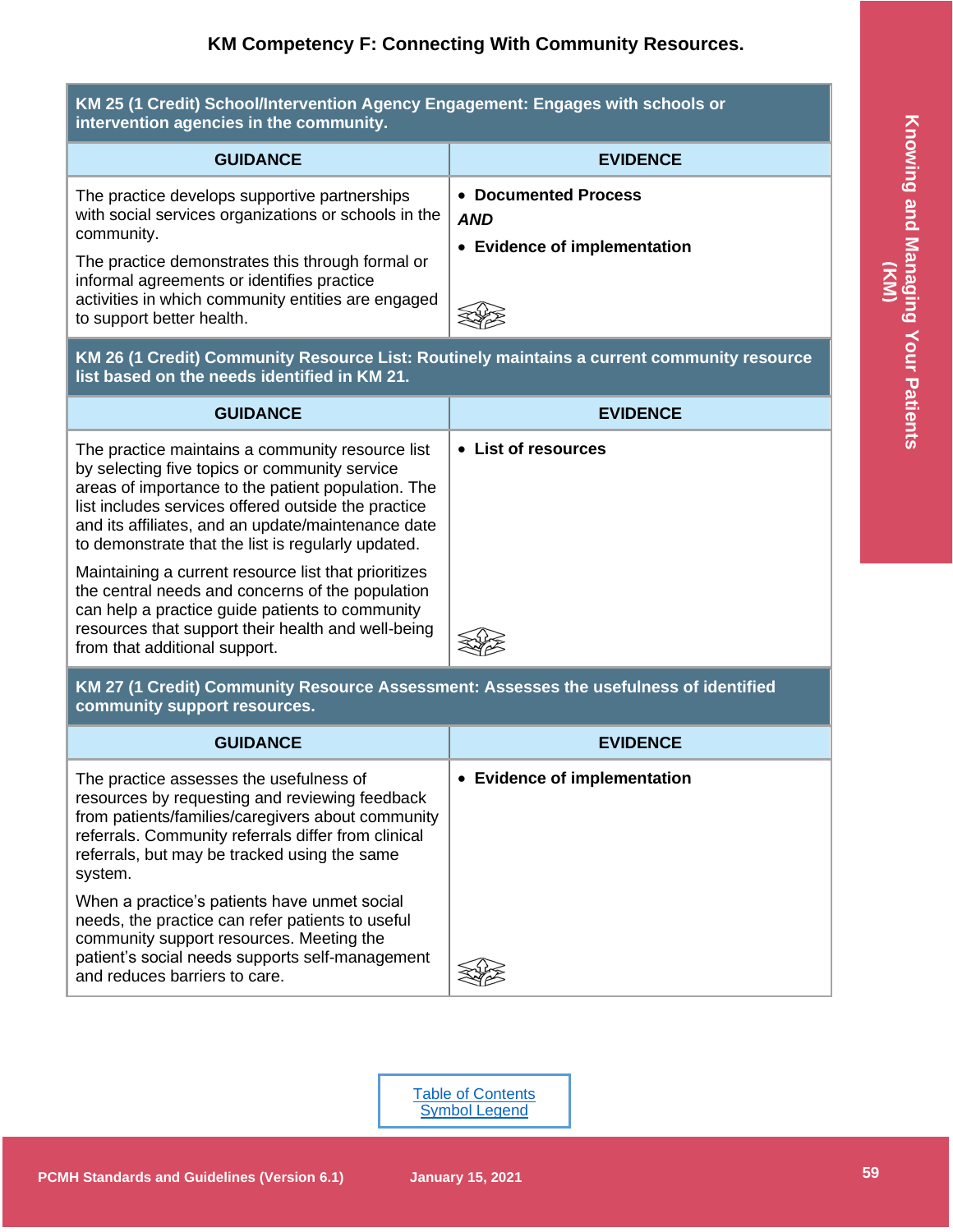<span id="page-32-0"></span>**KM 28 (2 Credits) Case Conferences: Has regular "case conferences" involving parties outside the practice team (e.g., community supports, specialists).**

| <b>GUIDANCE</b>                                                                                                                                                          | <b>EVIDENCE</b>                                                    |
|--------------------------------------------------------------------------------------------------------------------------------------------------------------------------|--------------------------------------------------------------------|
| The practice uses "case conferences" to share<br>information and discuss care plans for high-risk<br>patients with clinicians and others outside its usual<br>care team. | • Documented process<br><b>AND</b><br>• Evidence of implementation |
| Case conferences are planned, multidisciplinary<br>meetings with community organizations or<br>specialists to plan treatment for complex patients.                       |                                                                    |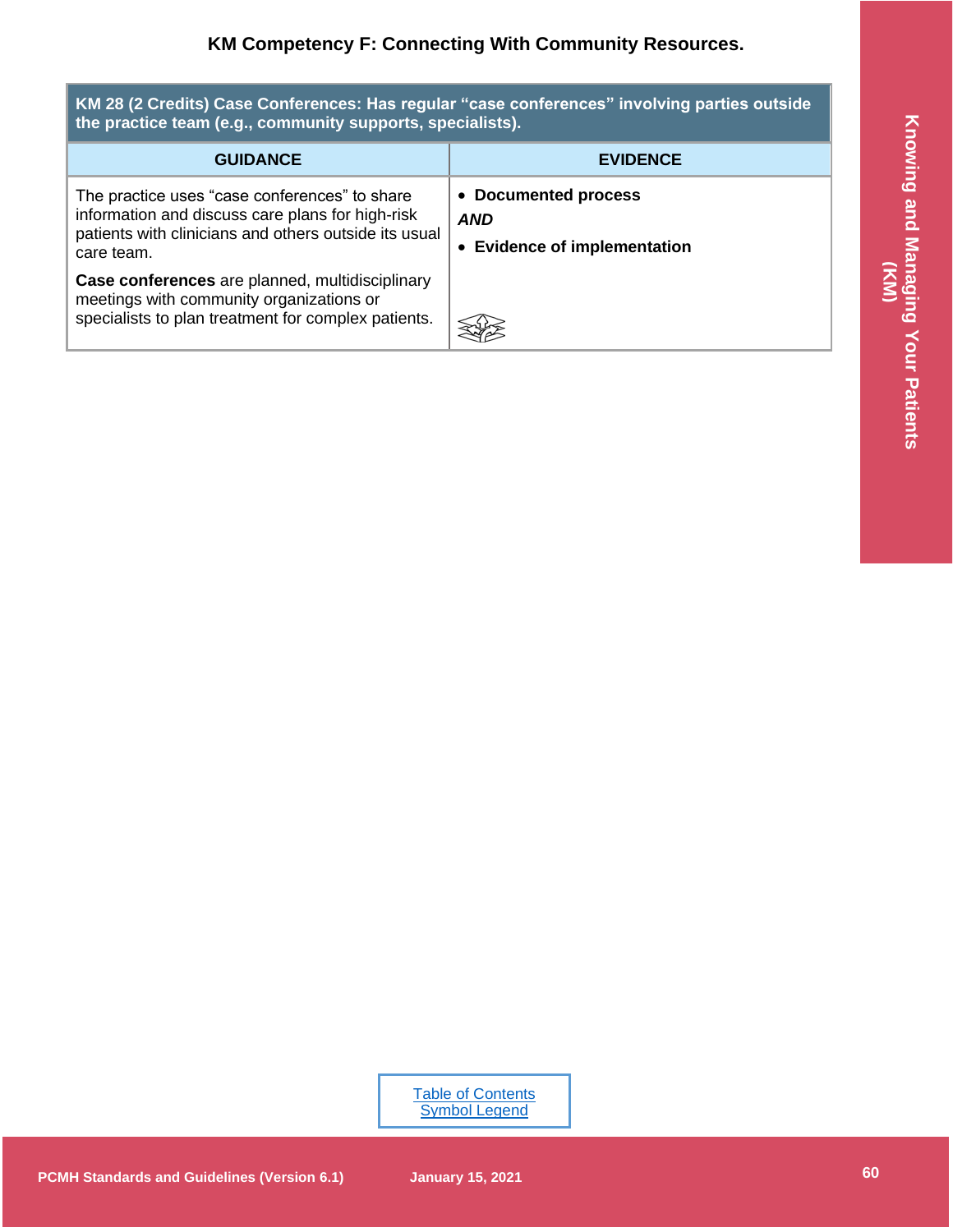<span id="page-33-0"></span>**Competency G: Additional Patient Collaboration.** The practice collaborates with patients to support their specific needs.

<span id="page-33-1"></span>**KM 29 (1 Credit) Opioid Treatment Agreement: Incorporates opioid treatment agreement for patients prescribed Schedule II opioid prescriptions into the patient medical record.**

| <b>GUIDANCE</b>                                                                                                                                                                                                                                                                                   | <b>EVIDENCE</b>              |
|---------------------------------------------------------------------------------------------------------------------------------------------------------------------------------------------------------------------------------------------------------------------------------------------------|------------------------------|
| For patients on long-term chronic opioid therapy, a<br>treatment agreement is established between the<br>clinician and patient to support safe prescribing of<br>opioids. Patients prescribed a Schedule II opioid<br>require a treatment agreement signed by both<br>parties that, at a minimum: | • Evidence of implementation |
| • Outlines joint expectations and responsibilities of<br>both clinician and patient.                                                                                                                                                                                                              |                              |
| • Includes the patient's pain management plan, to<br>prevent development of an opioid dependency.                                                                                                                                                                                                 |                              |
| • Is included in the patient's medical record.                                                                                                                                                                                                                                                    |                              |
| Patients with a signed opioid treatment agreement<br>have shown improved guideline adherence and<br>reduced addiction risk.                                                                                                                                                                       |                              |
| This criterion aligns with <b>Quality Payment Program</b><br>final policies for CY 2019 to address efforts to<br>improve treatment of opioid use disorders.                                                                                                                                       |                              |
| <b>Opioid Agreement Resources</b>                                                                                                                                                                                                                                                                 |                              |
| • National Institute on Drug Abuse                                                                                                                                                                                                                                                                |                              |
| https://www.drugabuse.gov/sites/default/files/Sa<br>mplePatientAgreementForms.pdf                                                                                                                                                                                                                 |                              |
| • Hegmann KT, et al., eds. "Opioids Guideline."<br><b>Occupational Medicine Practice Guidelines:</b><br>Evaluation and Management of Common Health<br>Problems and Functional Recovery in Workers.<br>Reed Group, 2017                                                                            |                              |
| https://acoem.org/acoem/media/News-<br>Library/Opioid-Treatment-Contract.pdf                                                                                                                                                                                                                      |                              |
| • Rhode Island Department of Health                                                                                                                                                                                                                                                               |                              |
| http://health.ri.gov/publications/bytopic.php?parm<br>=Addiction%20and%20Overdose#Healthcare%2<br><b>OProviders</b>                                                                                                                                                                               |                              |

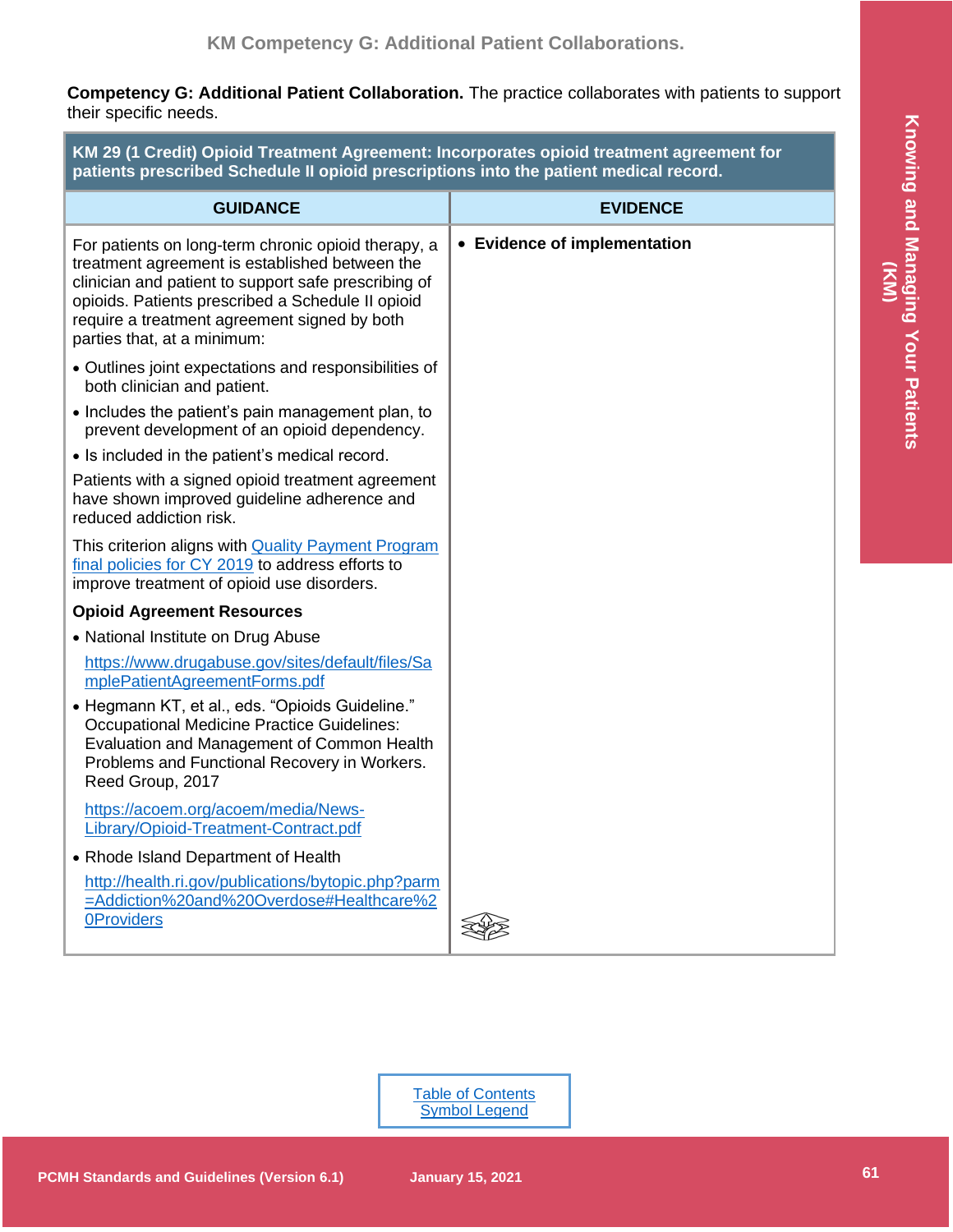## **Patient-Centered Access and Continuity (AC)**

<span id="page-34-0"></span>*The PCMH model expects continuity of care. Patients/families/caregivers have 24/7 access to clinical advice and appropriate care facilitated by their designated clinician/care team and supported by access to their medical record. The practice considers the needs and preferences of the patient population when establishing and updating standards for access.*

<span id="page-34-1"></span>**Competency A: Patient Access to the Practice.** The practice enhances patient access by providing appointments and clinical advice based on patients' needs.

<span id="page-34-2"></span>**AC 01 (Core) Access Needs and Preferences: Assesses the access needs and preferences of the patient population.**

| <b>GUIDANCE</b>                                                                                                                                                                                                                                                                                                             | <b>EVIDENCE</b>                                                         |
|-----------------------------------------------------------------------------------------------------------------------------------------------------------------------------------------------------------------------------------------------------------------------------------------------------------------------------|-------------------------------------------------------------------------|
| The practice evaluates patient access to<br>appointments from collected data, such as a<br>survey, to determine if existing access methods are<br>sufficient for its population. The data collected must<br>be specific to patient access and actionable so that<br>the practice can make changes based on the<br>findings. | <b>Documented process</b><br><b>AND</b><br>• Evidence of implementation |
| If the practice is able to determine that patient<br>needs are met, it may consider other opportunities<br>to address access through clinical advice by<br>telephone or correspondence through the portal; for<br>example, evening/weekend hours and appointment<br>types.                                                  |                                                                         |
| Qualitative patient-feedback collection may meet<br>(comment box, patient interview), but must include<br>directions on giving feedback specific to access.                                                                                                                                                                 |                                                                         |
| AC 01 focuses on assessing existing access needs<br>and preferences specific to appointments, not<br>general patient access through a patient survey<br>(QI 04).                                                                                                                                                            | <b>Documented Process Only</b>                                          |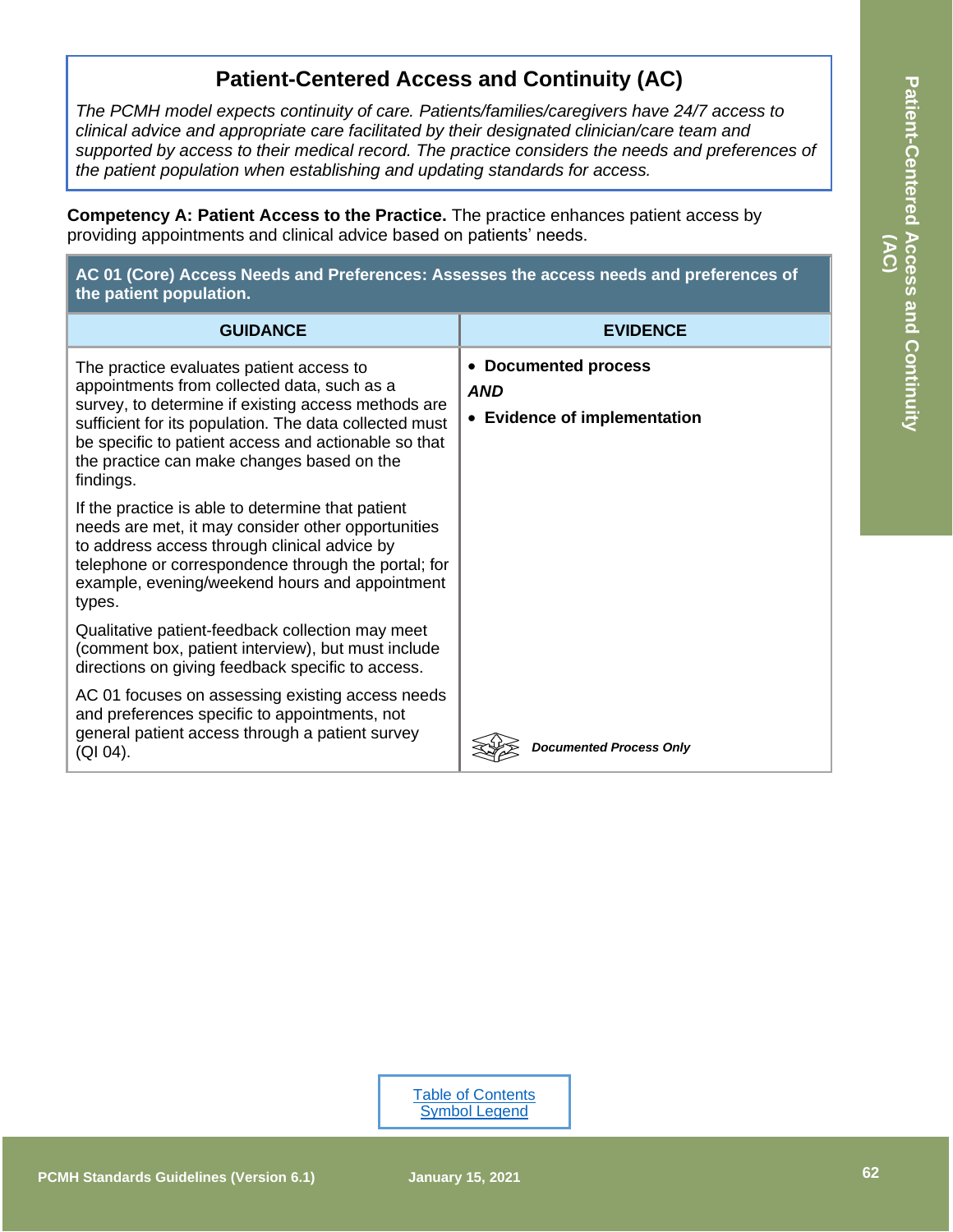| care to meet identified patient needs. |                                                                                                                                                                                                                                                                                                                                                                                                                          |                                                                                                        |
|----------------------------------------|--------------------------------------------------------------------------------------------------------------------------------------------------------------------------------------------------------------------------------------------------------------------------------------------------------------------------------------------------------------------------------------------------------------------------|--------------------------------------------------------------------------------------------------------|
|                                        | <b>GUIDANCE</b>                                                                                                                                                                                                                                                                                                                                                                                                          | <b>EVIDENCE</b>                                                                                        |
|                                        | The practice reserves time on the daily appointment<br>schedule to accommodate patient requests for a<br>same-day appointment for routine and for urgent<br>care needs. The time frames allocated for these<br>appointment types are determined by the practice<br>and based on the needs of the patient population,<br>as defined in AC 01. Same-day appointments may<br>be conducted for each site through telehealth. | <b>Documented process</b><br>$\bullet$<br><b>AND</b><br><b>Evidence of implementation</b><br>$\bullet$ |
|                                        | Evidence may include:                                                                                                                                                                                                                                                                                                                                                                                                    |                                                                                                        |
|                                        | A 5-day schedule to demonstrate that<br>appointments are available.                                                                                                                                                                                                                                                                                                                                                      |                                                                                                        |
|                                        | A report demonstrating that same-day<br>appointments were used.                                                                                                                                                                                                                                                                                                                                                          |                                                                                                        |
|                                        | Significant patient-reported satisfaction with<br>access, based on AC 01 data.                                                                                                                                                                                                                                                                                                                                           | <b>Documented Process Only</b>                                                                         |

#### <span id="page-35-0"></span>**AC 02 (Core) Same-Day Appointments: Provides same-day appointments for routine and urgent care to meet identified patient needs.**

**AC 03 (Core) Appointments Outside Business Hours: Provides routine and urgent appointments outside regular business hours to meet identified patient needs.**

| <b>GUIDANCE</b>                                                                                                                                                                                                                                                                                                                                                                                                                                     | <b>EVIDENCE</b>                                                                      |
|-----------------------------------------------------------------------------------------------------------------------------------------------------------------------------------------------------------------------------------------------------------------------------------------------------------------------------------------------------------------------------------------------------------------------------------------------------|--------------------------------------------------------------------------------------|
| The practice recognizes that patients' care needs<br>are not confined to normal operating hours, and<br>therefore offers routine and urgent care<br>appointments outside typical business hours. For<br>example, a practice may open for appointments at<br>7 a.m. or remain open until 8 p.m. on certain days<br>or open on alternating Saturdays. A documented<br>process is not required if extended hours are<br>provided at the practice site. | • Documented process<br><b>AND</b><br><b>Evidence of implementation</b><br>$\bullet$ |
| A practice that cannot provide care outside regular<br>business hours (e.g., a small practice with limited<br>staffing) may arrange for patients to schedule<br>appointments with other facilities or clinicians.                                                                                                                                                                                                                                   |                                                                                      |
| The practice may use an urgent care center in the<br>same health system for urgent and routine<br>appointments outside regular business hours, or an<br>urgent care center in the community that has<br>access to patient records. Conducting<br>appointments outside business hours using<br>telehealth is permitted.                                                                                                                              |                                                                                      |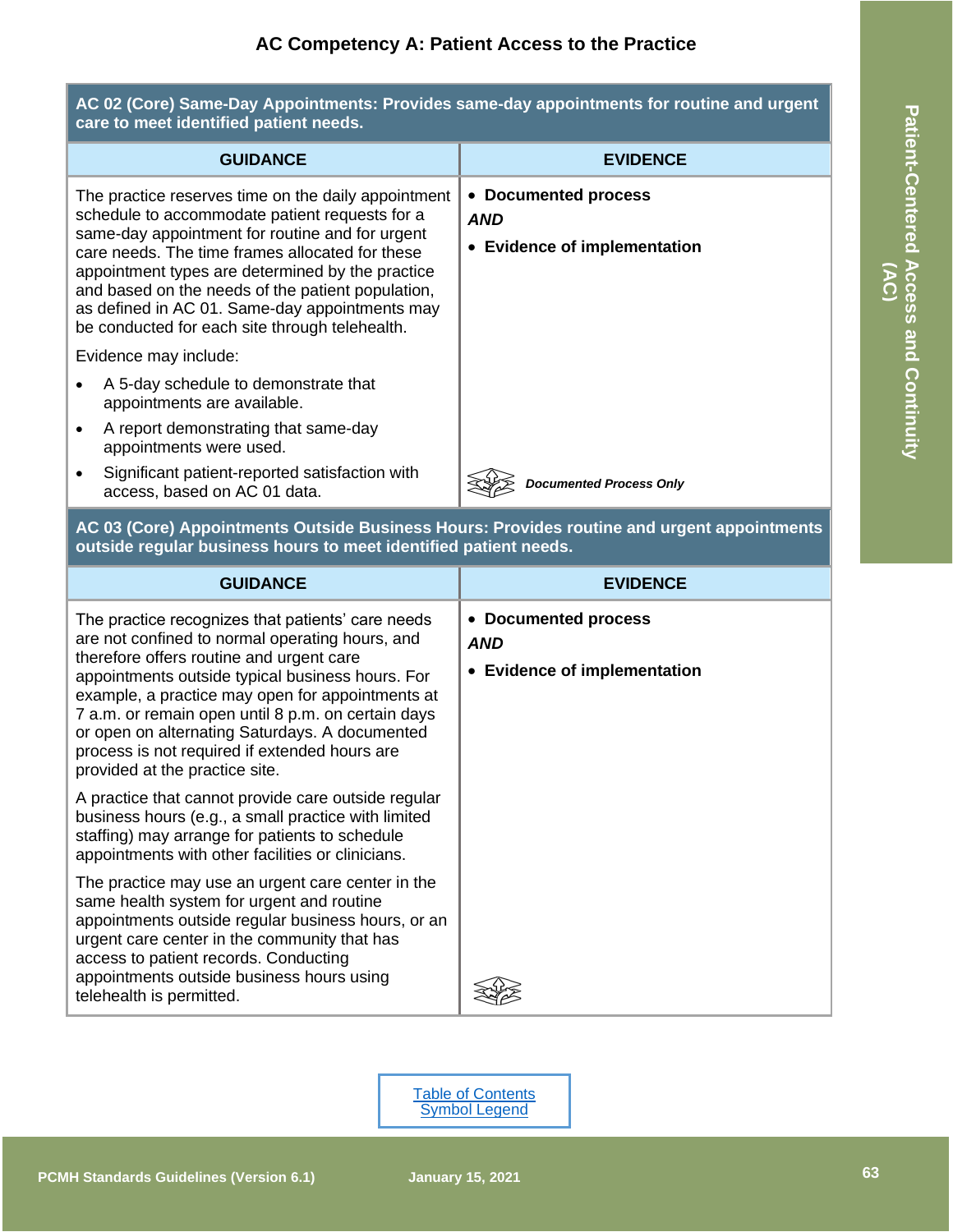## **AC Competency A: Patient Access to the Practice.**

<span id="page-36-0"></span>

| AC 03 (Core) Appointments Outside Business Hours continued                                                                                                                                                                                                              |                                                                                      |
|-------------------------------------------------------------------------------------------------------------------------------------------------------------------------------------------------------------------------------------------------------------------------|--------------------------------------------------------------------------------------|
| <b>GUIDANCE</b>                                                                                                                                                                                                                                                         | <b>EVIDENCE</b>                                                                      |
| Providing extended access does not include:<br>Offering appointments when the practice<br>would otherwise be closed for lunch.<br>Offering daytime appointments when the<br>$\bullet$<br>practice would otherwise close early (e.g., a<br>Friday afternoon or holiday). | • Documented process<br><b>AND</b><br><b>Evidence of implementation</b><br>$\bullet$ |
| Utilizing an ED.<br>$\bullet$<br>Utilizing an urgent care facility that is<br>unaffiliated with the practice.                                                                                                                                                           |                                                                                      |
| AC 04 (Core) Timely Clinical Advice by Telephone: Provides timely clinical advice by telephone.                                                                                                                                                                         |                                                                                      |
| <b>GUIDANCE</b>                                                                                                                                                                                                                                                         | <b>EVIDENCE</b>                                                                      |
| Patients can telephone the practice any time of                                                                                                                                                                                                                         | Documented process                                                                   |

<span id="page-36-1"></span>Patients can telephone the practice any time of the day or night and receive interactive (from a person, rather than a recorded message) clinical advice. **Clinical advice** refers to a response to an inquiry regarding symptoms, health status or an acute/chronic condition.

Providing advice outside of appointments helps reduce unnecessary emergency room and other utilization. A recorded message referring patients to 911 when the office is closed is not sufficient.

Clinicians return calls in a time frame determined by the practice. Clinical advice must be provided by qualified clinical staff but may be communicated by any member of the care team, as permitted under state licensing laws.

NCQA reviews a report summarizing the practice's expected response times and how it monitors its performance against standards for timely response, both during and after office hours. The practice must present data on at least 7 days of such calls.

• **Documented process**

*AND*

• **Report**



*PCSP AC 02 Documented Process Only*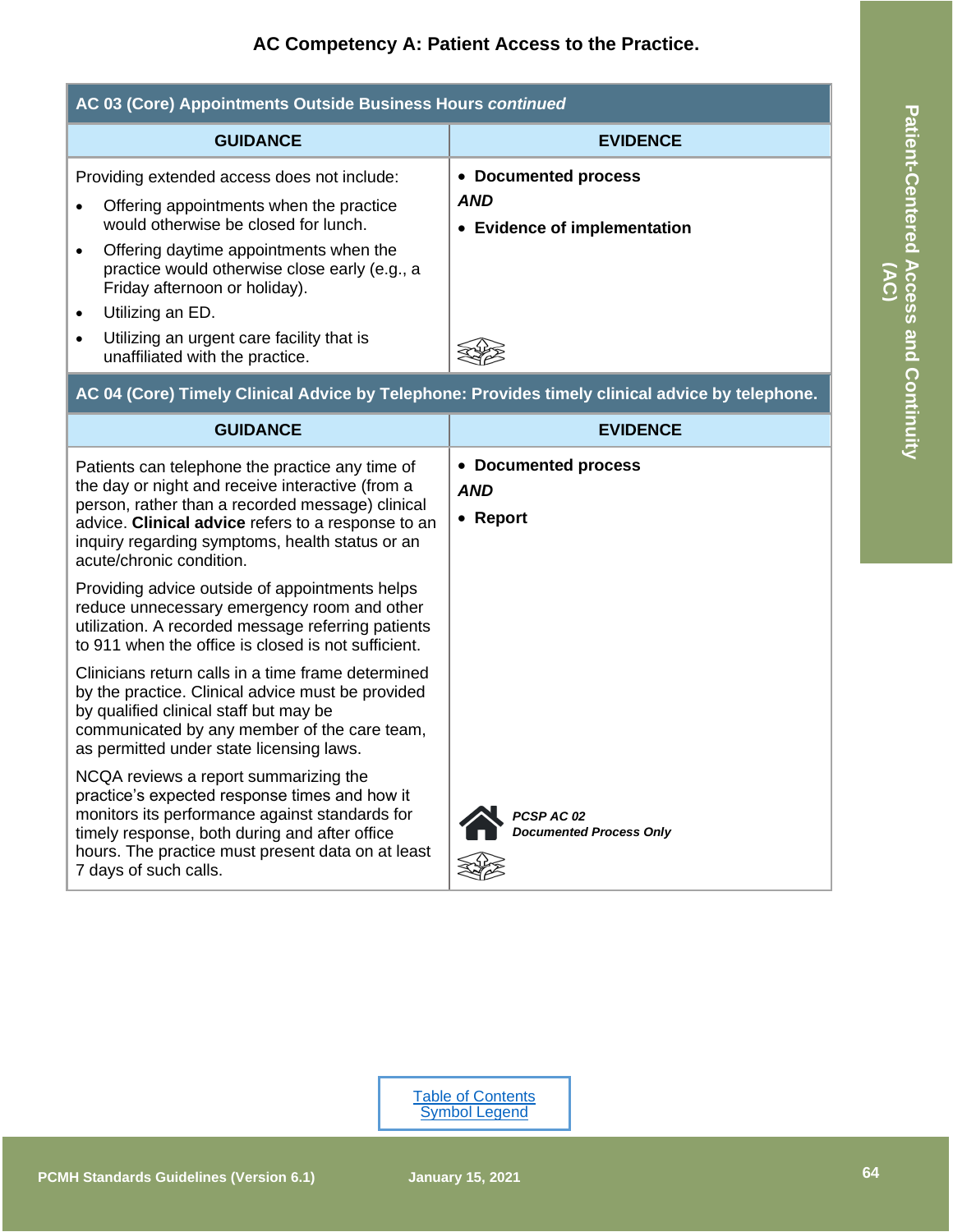## **AC Competency A: Patient Access to the Practice.**

<span id="page-37-0"></span>**AC 05 (Core) Clinical Advice Documentation: Documents clinical advice in patient records and confirms clinical advice and care provided after hours does not conflict with the patient's medical record.**

| <b>GUIDANCE</b>                                                                                                                                                                                                                                                                                                                  | <b>EVIDENCE</b>                                                                      |  |
|----------------------------------------------------------------------------------------------------------------------------------------------------------------------------------------------------------------------------------------------------------------------------------------------------------------------------------|--------------------------------------------------------------------------------------|--|
| The practice documents all clinical advice in the<br>patient record, whether it is provided by phone,<br>during a telehealth visit or by secure electronic<br>message. Evidence includes two examples of<br>documenting clinical advice (one during office<br>hours and one after normal business hours as<br>defined in AC 03). | • Documented process<br><b>AND</b><br><b>Evidence of implementation</b><br>$\bullet$ |  |
| If a practice uses a system of documentation<br>outside the medical record for after-hours clinical<br>advice or provides after-hours care without access<br>to the patient's record, it reconciles this<br>information with the medical record on the next<br>business day.                                                     |                                                                                      |  |
| The reconciliation evaluates if clinical advice or<br>care provided after hours conflicts with advice and<br>care needs previously documented in the medical<br>record and addresses any identified conflicts.                                                                                                                   | PCSP AC 04<br><b>Documented Process Only</b>                                         |  |

<span id="page-37-1"></span>**AC 06 (1 Credit) Alternative Appointments: Provides scheduled routine or urgent appointments by telephone or other technology-supported mechanisms.**

| <b>GUIDANCE</b>                                                                                                                                                                                                                                                                                             | <b>EVIDENCE</b>                                        |
|-------------------------------------------------------------------------------------------------------------------------------------------------------------------------------------------------------------------------------------------------------------------------------------------------------------|--------------------------------------------------------|
| The practice uses a mode of real-time<br>communication (e.g., a combination of telephone,<br>video chat, secure instant messaging) in place of<br>a traditional in-person office visit with a clinician.<br>The practice provides a report of the number and<br>types of visits in a specified time period. | • Documented process<br><b>AND</b><br>$\bullet$ Report |
| These types of visits <b>do not</b> meet the<br>requirement:                                                                                                                                                                                                                                                |                                                        |
| Unscheduled alternative clinical encounters,<br>including clinical advice by telephone and<br>secure electronic communication (e.g.,<br>electronic message, website) during office<br>hours.                                                                                                                |                                                        |
| Appointments with an alternative type of<br>clinician (e.g., diabetic counselor).                                                                                                                                                                                                                           |                                                        |
| Appointments restricted to a subset of patients<br>(e.g., only patients identified for care<br>management or patients with specific<br>conditions).                                                                                                                                                         |                                                        |
| Group visits and home visits.                                                                                                                                                                                                                                                                               | Documented Process Only                                |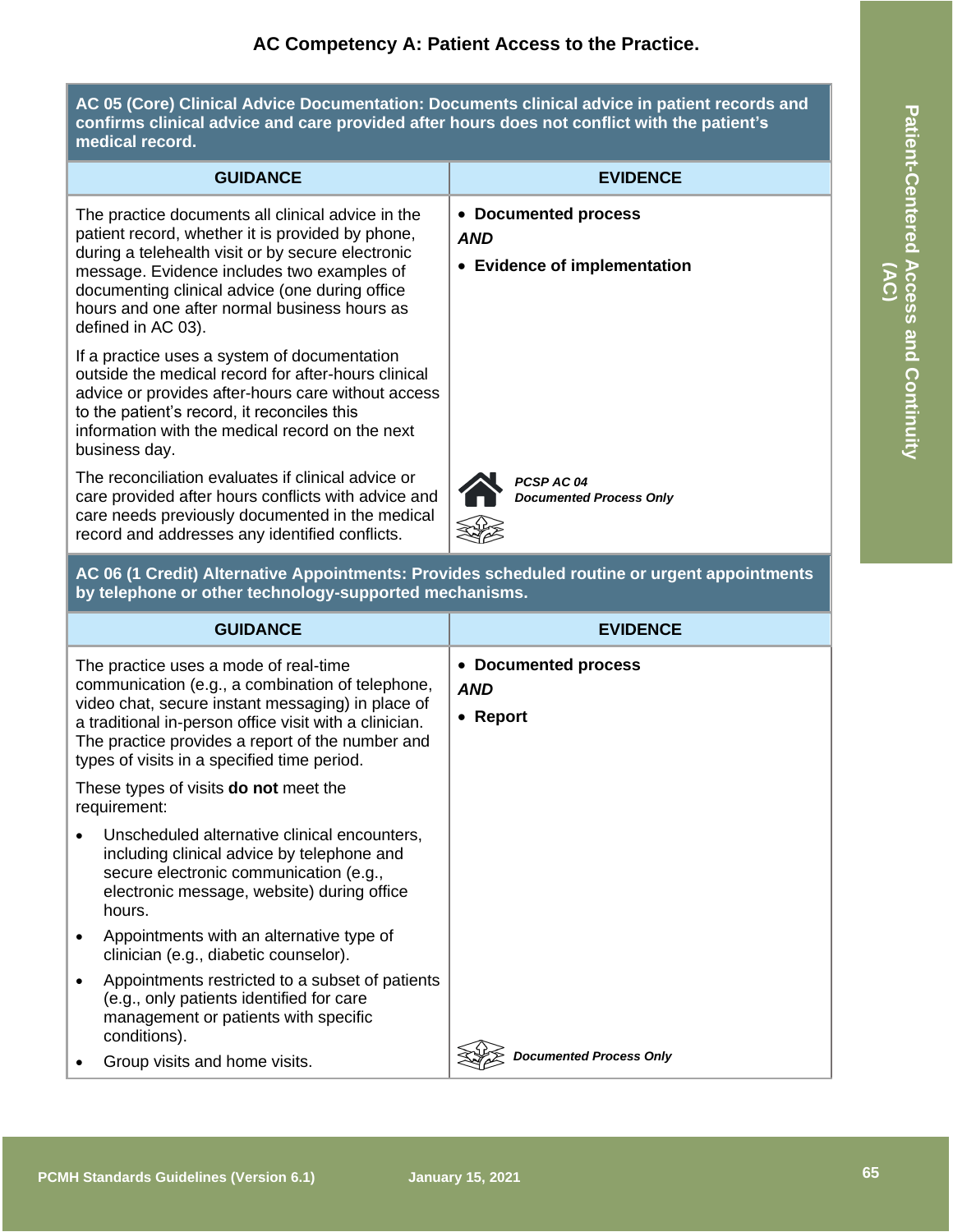<span id="page-38-0"></span>**AC 07 (1 Credit) Electronic Patient Requests: Has a secure electronic system for patients to request appointments, prescription refills, referrals and test results.**

| <b>GUIDANCE</b>                                                                                                                                                                                                                                                                                                                                          | <b>EVIDENCE</b>              |
|----------------------------------------------------------------------------------------------------------------------------------------------------------------------------------------------------------------------------------------------------------------------------------------------------------------------------------------------------------|------------------------------|
| Patients can use a secure electronic system (e.g.,<br>website, patient portal, email) to request<br>appointments, prescription refills, referrals and<br>test results. The practice must demonstrate at<br>least two functionalities or provide patients with<br>guidelines for at least two types of these requests<br>that can be made electronically. | • Evidence of implementation |
| Electronic patient requests are another means to<br>enhance patients' access to services that meet<br>their needs and preferences.                                                                                                                                                                                                                       |                              |

#### <span id="page-38-1"></span>**AC 08 (1 Credit) Two-Way Electronic Communication: Has a secure electronic system for twoway communication to provide timely clinical advice. NYS**

| <b>GUIDANCE</b>                                                                                                                                                                                                                                                                                                                | <b>EVIDENCE</b>                                |
|--------------------------------------------------------------------------------------------------------------------------------------------------------------------------------------------------------------------------------------------------------------------------------------------------------------------------------|------------------------------------------------|
| The practice has a secure, interactive electronic<br>system (e.g., website, patient portal, secure email<br>system) that allows two-way communication<br>between the practice and patients/families/<br>caregivers, as applicable for the patient. The<br>practice can send messages to and receive<br>messages from patients. | • Documented process<br><b>AND</b><br>• Report |
| NCQA reviews a report summarizing the<br>practice's expected response times and how it<br>monitors its performance against standards for<br>timely response, both during and after office<br>hours.                                                                                                                            |                                                |
| The practice must present data on at least 7 days<br>of such activity. The report may be system<br>generated. The practice defines the time frame for<br>a response and monitors the timeliness of<br>responses against the time frame.                                                                                        |                                                |

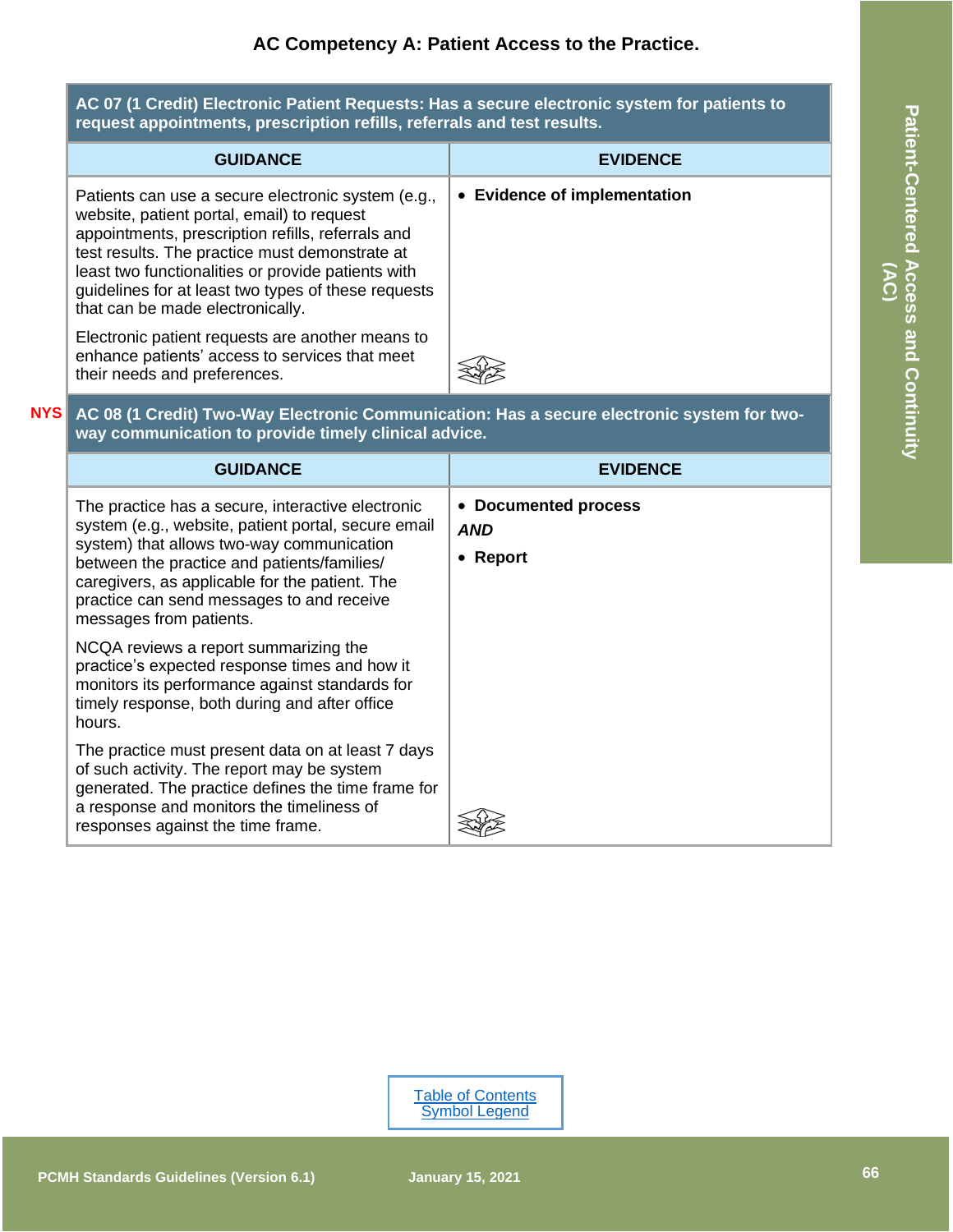<span id="page-39-0"></span>**AC 09 (1 Credit) Equity of Access: Uses information about the population served by the practice to assess equity of access that considers health disparities.**

| <b>GUIDANCE</b>                                                                                                                                                                                                                                                                                                                                                                                                                                                                                                                                                                                                         | <b>EVIDENCE</b>              |
|-------------------------------------------------------------------------------------------------------------------------------------------------------------------------------------------------------------------------------------------------------------------------------------------------------------------------------------------------------------------------------------------------------------------------------------------------------------------------------------------------------------------------------------------------------------------------------------------------------------------------|------------------------------|
| Knowing whether groups of patients experience<br>differences in access to health care can help<br>practices focus efforts to address the inequity. The<br>practice evaluates whether identified health<br>disparities demonstrate differences in access to<br>care.                                                                                                                                                                                                                                                                                                                                                     | • Evidence of implementation |
| An example of how a practice may demonstrate<br>this is through a report of how an identified group<br>of patients has lower rates of access to same-day<br>appointments, higher no-show rates, more ED use<br>or lower satisfaction with access than the general<br>patient population.                                                                                                                                                                                                                                                                                                                                |                              |
| Healthy People 2020 defines health disparity as<br>"a particular type of health difference that is<br>closely linked with social, economic, and/or<br>environmental disadvantage. Health disparities<br>adversely affect groups of people who have<br>systematically experienced greater obstacles to<br>health based on their racial or ethnic group;<br>religion; socioeconomic status; gender; age;<br>mental health; cognitive, sensory, or physical<br>disability; sexual orientation or gender identity;<br>geographic location; or other characteristics<br>historically linked to discrimination or exclusion." |                              |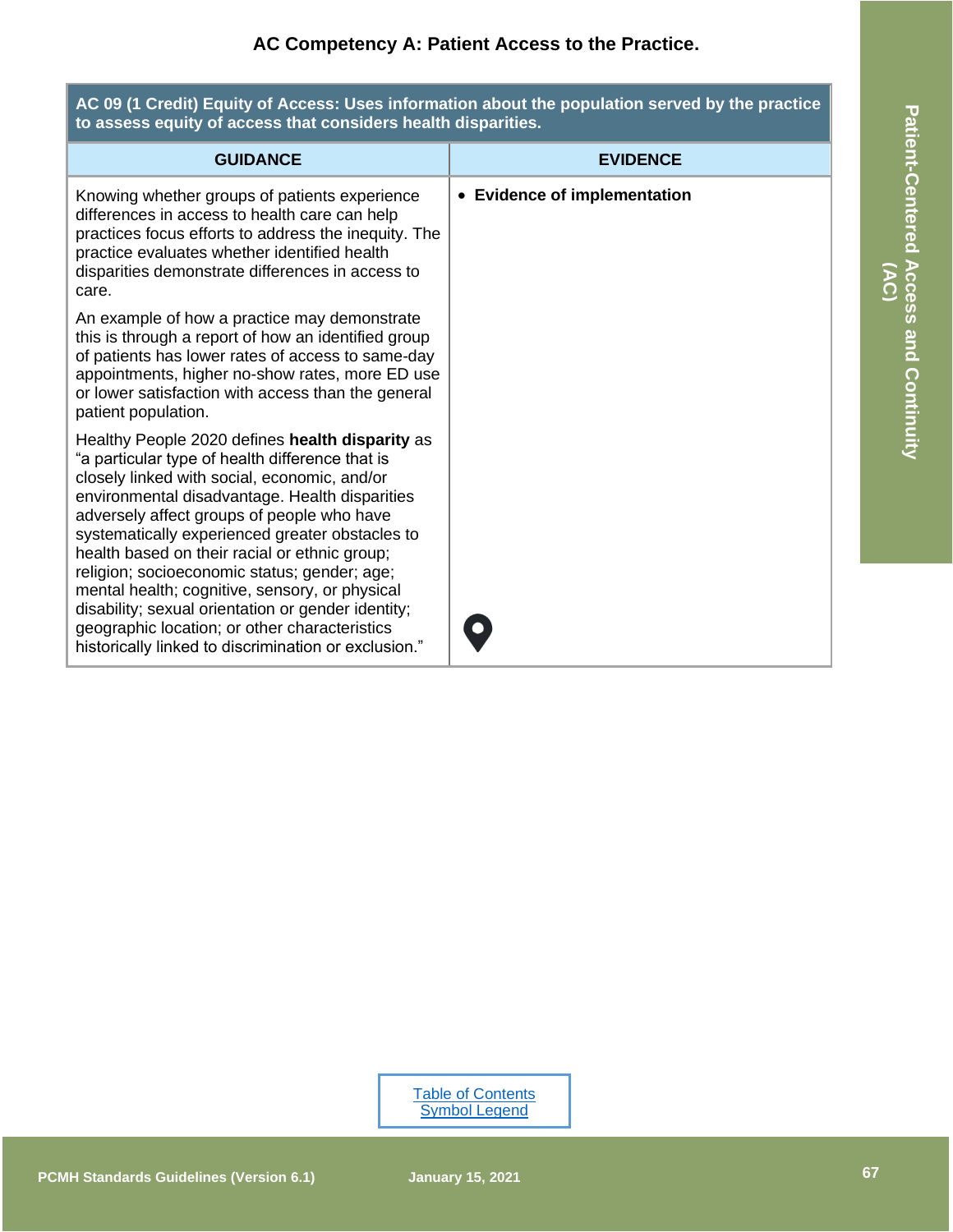<span id="page-40-0"></span>**Competency B: Empanelment and Access to the Medical Record.** Practices support continuity through empanelment and systematic access to the patient's medical record.

<span id="page-40-1"></span>**AC 10 (Core) Personal Clinician Selection: Helps patients/families/ caregivers select or change a personal clinician.**

| <b>GUIDANCE</b>                                                                                                                                                                                                                                                                                                                                                                                                                                                                         | <b>EVIDENCE</b>      |
|-----------------------------------------------------------------------------------------------------------------------------------------------------------------------------------------------------------------------------------------------------------------------------------------------------------------------------------------------------------------------------------------------------------------------------------------------------------------------------------------|----------------------|
| Giving patients/families/caregivers a choice of<br>clinician emphasizes the importance of the<br>ongoing patient-clinician relationship.                                                                                                                                                                                                                                                                                                                                                | • Documented process |
| The practice documents patients' choice of<br>clinician, gives patients/families/caregivers<br>information about the importance of having a<br>personal clinician and care team responsible for<br>coordinating care, and assists in the selection<br>process. The practice may document a defined<br>pair of clinicians (e.g., physician and nurse<br>practitioner, physician and resident) or a <b>practice</b><br>team. Single-clinician sites automatically meet this<br>criterion. |                      |

<span id="page-40-2"></span>**AC 11 (Core) Patient Visits with Clinician/Team: Sets goals and monitors the percentage of patient visits with the selected clinician or team.**

| <b>GUIDANCE</b>                                                                                                                                                                                                                                                                                                                                          | <b>EVIDENCE</b> |
|----------------------------------------------------------------------------------------------------------------------------------------------------------------------------------------------------------------------------------------------------------------------------------------------------------------------------------------------------------|-----------------|
| The practice establishes a goal for the proportion<br>of visits a patient should have with the primary<br>care provider and care team. The goal should<br>acknowledge that meeting patient preferences for<br>timely appointments will sometimes be at odds<br>with the ability to see their selected clinician.                                         | • Report        |
| <b>Empanelment</b> is assigning individual patients to<br>individual primary care providers and care teams,<br>with sensitivity to patient and family preferences. It<br>is the basis for population health management<br>and the key to continuity of care: Patients can<br>build a better relationship with a clinician or team<br>they see regularly. | $\bullet$       |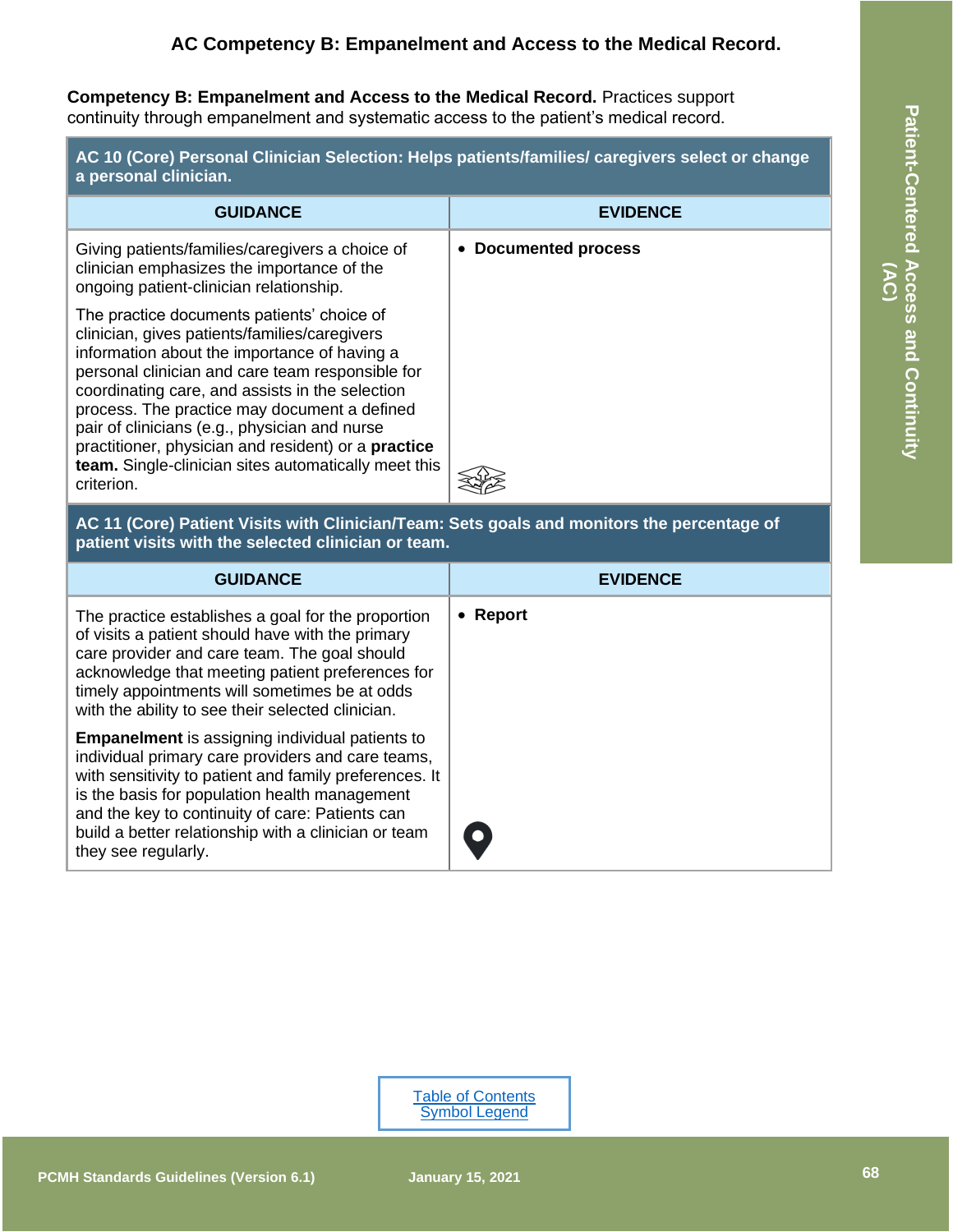#### <span id="page-41-0"></span>**AC 12 (2 Credits) Continuity of Medical Record Information: Provides continuity of medical record information for care and advice when the office is closed. NYS**

| <b>GUIDANCE</b>                                                                                                                                                                                                                                            | <b>EVIDENCE</b>      |
|------------------------------------------------------------------------------------------------------------------------------------------------------------------------------------------------------------------------------------------------------------|----------------------|
| The practice makes patient clinical information<br>available to on-call staff, external facilities and<br>clinicians outside the practice, as appropriate,<br>when the office is closed or when appointments<br>are conducted using telehealth technology. | • Documented process |
| Access to medical records may include direct<br>access to a paper or electronic record or<br>arranging a telephone consultation with a clinician<br>who has access to the medical record.                                                                  | PCSP AC 05           |

<span id="page-41-1"></span>**AC 13 (1 Credit) Panel Size Review and Management: Reviews and actively manages panel sizes.**

| <b>GUIDANCE</b>                                                                                                                                                                          | <b>EVIDENCE</b>                    |
|------------------------------------------------------------------------------------------------------------------------------------------------------------------------------------------|------------------------------------|
| The practice has a process to review the number<br>of patients assigned to each clinician and balance<br>the size of each providers' patient panel.                                      | • Documented process<br><b>AND</b> |
| Reviewing and balancing patient panels facilitates<br>improved patient satisfaction, patient access to<br>care and clinician workload because supply is<br>balanced with patient demand. | <b>Report</b>                      |
| The American Academy of Family Physicians<br>provides a tool for practices to use when<br>considering and managing panel sizes:<br>http://www.aafp.org/fpm/2007/0400/p44.pdf             | <b>Documented Process Only</b>     |

<span id="page-41-2"></span>**AC 14 (1 Credit) External Panel Review and Reconciliation: Reviews and reconciles panels based on health plan or other outside patient assignments.**

| <b>GUIDANCE</b>                                                                                                                                                                                                                                                                                                                                  | <b>EVIDENCE</b>                                                    |
|--------------------------------------------------------------------------------------------------------------------------------------------------------------------------------------------------------------------------------------------------------------------------------------------------------------------------------------------------|--------------------------------------------------------------------|
| The practice receives reports from outside entities<br>such as health plans, ACOs and Medicaid<br>agencies on the patients that are attributed to<br>each clinician. The practice has a process to<br>review the reports and a process to inform those<br>entities of the patients known or not known to be<br>under the care of each clinician. | • Documented process<br><b>AND</b><br>• Evidence of implementation |
| Reconciling panels with health plans and other<br>entities improves accountability, continuity and<br>access.                                                                                                                                                                                                                                    | <b>Documented Process Only</b>                                     |

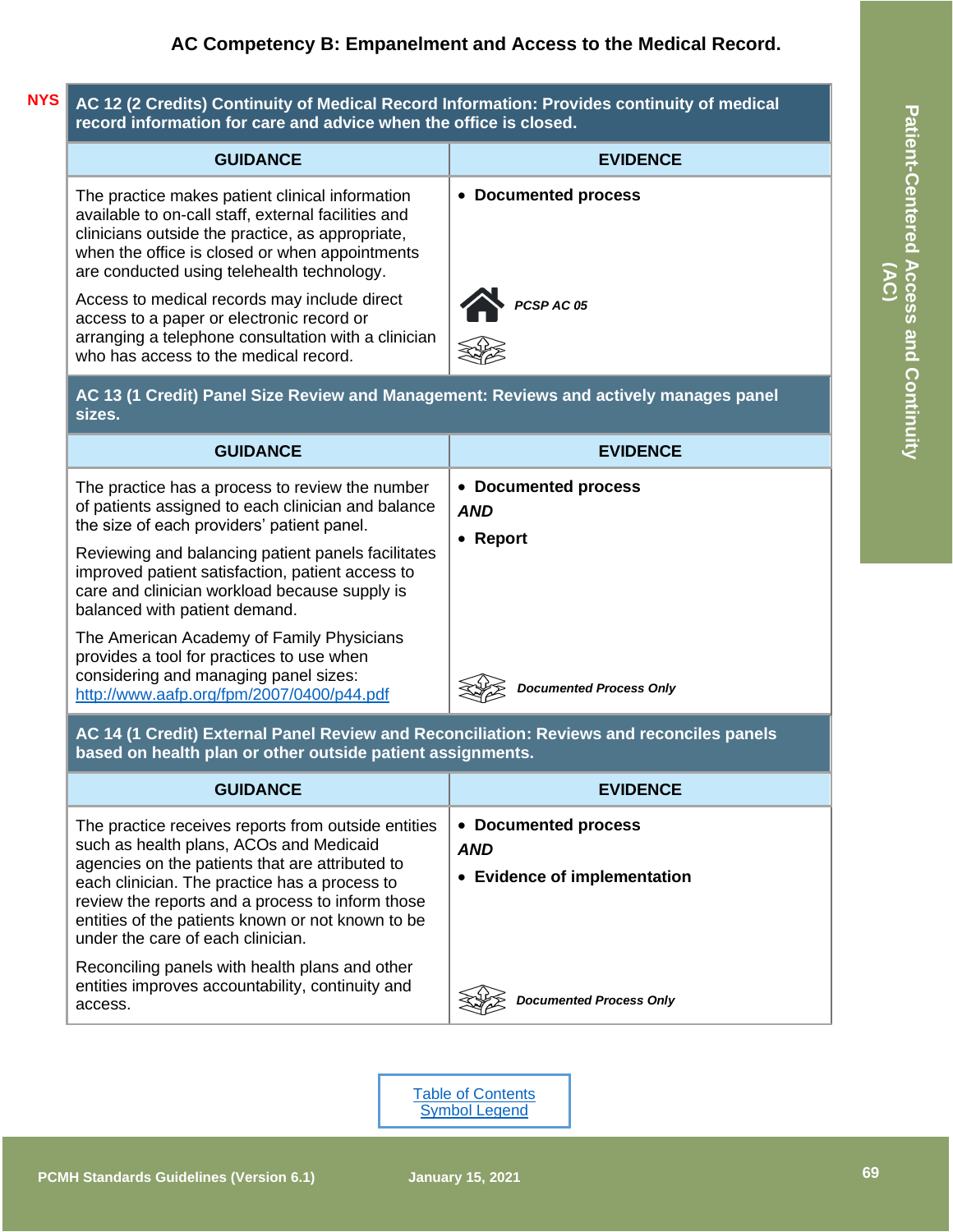## **Care Management and Support (CM)**

<span id="page-42-0"></span>*The practice identifies patient needs at the individual and population levels to effectively plan, manage and coordinate patient care in partnership with patients/families/caregivers. Emphasis is placed on supporting patients at highest risk.*

<span id="page-42-1"></span>**Competency A: Identifying Care Managed Patients.** The practice systematically identifies patients who may benefit from care management.

<span id="page-42-2"></span>**CM 01 (Core) Identifying Patients for Care Management: Considers the following when establishing a systematic process and criteria for identifying patients who may benefit from care management (practice must include at least three in its criteria):**

- **A. Behavioral health conditions.**
- **B. High cost/high utilization.**
- **C. Poorly controlled or complex conditions.**
- **D. Social determinants of health.**
- **E. Referrals by outside organizations (e.g., insurers, health system, ACO), practice staff, patient/ family/caregiver.**

| <b>GUIDANCE</b>                                                                                                                                                                                                                                                                                                                                 | <b>EVIDENCE</b>                                                                            |
|-------------------------------------------------------------------------------------------------------------------------------------------------------------------------------------------------------------------------------------------------------------------------------------------------------------------------------------------------|--------------------------------------------------------------------------------------------|
| The practice defines a protocol to identify patients<br>who may benefit from care management. Specific<br>guidance includes the categories or conditions<br>listed in A-E. Examples include, but are not<br>limited to:                                                                                                                         | • Protocol for identifying patients for care<br>management<br><b>OR</b><br>$\bullet$ CM 03 |
| A. Diagnosis of a serious mental illness,<br>psychiatric hospitalizations, substance use<br>treatment.                                                                                                                                                                                                                                          |                                                                                            |
| <b>B.</b> Patients who experience multiple ER visits,<br>hospital readmissions, high total cost of care,<br>unusually high numbers of imaging or lab tests<br>ordered, unusually high number of<br>prescriptions, high-cost medications and<br>number of secondary specialist referrals.                                                        |                                                                                            |
| C. Patients with poorly controlled or complex<br>conditions such as, continued abnormally high<br>A1C or blood pressure results, consistent<br>failure to meet treatment goals, multiple<br>comorbid conditions.                                                                                                                                |                                                                                            |
| D. Availability of resources such as food and<br>transportation to meet daily needs; access to<br>educational, economic and job opportunities;<br>public safety; social support; social norms and<br>attitudes; exposure to crime, violence and<br>social disorder; socioeconomic conditions;<br>residential segregation (Healthy People 2020). |                                                                                            |
| E. Direct identification of patients who might need<br>care management, such as referrals by health<br>plans, practice staff, patient, family members or<br>caregivers.                                                                                                                                                                         |                                                                                            |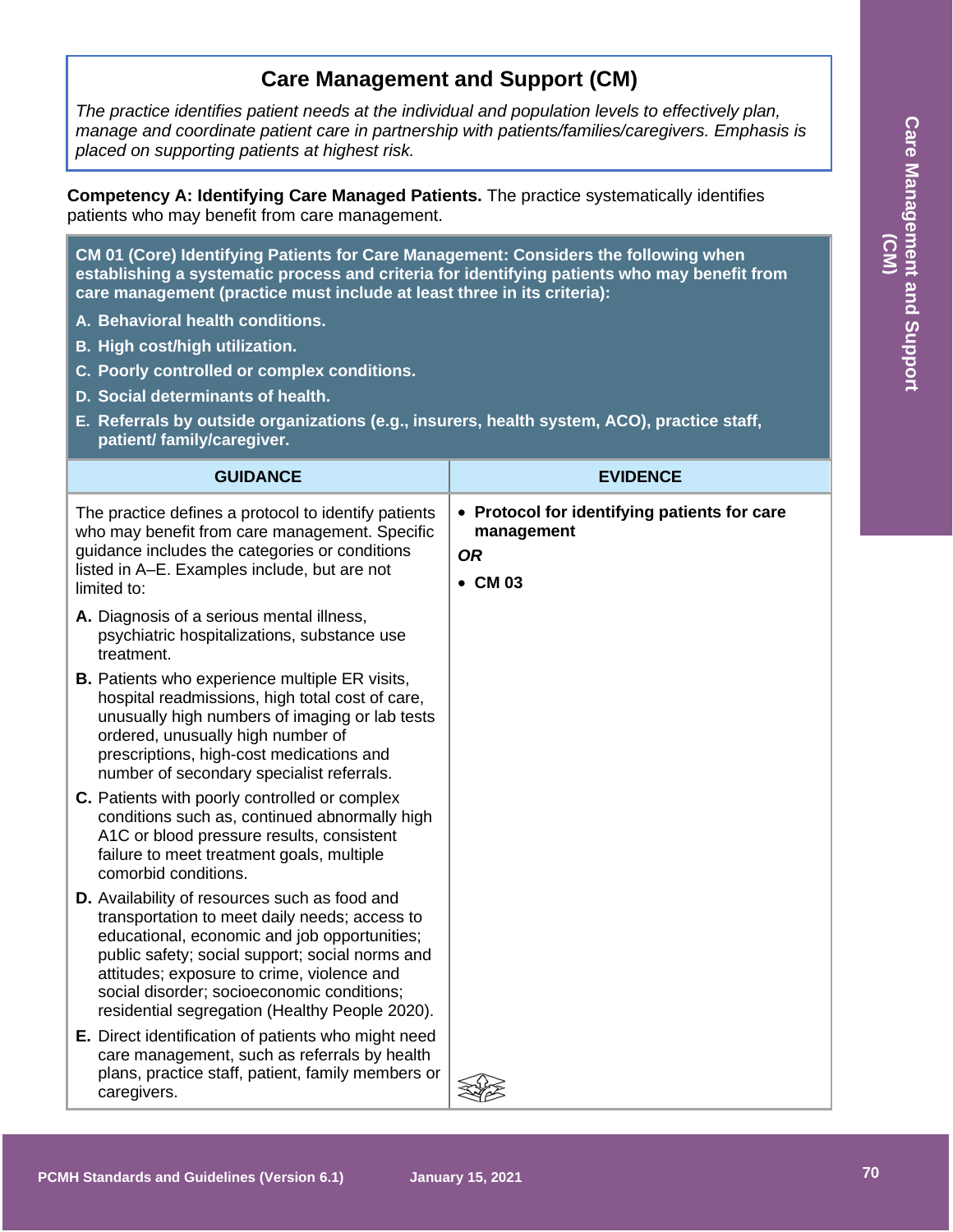## **CM Competency A: Identifying Care Managed Patients.**

<span id="page-43-0"></span>**CM 02 (Core) Monitoring Patients for Care Management: Monitors the percentage of the total patient population identified through its process and criteria.**

| <b>GUIDANCE</b>                                                                                                                                                                                                                              | <b>EVIDENCE</b> |
|----------------------------------------------------------------------------------------------------------------------------------------------------------------------------------------------------------------------------------------------|-----------------|
| The practice determines its subset of patients for<br>care management, based on the patient<br>population and the practice's capacity to provide<br>services.                                                                                | • Report        |
| The practice uses the criteria defined in CM 01 to<br>identify patients who fit defined criteria. The<br>practice must identify at least 30 patients in the<br>numerator. Patients who fit multiple criteria count<br>once in the numerator. |                 |
| With NCQA approval, small practices or satellite<br>sites may share a care management population if<br>fewer than 30 patients meet the criteria defined in<br>CM 01.                                                                         | $\bullet$       |

<span id="page-43-1"></span>**CM 03 (2 Credits) Comprehensive Risk-Stratification: Applies a comprehensive riskstratification process for the entire patient panel in order to identify and direct resources appropriately. NYS**

| <b>GUIDANCE</b>                                                                                                                                                                                                                                                      | <b>EVIDENCE</b>              |
|----------------------------------------------------------------------------------------------------------------------------------------------------------------------------------------------------------------------------------------------------------------------|------------------------------|
| The practice demonstrates that it can identify<br>patients who are at high risk, or likely to be at high<br>risk, and prioritize their care management to<br>prevent poor outcomes. The practice identifies<br>and directs resources appropriately based on<br>need. | • Evidence of Implementation |
| Risk stratification protocol used by the practice<br>must include at least three categories outlined in<br>CM 01.                                                                                                                                                    |                              |
| <b>Risk-stratification resources</b>                                                                                                                                                                                                                                 |                              |
| • American Academy of Family Physicians' Risk<br><b>Stratified Care Management Rubric.</b>                                                                                                                                                                           |                              |
| • CMS-Hierarchical Condition Categories (CMS-<br>HCC) Risk Adjustment Model [If methodology is<br>applied to entire practice population].                                                                                                                            |                              |
| • Milliman Advanced Risk Adjusters (MARA).                                                                                                                                                                                                                           |                              |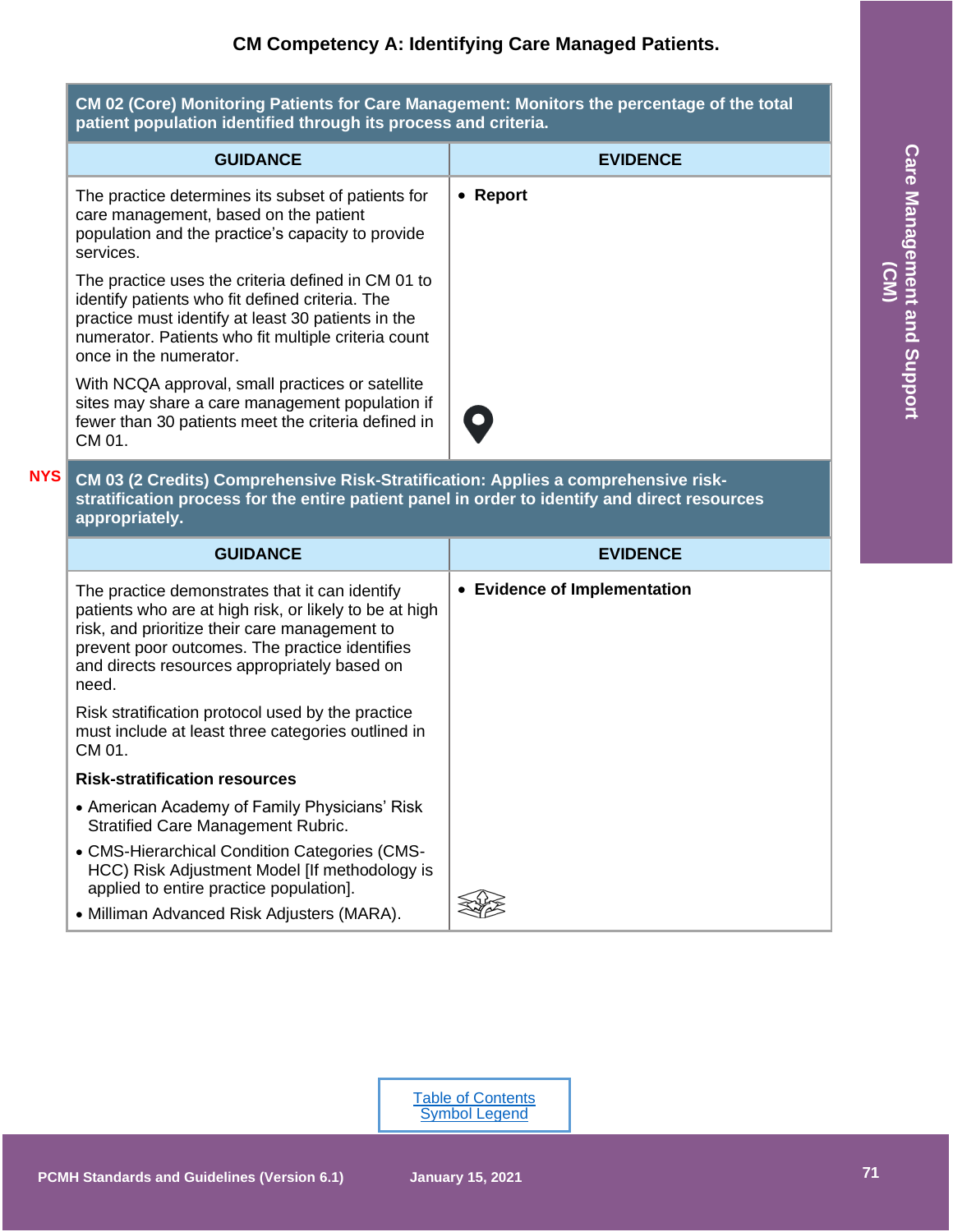<span id="page-44-0"></span>**Competency B: Care Plan Development.** For patients identified for care management, the practice consistently uses patient information and collaborates with patients/families/caregivers to develop a care plan that addresses barriers and incorporates patient preferences and lifestyle goals documented in the patient's chart.

<span id="page-44-1"></span>**CM 04 (Core) Person-Centered Care Plans: Establishes a person-centered care plan for at least 75% of patients identified for care management.**

| <b>GUIDANCE</b>                                                                                                                                                                                                                                                                                                                                                                                                                 | <b>EVIDENCE</b>                                                               |
|---------------------------------------------------------------------------------------------------------------------------------------------------------------------------------------------------------------------------------------------------------------------------------------------------------------------------------------------------------------------------------------------------------------------------------|-------------------------------------------------------------------------------|
| The practice has a process for consistent<br>development of care plans for the patients<br>identified for care management. To ensure that a<br>care plan is meaningful, realistic and actionable,<br>the practice involves the patient in the plan's<br>development, which includes discussions about<br>goals (e.g., patient function/lifestyle goals, goal<br>feasibility and barriers) and considers patient<br>preferences. | • Report<br><b>OR</b><br>• Record Review Workbook and<br>• Patient examples   |
| The care plan incorporates a problem list,<br>expected outcome/prognosis, treatment goals,<br>medication management and a schedule to review<br>and revise the plan, as needed. The care plan<br>may also address community and/or social<br>services.                                                                                                                                                                          |                                                                               |
| The practice updates the care plan at relevant<br>visits. A relevant visit addresses an aspect of<br>care that could affect progress toward meeting<br>existing goals or require modification of an<br>existing goal.                                                                                                                                                                                                           | <b>Report and</b><br><b>Record Review Workbook</b><br><b>Patient Examples</b> |
| CM 05 (Core) Written Care Plans: Provides a written care plan to the patient/family/caregiver for<br>at least 75% of patients identified for care management.                                                                                                                                                                                                                                                                   |                                                                               |

<span id="page-44-2"></span>

| <b>GUIDANCE</b>                                                                                                                                                                                                                                                                                                                                                                     | <b>EVIDENCE</b>                                                             |
|-------------------------------------------------------------------------------------------------------------------------------------------------------------------------------------------------------------------------------------------------------------------------------------------------------------------------------------------------------------------------------------|-----------------------------------------------------------------------------|
| The practice provides the patient's written care<br>plan to the patient/family/caregiver. The practice<br>may tailor the written care plan to accommodate<br>the patient's health literacy and language<br>preferences. (the patient version may use different<br>words or formats from the version used by the<br>practice team).<br>The care plan may be printed and given to the | • Report<br><b>OR</b><br>• Record Review Workbook and<br>• Patient examples |
|                                                                                                                                                                                                                                                                                                                                                                                     | <b>Report and</b><br><b>Record Review Workbook</b>                          |
| patient or made available electronically.                                                                                                                                                                                                                                                                                                                                           | <b>Patient Examples</b>                                                     |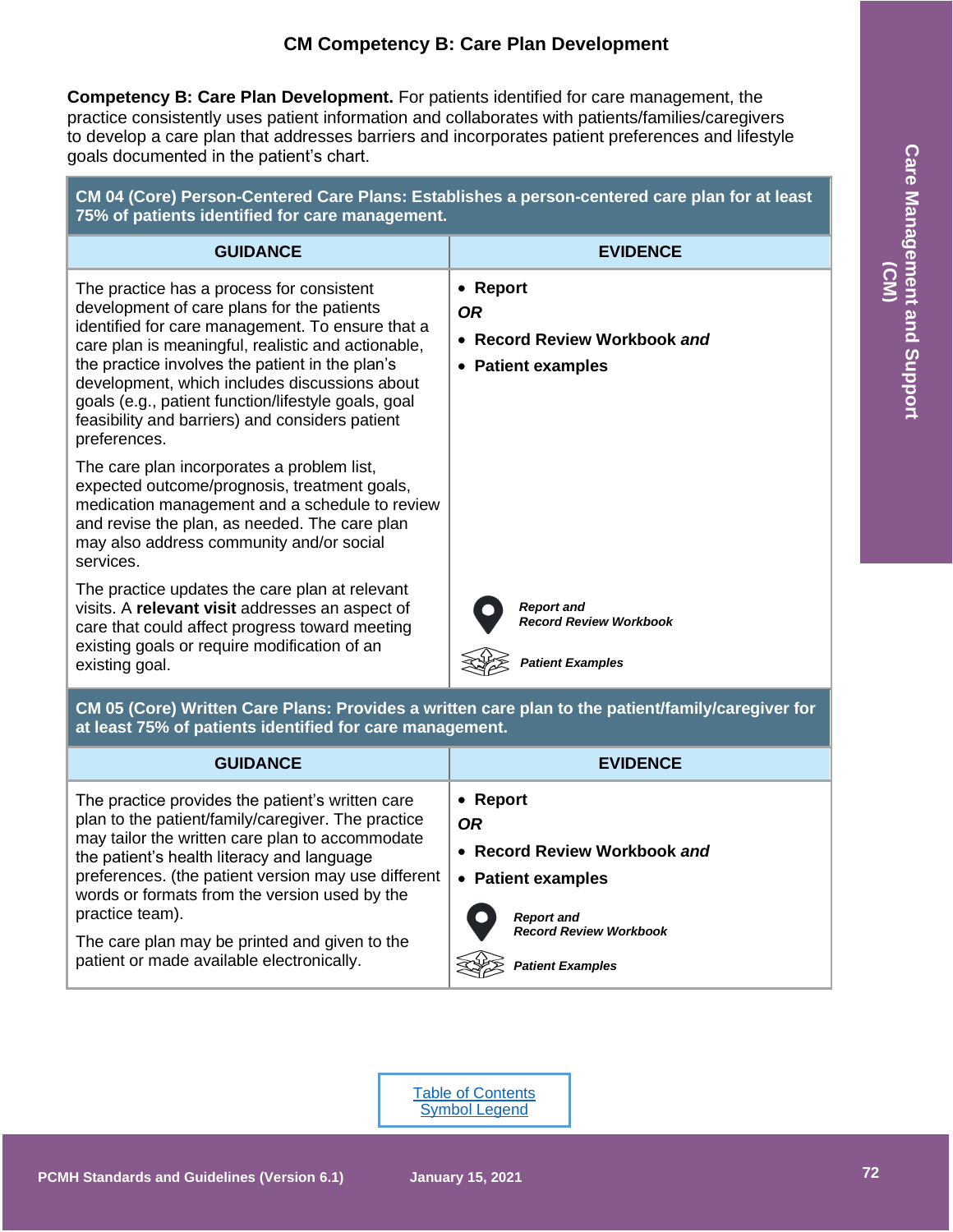## **CM Competency B: Care Plan Development**

<span id="page-45-0"></span>**CM 06 (1 Credit) Patient Preferences and Goals: Documents patient preference and functional/lifestyle goals in at least 75% of individual care plans. GUIDANCE EVIDENCE** The practice works with patients/families/ caregivers to incorporate patient preferences and functional lifestyle goals in the care plan. Including patient preferences and goals encourages a collaborative partnership between patient/family/ caregiver and provider, and ensures that patients are active participants in their care. **Functional/lifestyle goals** can be individually meaningful activities that a person wants to be able to perform but may be at risk due to a health condition or treatment plan. Identifying patientcentered functional/lifestyle goals is important because people are likely to make the greatest gains when goals focus on activities that are meaningful to them and can make a positive difference in their lives. • **Report**  *OR* • **Record Review Workbook** *and* • **Patient examples** *Report and Record Review Workbook Patient Examples*

#### <span id="page-45-1"></span>**CM 07 (1 Credit) Patient Barriers to Goals: Identifies and discusses potential barriers to meeting goals in at least 75% of individual care plans.**

| <b>GUIDANCE</b>                                                                                                                                                                              | <b>EVIDENCE</b>                                                          |
|----------------------------------------------------------------------------------------------------------------------------------------------------------------------------------------------|--------------------------------------------------------------------------|
| Addressing barriers supports successful<br>completion of the goals stated in the care plan.<br>Barriers may include physical, emotional or social<br>barriers.                               | • Report<br><b>OR</b><br>• Record Review Workbook and                    |
| The practice works with patients/families/<br>caregivers, other providers and community<br>resources to address potential barriers to<br>achieving treatment and functional/lifestyle goals. | • Patient examples<br><b>Report and</b><br><b>Record Review Workbook</b> |
|                                                                                                                                                                                              | <b>Patient Examples</b>                                                  |

**Care Management and Support Care Management and Support (CM)**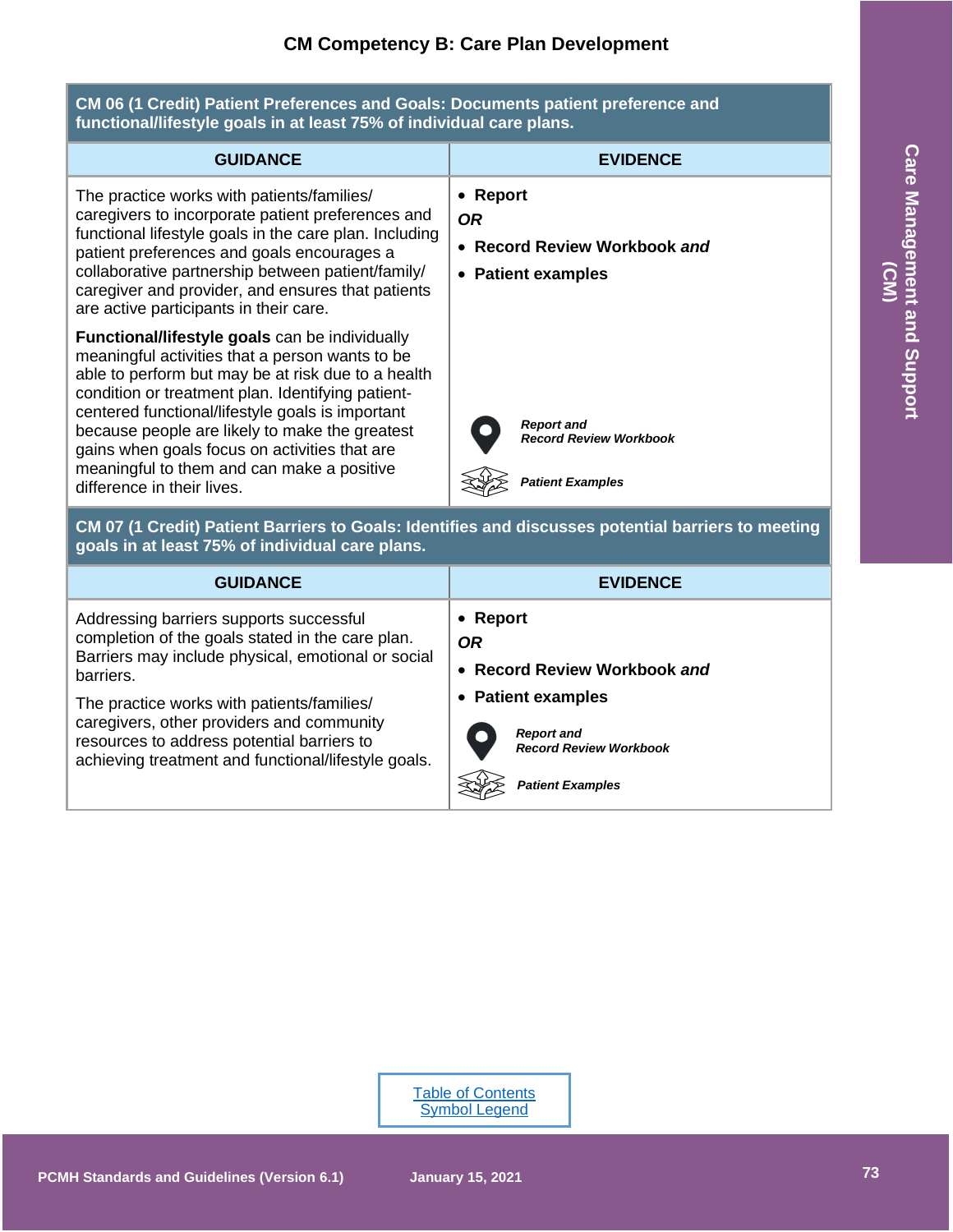<span id="page-46-0"></span>

| <b>GUIDANCE</b>                                                                                                                                                                                                                                                                                                                                                                                                                                                                                                     | <b>EVIDENCE</b>                                                                                                                                              |
|---------------------------------------------------------------------------------------------------------------------------------------------------------------------------------------------------------------------------------------------------------------------------------------------------------------------------------------------------------------------------------------------------------------------------------------------------------------------------------------------------------------------|--------------------------------------------------------------------------------------------------------------------------------------------------------------|
| The practice works with patients/families/<br>caregivers to develop self-management<br>instructions to manage day-to-day challenges of a<br>complex condition. The plan may include best<br>practices or supports for managing issues related<br>to a complex condition identified in the care plan.<br>Providing tools and resources to self-manage<br>complex conditions can empower patients to<br>become more involved in their care and to use the<br>tools to address barriers to meeting care-plan<br>goals. | • Report<br><b>OR</b><br>• Record Review Workbook and<br>• Patient examples<br><b>Report and</b><br><b>Record Review Workbook</b><br><b>Patient Examples</b> |
| care.<br><b>GUIDANCE</b>                                                                                                                                                                                                                                                                                                                                                                                                                                                                                            | CM 09 (1 Credit) Care Plan Integration: Care plan is integrated and accessible across settings of                                                            |
|                                                                                                                                                                                                                                                                                                                                                                                                                                                                                                                     | <b>EVIDENCE</b>                                                                                                                                              |

<span id="page-46-1"></span>The practice makes the care plan accessible across external care settings. It is integrated into a shared electronic medical record, information exchange or other cross-organization sharing tool  $\left\{ \bigotimes_{i=1}^{n} a_i \right\}$ or arrangement.

# Care Management and Support **Care Management and Support (CM)**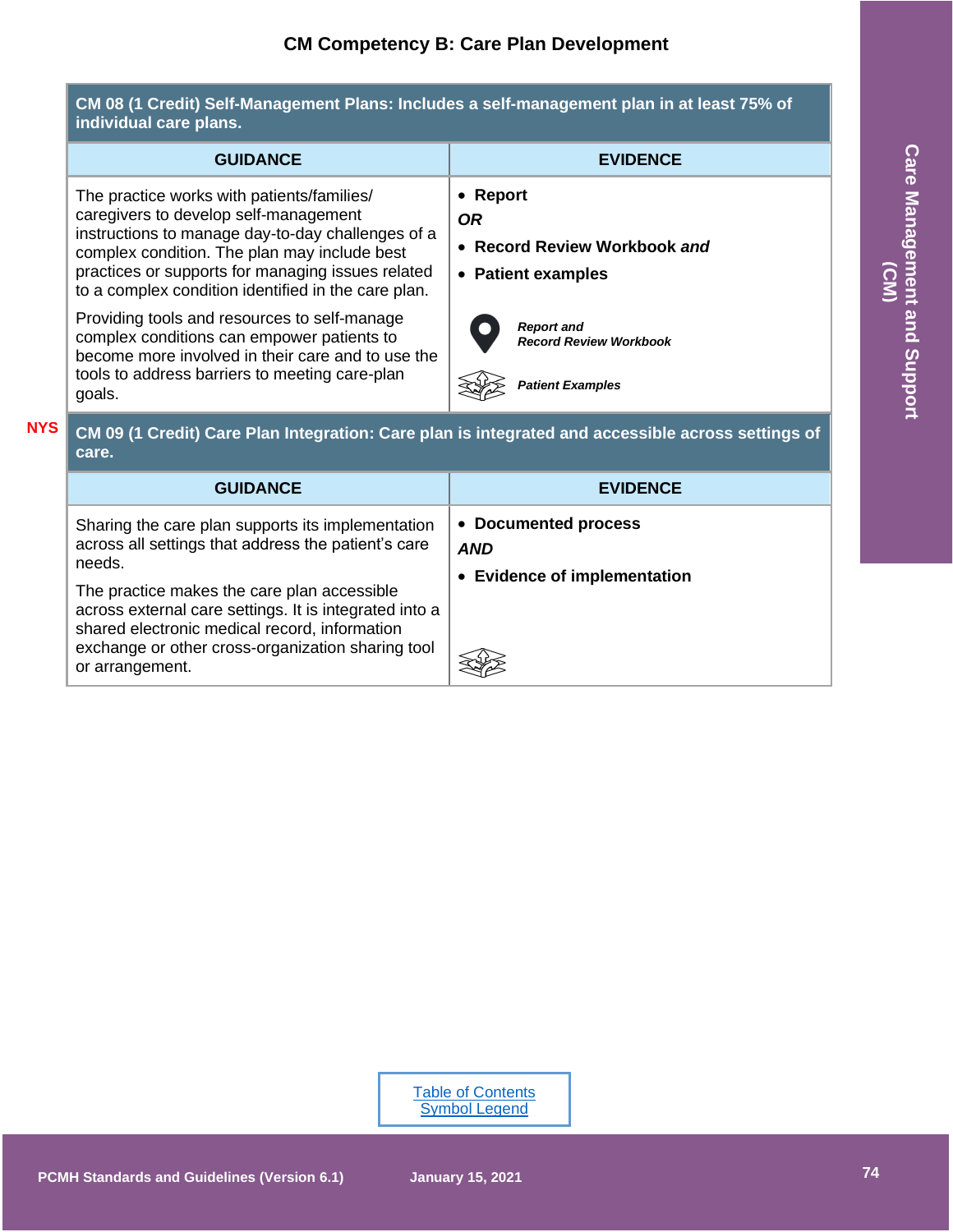## **Care Coordination and Care Transitions (CC)**

<span id="page-47-0"></span>*The practice systematically tracks tests, referrals and care transitions to achieve high quality care coordination, lower costs, improve patient safety and ensure effective communication with specialists and other providers in the medical neighborhood.*

<span id="page-47-1"></span>**Competency A: Diagnostic Test Tracking and Follow-Up.** The practice effectively tracks and manages laboratory and imaging tests important for patient care and informs patients of the result.

<span id="page-47-2"></span>**CC 01 (Core) Lab and Imaging Test Management: The practice systematically manages lab and imaging tests by:**

- **A. Tracking lab tests until results are available, flagging and following up on overdue results.**
- **B. Tracking imaging tests until results are available, flagging and following up on overdue results.**
- **C. Flagging abnormal lab results, bringing them to the attention of the clinician.**
- **D. Flagging abnormal imaging results, bringing them to the attention of the clinician.**
- **E. Notifying patients/families/caregivers of normal lab and imaging test results.**
- **F. Notifying patients/families/caregivers of abnormal lab and imaging test results.**

| <b>GUIDANCE</b>                                                                                                                                                                                                                                                                                                                                                                                                                                                                                                                                | <b>EVIDENCE</b>                                                    |
|------------------------------------------------------------------------------------------------------------------------------------------------------------------------------------------------------------------------------------------------------------------------------------------------------------------------------------------------------------------------------------------------------------------------------------------------------------------------------------------------------------------------------------------------|--------------------------------------------------------------------|
| The practice demonstrates how it manages<br>patient tests and test results (report, log,<br>examples or electronic tracking system). If<br>frequent lab tests are ordered for a patient, the<br>practice provides the patient/family/caregiver (as<br>appropriate) with all initial results, clear<br>expectations for follow-up results and a plan for<br>handling abnormal findings.                                                                                                                                                         | • Documented process<br><b>AND</b><br>• Evidence of implementation |
| Ineffective management of laboratory and imaging<br>test results can result in less than optimal care,<br>excess costs, and may compromise patient safety.<br>Systematic monitoring helps ensure that needed<br>tests are performed and that results are acted on,<br>when necessary.                                                                                                                                                                                                                                                          |                                                                    |
| A, B. The practice tracks lab and imaging tests<br>from the time they are ordered until results<br>are available, and flags test results that have<br>not been made available. The flag may be<br>an icon that automatically appears in the<br>electronic system or a manual tracking<br>system with a timely surveillance process.<br>The practice follows up with the lab or<br>diagnostic center (and the patient, if<br>necessary) to determine why results are<br>overdue, and documents follow-up efforts<br>until reports are received. |                                                                    |
| C, D. Abnormal results of lab or imaging tests are<br>flagged and brought to the attention of the<br>clinician, to ensure timely follow-up with the<br>patient/family/caregiver.                                                                                                                                                                                                                                                                                                                                                               |                                                                    |
| E, F. The practice provides timely notification to<br>patients about test results (normal and<br>abnormal). Filing results in the medical<br>record for discussion during a scheduled<br>office visit does not meet the requirement.                                                                                                                                                                                                                                                                                                           | PCSP CC 05<br><b>Documented Process Only</b>                       |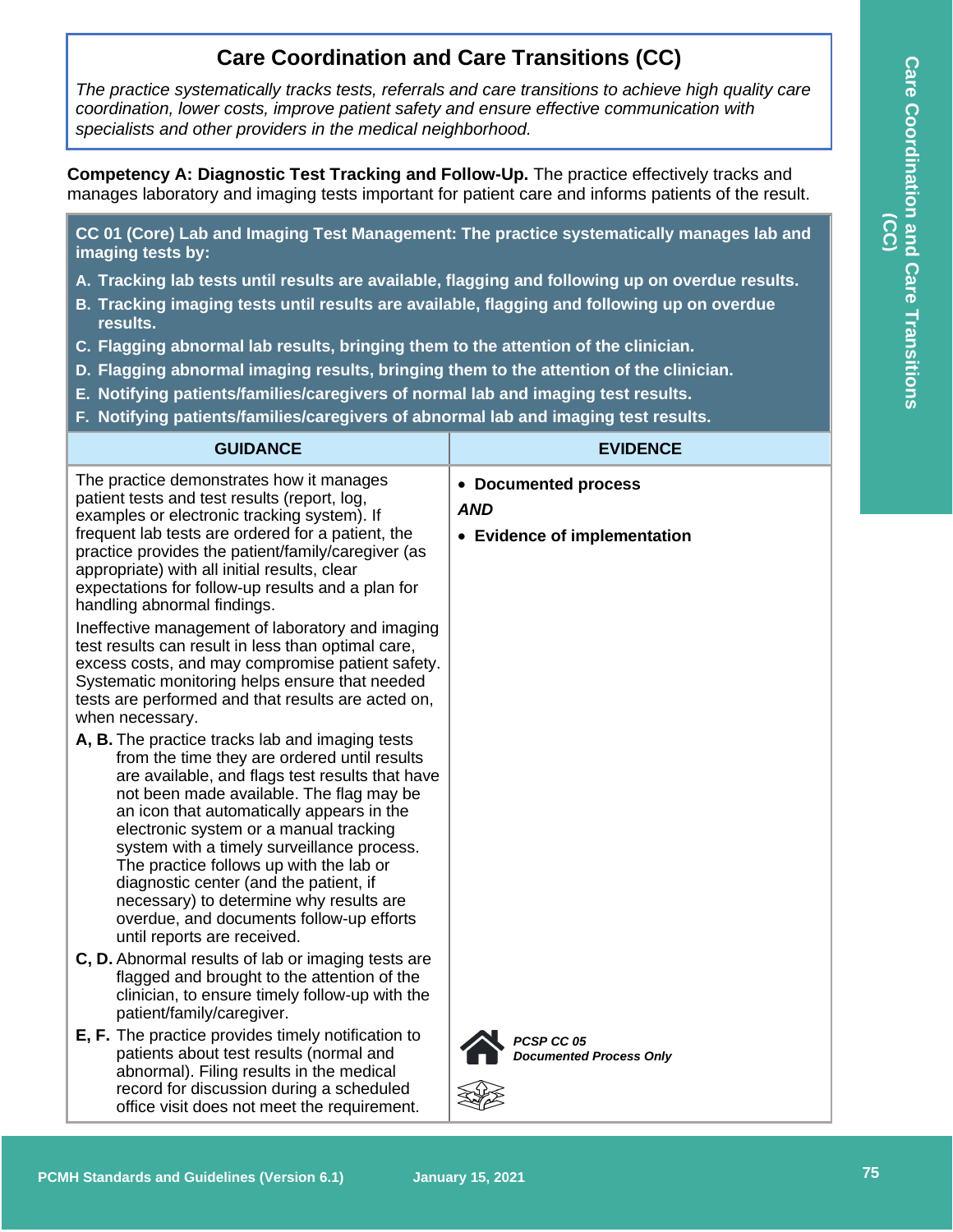#### <span id="page-48-0"></span>**CC 02 (1 Credit) Newborn Screenings: Follows up with the inpatient facility about newborn hearing and blood-spot screening.**

| <b>GUIDANCE</b>                                                                                                                                                                                                                                                                                                                                                                                                                                                                                                                                              | <b>EVIDENCE</b>                                                    |
|--------------------------------------------------------------------------------------------------------------------------------------------------------------------------------------------------------------------------------------------------------------------------------------------------------------------------------------------------------------------------------------------------------------------------------------------------------------------------------------------------------------------------------------------------------------|--------------------------------------------------------------------|
| The practice follows up with the hospital or state<br>health department if it does not receive screening<br>results.<br>Most states mandate that birthing facilities perform<br>a blood-spot test to screen for congenital<br>conditions (based on recommendations by the<br>American Academy of Pediatrics and the<br>American College of Medical Genetics) and a<br>hearing screening on all newborns. Early<br>detection and treatment of congenital disorders<br>can enhance health outcomes for newborns with<br>positive (abnormal) screening results. | • Documented process<br><b>AND</b><br>• Evidence of implementation |
| Practices that do not see newborn patients are not<br>eligible for this elective criterion.                                                                                                                                                                                                                                                                                                                                                                                                                                                                  |                                                                    |
| CC 03 (2 Credits) Appropriate Use for Labs and Imaging: Uses clinical protocols to determine<br>when imaging and lab tests are necessary.                                                                                                                                                                                                                                                                                                                                                                                                                    |                                                                    |

<span id="page-48-1"></span>

| <b>GUIDANCE</b>                                                                                                                                                                                                                                                                           | <b>EVIDENCE</b>              |
|-------------------------------------------------------------------------------------------------------------------------------------------------------------------------------------------------------------------------------------------------------------------------------------------|------------------------------|
| The practice establishes clinical protocols based<br>on evidence-based guidelines, to determine when<br>imaging and lab tests are necessary. The practice<br>may implement clinical decision supports to<br>ensure that protocols are used (e.g., embedded in<br>the order entry system). | • Evidence of implementation |
| Inappropriate use of imaging or lab tests leads to<br>unnecessary costs and risks and does not<br>enhance patient outcomes.                                                                                                                                                               |                              |

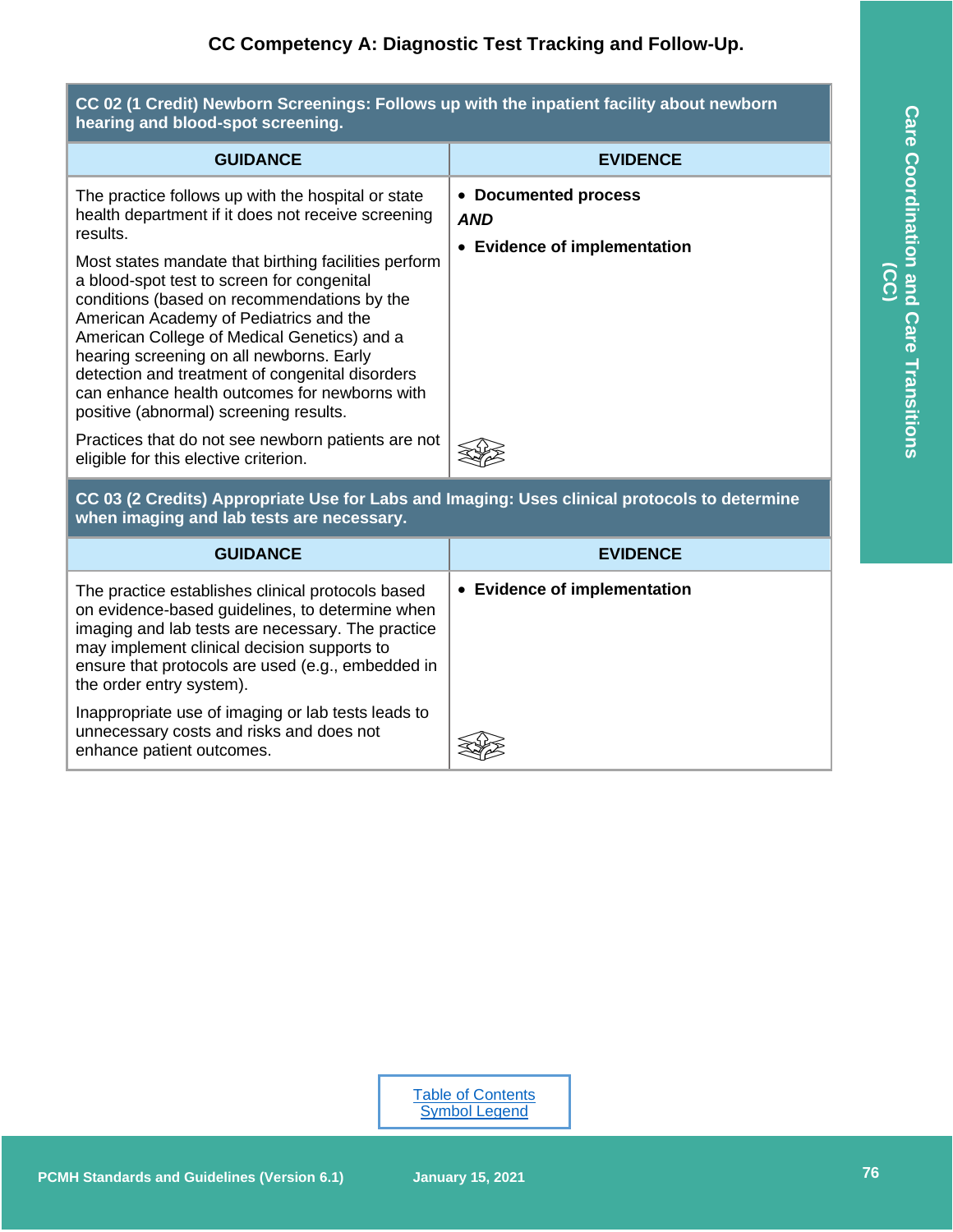<span id="page-49-0"></span>**Competency B: Referrals to Specialists.** The practice provides important information in referrals to specialists and tracks referrals until the report is received.

<span id="page-49-1"></span>**CC 04 (Core) Referral Management: The practice systematically manages referrals by:**

- **A. Giving the consultant or specialist the clinical question, the required timing and the type of referral.**
- **B. Giving the consultant or specialist pertinent demographic and clinical data, including test results and the current care plan.**
- **C. Tracking referrals until the consultant or specialist's report is available, flagging and following up on overdue reports.**

| <b>GUIDANCE</b>                                                                                                                                                                                                                                                                                                                                                                                                                                                                                                                                                                                                       | <b>EVIDENCE</b>                                                    |
|-----------------------------------------------------------------------------------------------------------------------------------------------------------------------------------------------------------------------------------------------------------------------------------------------------------------------------------------------------------------------------------------------------------------------------------------------------------------------------------------------------------------------------------------------------------------------------------------------------------------------|--------------------------------------------------------------------|
| It is important that the practice track patient<br>referrals and communicate patient information to<br>specialists. Tracking and following up on referrals<br>is a way to support patients who obtain services<br>outside the practice. Poor referral communication<br>and lack of follow-up (e.g., to see if a patient kept<br>an appointment with a specialist, to learn about<br>recommendations or test results) can lead to<br>uncoordinated and fragmented care, which is<br>unsafe for the patient and can cause duplication of<br>care and services, as well as frustration for<br>providers.                 | • Documented process<br><b>AND</b><br>• Evidence of implementation |
| Referrals may be tracked by the practice using a<br>log or electronic system are determined by the<br>clinician to be important to a patient's treatment,<br>or as indicated by practice guidelines (e.g.,<br>referral to a surgeon for examination of a<br>potentially malignant tumor; referral to a mental<br>health specialist, for a patient with depression;<br>referral to a pediatric cardiologist, for an infant<br>with a ventricular septal defect).                                                                                                                                                       |                                                                    |
| A. The referring clinician provides a reason for the<br>referral, which may be stated as the clinical<br>question to be answered by the specialist. The<br>referring clinician indicates the type of referral,<br>which may be a consultation or single visit; a<br>request for shared- or co-management of the<br>patient for an indefinite or a limited time, such<br>as for treatment of a specific condition; or a<br>request for temporary or long-term principal<br>care (a transfer). The referring clinician clarifies<br>the urgency of the referral and specifies the<br>reasons for an urgent appointment. | PCSP CC 03<br><b>Documented Process Only</b>                       |

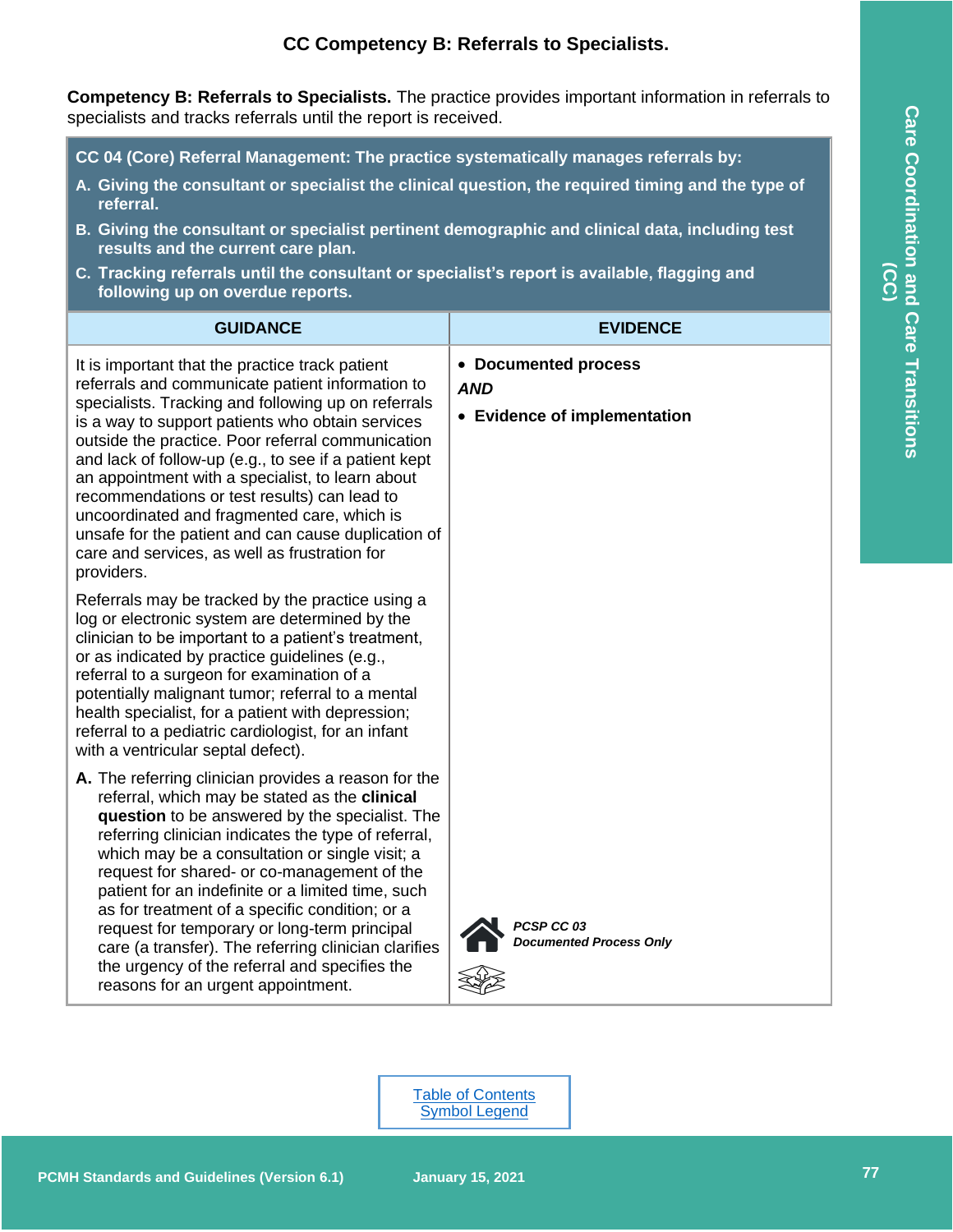| CC 04 (Core) Referral Management: continued                                                                                                                                                                                                                                                                                                                                                                                                                                                                                                                                                                                                 |                                              |
|---------------------------------------------------------------------------------------------------------------------------------------------------------------------------------------------------------------------------------------------------------------------------------------------------------------------------------------------------------------------------------------------------------------------------------------------------------------------------------------------------------------------------------------------------------------------------------------------------------------------------------------------|----------------------------------------------|
| <b>GUIDANCE</b>                                                                                                                                                                                                                                                                                                                                                                                                                                                                                                                                                                                                                             | <b>EVIDENCE</b>                              |
| <b>B.</b> Referrals include relevant clinical information<br>such as:                                                                                                                                                                                                                                                                                                                                                                                                                                                                                                                                                                       | • Documented process<br><b>AND</b>           |
| Current medications.<br>Diagnoses, including mental health,<br>$\bullet$<br>allergies, medical and family history,<br>substance abuse and behaviors affecting<br>health.<br>Clinical findings and current treatment.<br>$\bullet$<br>Follow-up communication or information.<br>Including the referring primary care clinician's<br>care and treatment plan in the referral, in<br>addition to test results and procedures, can<br>reduce conflicts and duplicate services, tests<br>and treatment. If the practice sends the primary<br>care plan with the referral, the specialist can<br>develop a corresponding specialty plan of care. | • Evidence of implementation                 |
| Ideally, the primary care plan, developed in<br>collaboration with the patient/family/caregiver,<br>is coordinated with the specialty plan of care,<br>created in collaboration with the<br>patient/family/caregiver and primary care.                                                                                                                                                                                                                                                                                                                                                                                                      |                                              |
| <b>C.</b> A tracking process includes the date when a<br>referral was initiated and the timing indicated<br>for receiving the report. If the specialist does<br>not send a report, the practice contacts the<br>specialist's office and documents its effort to<br>retrieve the report in a log or an electronic<br>system.                                                                                                                                                                                                                                                                                                                 | PCSP CC 03<br><b>Documented Process Only</b> |

<span id="page-50-0"></span>**CC 05 (2 Credits) Appropriate Referrals: Uses clinical protocols to determine when a referral to a specialist is necessary.**

| <b>GUIDANCE</b>                                                                                                                                                                                           | <b>EVIDENCE</b>              |
|-----------------------------------------------------------------------------------------------------------------------------------------------------------------------------------------------------------|------------------------------|
| The practice uses clinical protocols or decision-<br>support tools to determine if a patient needs to be<br>seen by a specialist or if care can be addressed or<br>managed by the primary care clinician. | • Evidence of implementation |
| Unnecessary referrals can lead to overuse of tests<br>and services, increase patient dissatisfaction and<br>reduce accessibility to specialists when needed.                                              |                              |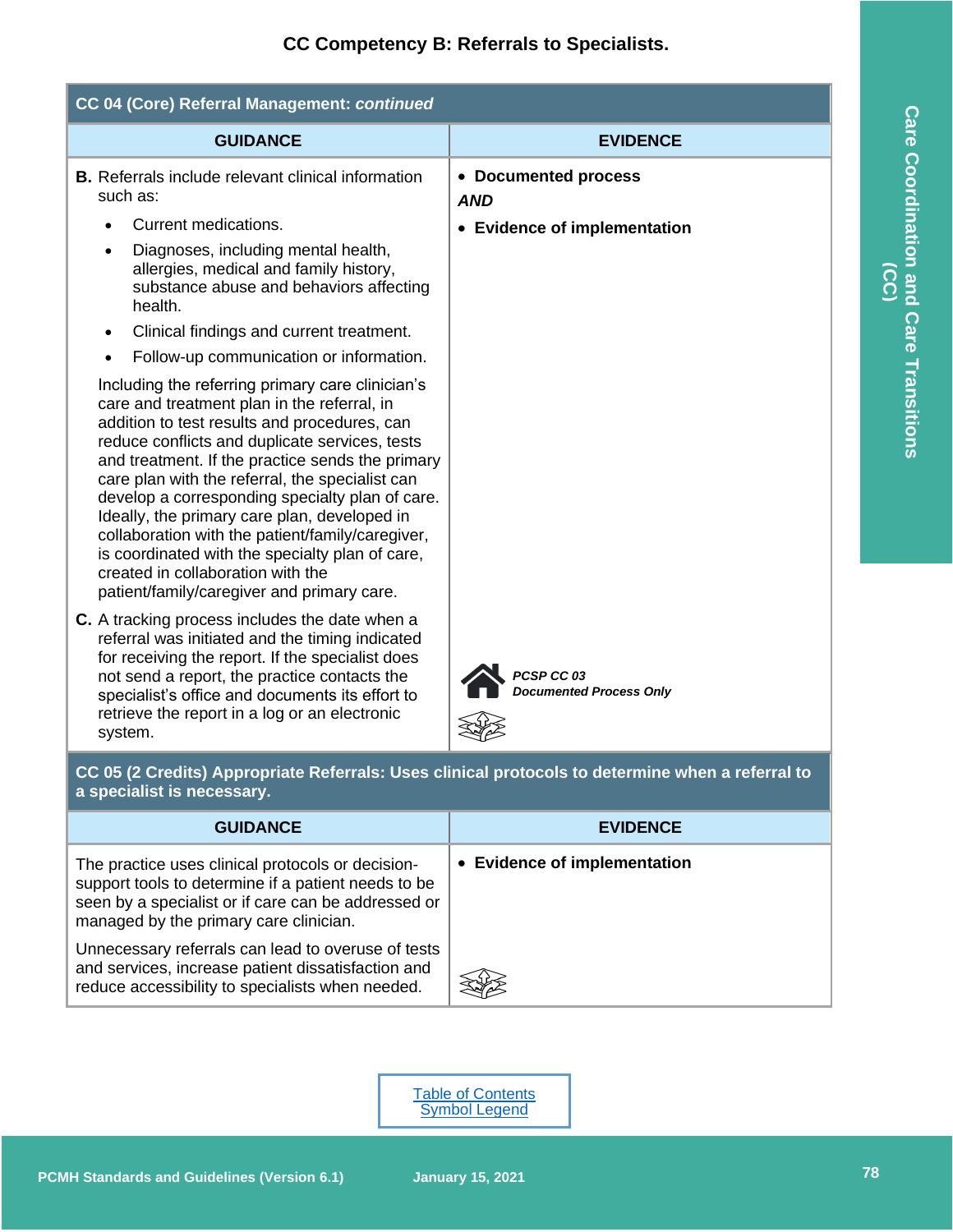#### <span id="page-51-0"></span>**CC 06 (1 Credit) Commonly Used Specialists Identification: Identifies the specialists/specialty types frequently used by the practice.**

| <b>GUIDANCE</b>                                                                                                                                                                                                                                                                                                                        | <b>EVIDENCE</b>              |
|----------------------------------------------------------------------------------------------------------------------------------------------------------------------------------------------------------------------------------------------------------------------------------------------------------------------------------------|------------------------------|
| The practice monitors patient referrals to gain<br>information about the referral specialists and<br>specialty types it uses frequently. Specifying<br>specialty type alone is not sufficient.                                                                                                                                         | • Evidence of implementation |
| This information may help identify areas where the<br>practice can adopt guidelines or protocols to<br>manage patient care in the primary care practice<br>and identify trends in the patient population, and<br>can help identify opportunities for improved<br>coordination and patient experience when<br>specialty care is needed. |                              |

<span id="page-51-1"></span>**CC 07 (2 Credits) Performance Information for Specialist Referrals: Considers available performance information on consultants/specialists when making referrals.**

| <b>GUIDANCE</b>                                                                                                                                                                                                                     | <b>EVIDENCE</b>                           |
|-------------------------------------------------------------------------------------------------------------------------------------------------------------------------------------------------------------------------------------|-------------------------------------------|
| It is important for the practice to make informed<br>referrals to clinicians or practices that will provide<br>timely, high-quality care.<br>The practice consults available information about                                      | • Data source<br><b>AND</b><br>• Examples |
| the performance of clinicians or practices to which<br>it refers patients.                                                                                                                                                          |                                           |
| The practice provides information or examples of<br>the available performance data on the consultant/<br>specialist with the practice team. Information<br>gathered in CC 11 may be useful in assessing<br>consultants/specialists. |                                           |

<span id="page-51-2"></span>**CC 08 (1 Credit) Specialist Referral Expectations: Works with nonbehavioral healthcare specialists to whom the practice frequently refers to set expectations for information sharing and patient care. NYS**

| <b>GUIDANCE</b>                                                                                                                                                                                                                                                                                                                                                                           | <b>EVIDENCE</b>                                  |
|-------------------------------------------------------------------------------------------------------------------------------------------------------------------------------------------------------------------------------------------------------------------------------------------------------------------------------------------------------------------------------------------|--------------------------------------------------|
| Relationships between primary care practitioners<br>and specialists support a coordinated, safe, high-<br>quality care experience for patients. The practice<br>has established relationships with nonbehavioral<br>healthcare specialists through formal or informal<br>agreements that establish expectations for<br>exchange of information (e.g., frequency,<br>timeliness, content). | • Documented process<br><b>OR</b><br>• Agreement |

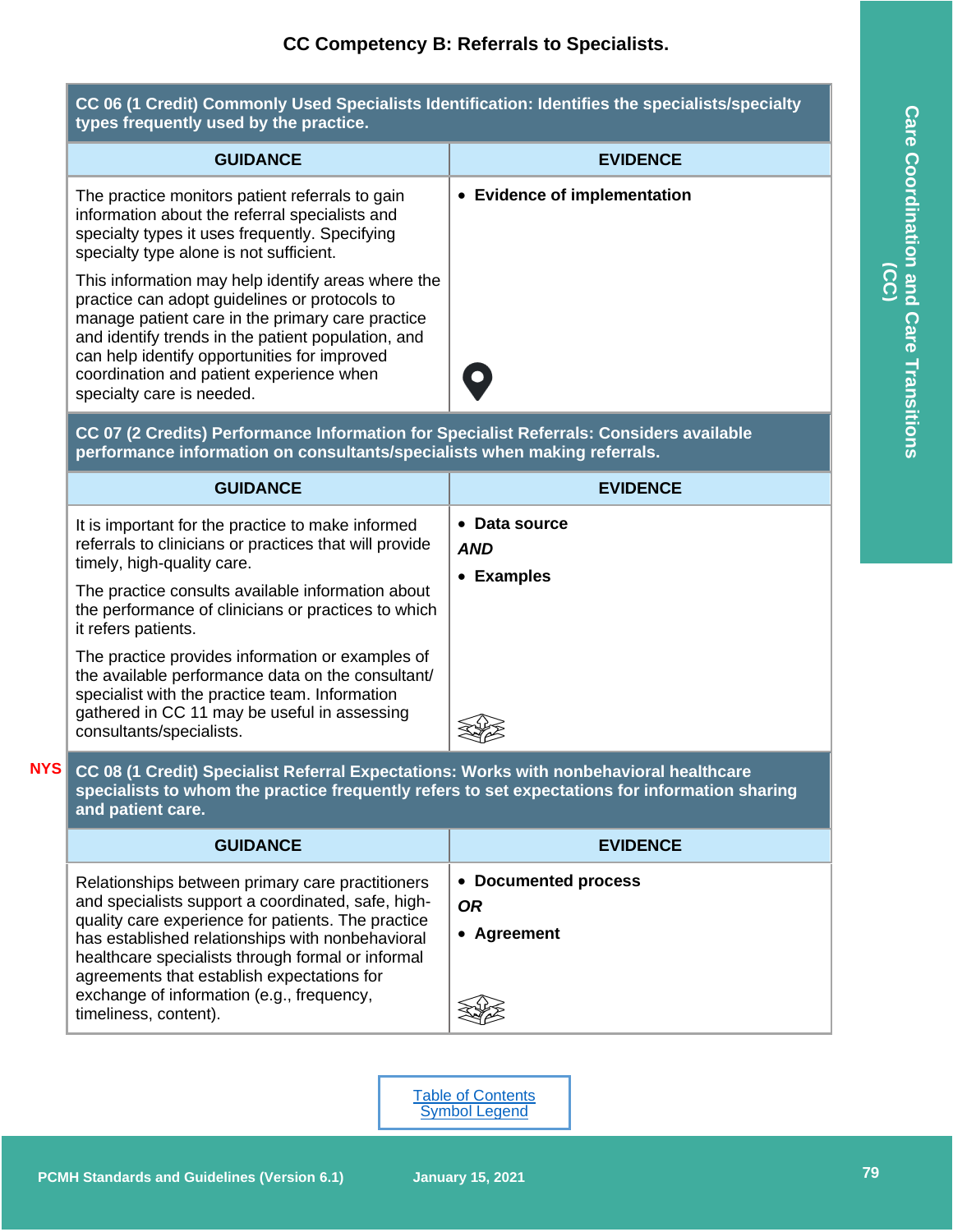#### <span id="page-52-0"></span>**CC 09 (2 Credits) Behavioral Health Referral Expectations: Works with behavioral healthcare providers to whom the practice frequently refers to set expectations for information sharing and patient care. NYS**

| <b>GUIDANCE</b>                                                                                                                                                                                                                                                                                                                                                                                                                                                                                                                                | <b>EVIDENCE</b>                                                                    |
|------------------------------------------------------------------------------------------------------------------------------------------------------------------------------------------------------------------------------------------------------------------------------------------------------------------------------------------------------------------------------------------------------------------------------------------------------------------------------------------------------------------------------------------------|------------------------------------------------------------------------------------|
| Relationships between primary care practitioners<br>and specialists support consistency of information<br>shared across practices.<br>The practice has established relationships with<br>behavioral healthcare providers through formal or<br>informal agreements that establish expectations<br>for exchange of information (e.g., frequency,<br>timeliness, content). A notification demonstrating<br>legal inability to receive a report that includes<br>confirmation a behavioral health visit occurred<br>meets the content requirement. | • Agreement<br><b>OR</b><br>Documented process and<br>• Evidence of implementation |
| A practice needs an agreement if it shares the<br>same facility or campus as behavioral healthcare<br>professionals but has separate systems (basic<br>onsite collaboration) or uses a contracted<br>behavioral telehealth provider. The practice may<br>present existing internal processes if there is<br>partial integration of behavioral healthcare<br>services.                                                                                                                                                                          |                                                                                    |

<span id="page-52-1"></span>**CC 10 (2 Credits) Behavioral Health Integration: Integrates behavioral healthcare providers into the care delivery system of the practice site.**

| <b>GUIDANCE</b>                                                                                                                                                                                                                                                                                                                                                                                                                         | <b>EVIDENCE</b>                                                    |
|-----------------------------------------------------------------------------------------------------------------------------------------------------------------------------------------------------------------------------------------------------------------------------------------------------------------------------------------------------------------------------------------------------------------------------------------|--------------------------------------------------------------------|
| Behavioral health integration includes care<br>settings that have merged to provide behavioral<br>health services and care coordination at a single<br>practice setting.                                                                                                                                                                                                                                                                | • Documented process<br><b>AND</b><br>• Evidence of implementation |
| This is more involved than co-location of<br>practices, because all providers work together to<br>integrate patients' primary care and behavioral<br>health needs, have shared accountability and<br>collaborative treatment and workflow strategies.<br>Behavioral health integration using telehealth<br>capabilities is acceptable if the behavioral<br>telehealth provider is integrated into the workflow<br>of the PCMH practice. |                                                                    |

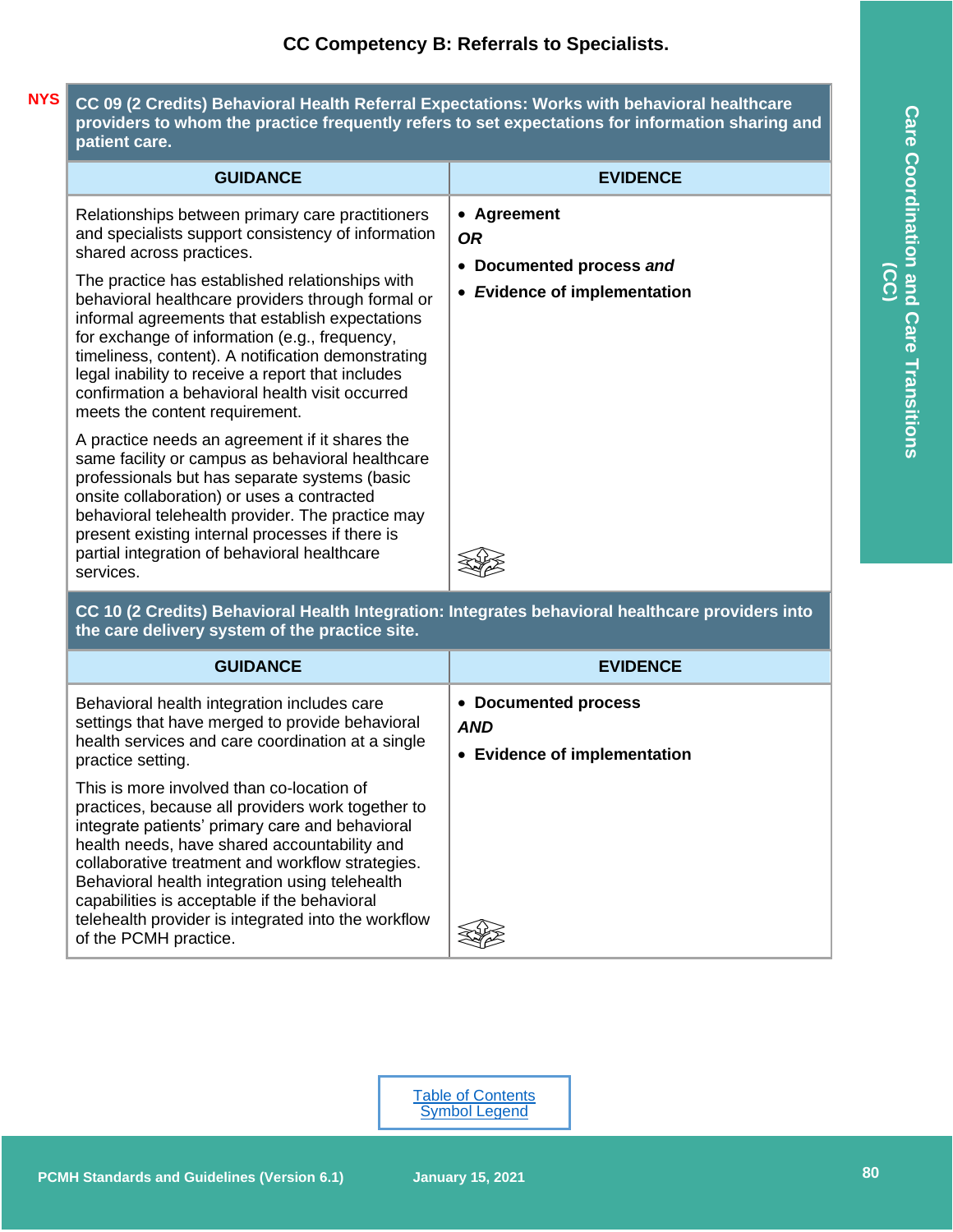<span id="page-53-0"></span>

| CC 11 (1 Credit) Referral Monitoring: Monitors the timeliness and quality of the referral<br>response.                                                                                                                              |                                                           |
|-------------------------------------------------------------------------------------------------------------------------------------------------------------------------------------------------------------------------------------|-----------------------------------------------------------|
| <b>GUIDANCE</b>                                                                                                                                                                                                                     | <b>EVIDENCE</b>                                           |
| The practice assesses the response received from<br>the consulting/specialty provider and evaluates<br>whether the response was timely and provided<br>appropriate information about the patient's<br>diagnosis and treatment plan. | • Documented process<br><b>AND</b><br>Report<br>$\bullet$ |
| The practice bases its definition of "timely" on<br>patient need. Ongoing assessment and referral<br>monitoring may be helpful in CC 07.                                                                                            | <b>Documented Process Only</b>                            |

<span id="page-53-1"></span>**CC 12 (1 Credit) Co-Management Arrangements: Documents co-management arrangements in the patient's medical record.**

<span id="page-53-2"></span>

| <b>GUIDANCE</b>                                                                                                                                                                                                                                                                                                                                                                                                                                     | <b>EVIDENCE</b>              |
|-----------------------------------------------------------------------------------------------------------------------------------------------------------------------------------------------------------------------------------------------------------------------------------------------------------------------------------------------------------------------------------------------------------------------------------------------------|------------------------------|
| When a particular specialist regularly treats a<br>patient, the primary care clinician and the<br>specialist enter into an agreement that enables<br>safe and efficient co-management of the patient's<br>care. Under the agreement, the primary care<br>clinician and specialist share changes in the<br>treatment plan and patient health status, in<br>addition to entering information in the medical<br>record within an agreed-on time frame. | • Evidence of implementation |
| The practice must provide three examples of such<br>arrangements.                                                                                                                                                                                                                                                                                                                                                                                   |                              |

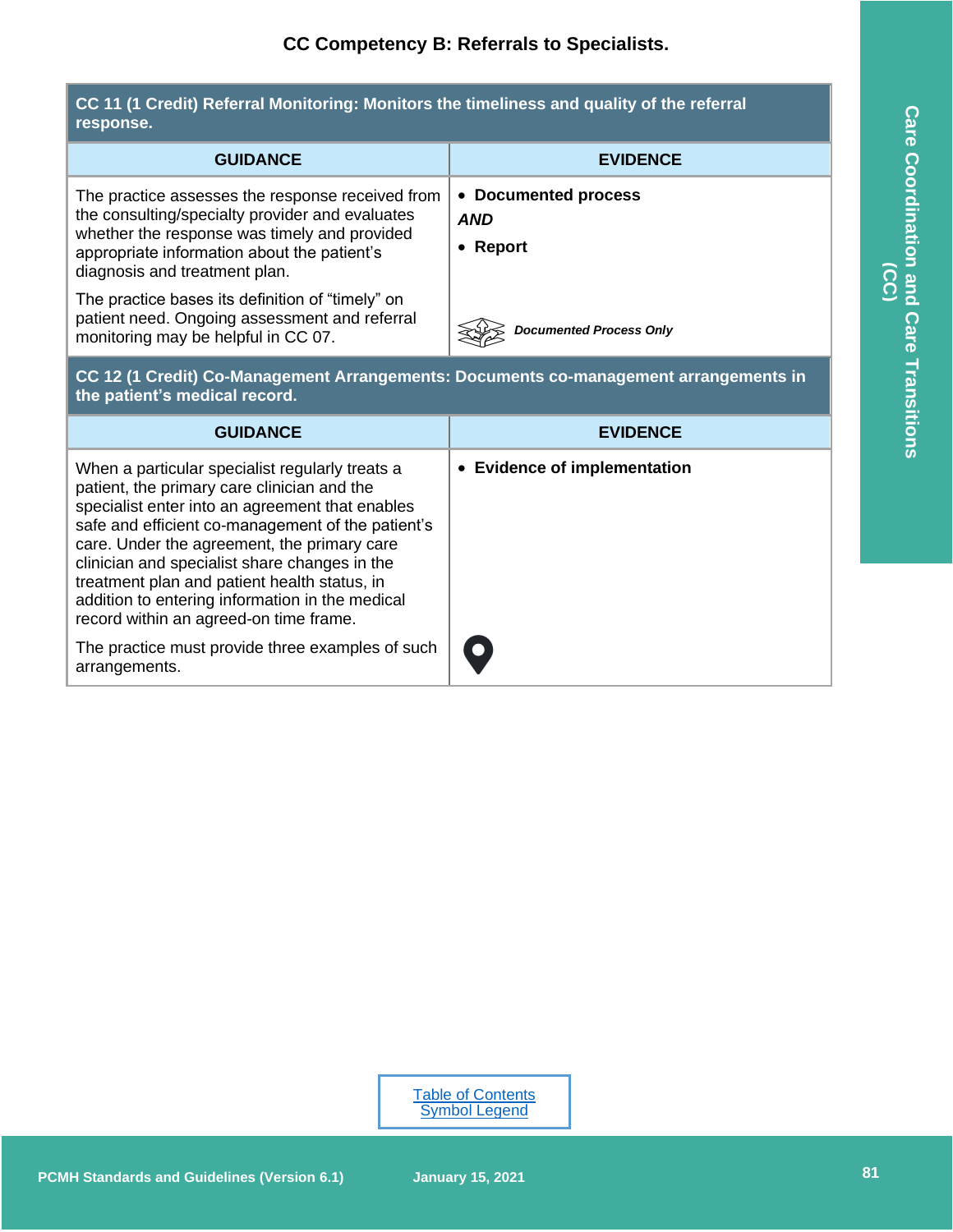**CC 13 (2 Credits) Connects to Financial Resources: Engages with patients regarding cost implications of treatment options, provides information about current coverage and makes connections to financial resources as needed.**

|   | <b>GUIDANCE</b>                                                                                                                                                                                                                                                                                                                | <b>EVIDENCE</b>                                                    |
|---|--------------------------------------------------------------------------------------------------------------------------------------------------------------------------------------------------------------------------------------------------------------------------------------------------------------------------------|--------------------------------------------------------------------|
|   | Cost and coverage can play a major role in a<br>patient's drug and treatment adherence. Going<br>without necessary medical care can result in<br>severe consequences, particularly in patients with<br>chronic diseases. Staff are educated in engaging<br>patients/families/caregivers in discussion about<br>financial need. | • Documented process<br><b>AND</b><br>• Evidence of implementation |
|   | The practice:                                                                                                                                                                                                                                                                                                                  |                                                                    |
|   | Discusses the cost of recommended treatment<br>options with patients and tells patients which<br>services are critical and should not be<br>skipped. If appropriate, the practice<br>recommends less-expensive options.                                                                                                        |                                                                    |
| ٠ | Assesses patients' current financial resources<br>(e.g., adds a financial question to the clinical<br>intake screening [Do you have trouble<br>affording the care or prescriptions prescribed?<br>Y/N]; the clinician asks about prescription drug<br>coverage.                                                                |                                                                    |
| ٠ | Provides information about potential sources<br>of coverage to uninsured patients (e.g.,<br>connects patients with state Medicaid, CHIP<br>[Children's Health Insurance Program],<br>healthcare.gov or other patient insurance<br>assistance programs).                                                                        |                                                                    |
| ٠ | Maintains an updated list of available financial<br>assistance resources and connects patients to<br>appropriate services (e.g., directs patients to<br>resources such as copay, deductible and<br>prescription assistance programs).                                                                                          | <b>Documented Process Only</b>                                     |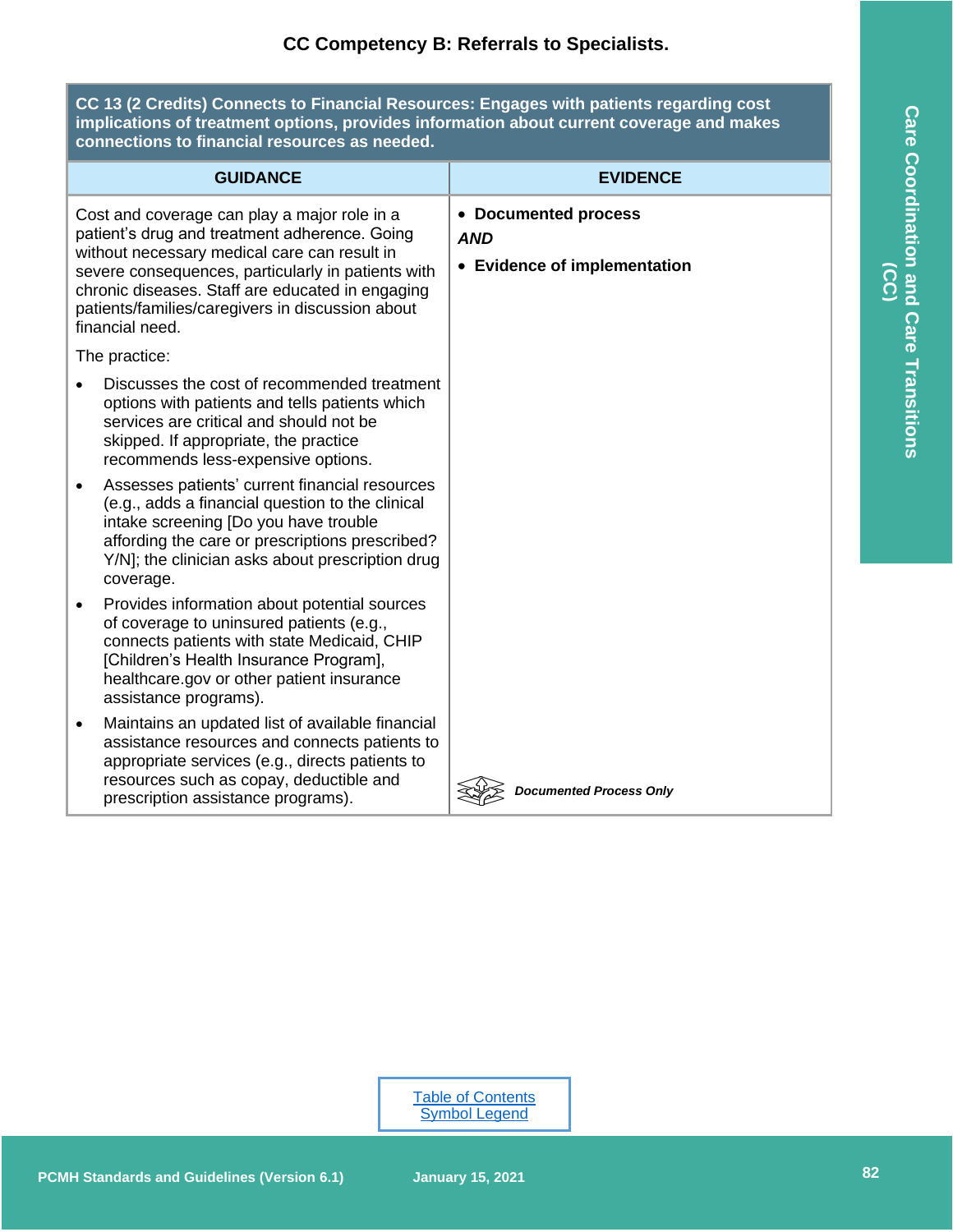## **CC Competency C: Coordinating Care With Health Care Facilities.**

<span id="page-55-0"></span>**Competency C: Coordinating Care With Health Care Facilities.** The practice connects with health care facilities to support patient safety throughout care transitions. The practice receives and shares necessary patient treatment information to coordinate comprehensive patient care.

<span id="page-55-1"></span>**CC 14 (Core) Identifying Unplanned Hospital and ED Visits: Systematically identifies patients with unplanned hospital admissions and emergency department visits.**

| • Documented process<br>The practice has a process for monitoring<br>unplanned admissions and ED visits, including<br><b>AND</b><br>their frequency.<br>• Evidence of implementation<br>The practice works with local hospitals, EDs and                                                                                                                                                                                                                                                     | <b>GUIDANCE</b>                                    | <b>EVIDENCE</b> |
|----------------------------------------------------------------------------------------------------------------------------------------------------------------------------------------------------------------------------------------------------------------------------------------------------------------------------------------------------------------------------------------------------------------------------------------------------------------------------------------------|----------------------------------------------------|-----------------|
| recent unplanned visits, and demonstrates how it<br>systematically receives notifications from facilities<br>with which the practice has established<br>mechanisms for exchange. Receiving timely<br>notification of patients with unplanned hospital<br>admissions and ED visits allows practices to<br>PCSP CC 07<br>provide support and coordinate with the hospital<br><b>Documented Process Only</b><br>or ED. Relying on notification of discharge alone<br>would not meet the intent. | health plans to proactively identify patients with |                 |

<span id="page-55-2"></span>**CC 15 (Core) Sharing Clinical Information: Shares clinical information with admitting hospitals and emergency departments.**

| <b>GUIDANCE</b>                                                                                                                                                        | <b>EVIDENCE</b>                                                    |
|------------------------------------------------------------------------------------------------------------------------------------------------------------------------|--------------------------------------------------------------------|
| The practice demonstrates timely sharing of<br>information with admitting hospitals and EDs. The<br>practice provides three examples as evidence of<br>implementation. | • Documented process<br><b>AND</b><br>• Evidence of implementation |
| Shared information supports continuity in patient<br>care across settings.                                                                                             | PCSP CC 08<br><b>Documented Process Only</b>                       |

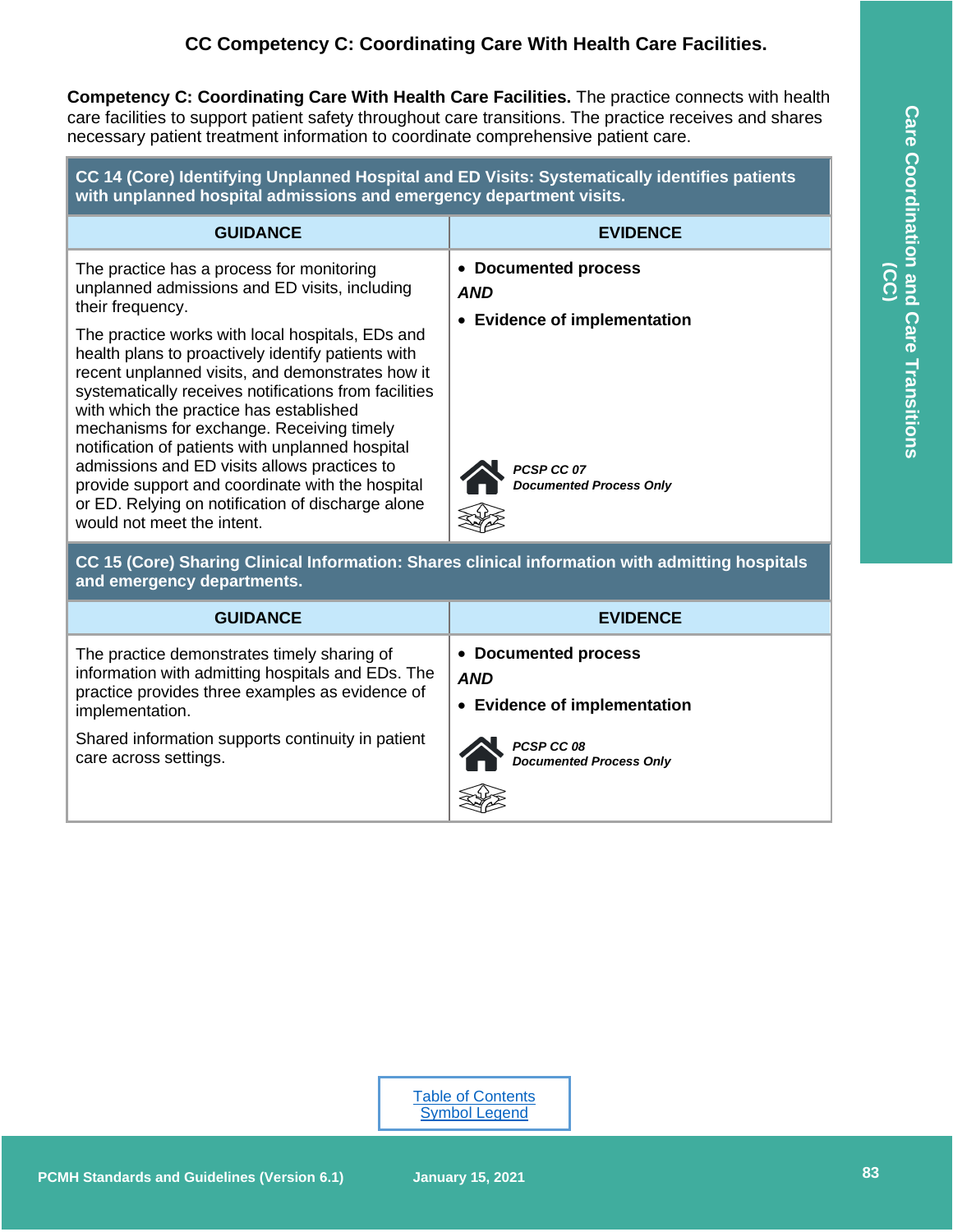<span id="page-56-0"></span>**CC 16 (Core) Post-Hospital/ED Visit Follow-Up: Contacts patients/families/caregivers for followup care, if needed, within an appropriate period following a hospital admission or emergency department visit.**

| <b>GUIDANCE</b>                                                                                                                                                                                                                                                                                                                               | <b>EVIDENCE</b>                                                    |
|-----------------------------------------------------------------------------------------------------------------------------------------------------------------------------------------------------------------------------------------------------------------------------------------------------------------------------------------------|--------------------------------------------------------------------|
| The practice contacts patients to evaluate their<br>status after discharge from an ED or hospital, and<br>to make a follow-up appointment, if appropriate.<br>The practice's policies define the appropriate<br>contact period and systematically documents<br>follow-up.                                                                     | • Documented process<br><b>AND</b><br>• Evidence of implementation |
| Contact includes offering care to prevent<br>worsening of a condition, clarify discharge<br>instructions and encourage follow-up care, which<br>may include, but is not limited to, physician<br>counseling, telehealth visits, referrals to<br>community resources and disease or case<br>management or self-management support<br>programs. | PCSP CC 09<br><b>Documented Process Only</b>                       |

<span id="page-56-1"></span>**CC 17 (1 Credit) Acute Care After-Hours Coordination: Systematic ability to coordinate with acute care settings after office hours through access to current patient information.**

| <b>GUIDANCE</b>                                                                                                                                | <b>EVIDENCE</b>                                                    |
|------------------------------------------------------------------------------------------------------------------------------------------------|--------------------------------------------------------------------|
| The practice has a process to coordinate with<br>acute care facilities when a patient is seen after<br>the office is closed.                   | • Documented process<br><b>AND</b><br>• Evidence of implementation |
| Sharing patient information allows the facility to<br>coordinate patient care based on current health<br>needs and engage with practice staff. | PCSP CC 10<br>Documented Process Only                              |
|                                                                                                                                                | <b>Documented Process Only</b>                                     |

**CC 18 (1 Credit) Information Exchange During Hospitalization: Exchanges patient information with the hospital during a patient's hospitalization.**

| <b>GUIDANCE</b>                                                                                                                                                                                                                                                   | <b>EVIDENCE</b>                                                                                                    |
|-------------------------------------------------------------------------------------------------------------------------------------------------------------------------------------------------------------------------------------------------------------------|--------------------------------------------------------------------------------------------------------------------|
| The practice demonstrates that it can send and<br>receive patient information during a patient's<br>hospitalization.<br><b>Note:</b> CC 15 assesses the practice's ability to share<br>information, but the focus of CC 18 is two-way<br>exchange of information. | • Documented process<br><b>AND</b><br>• Evidence of implementation<br>PCSP CC 11<br><b>Documented Process Only</b> |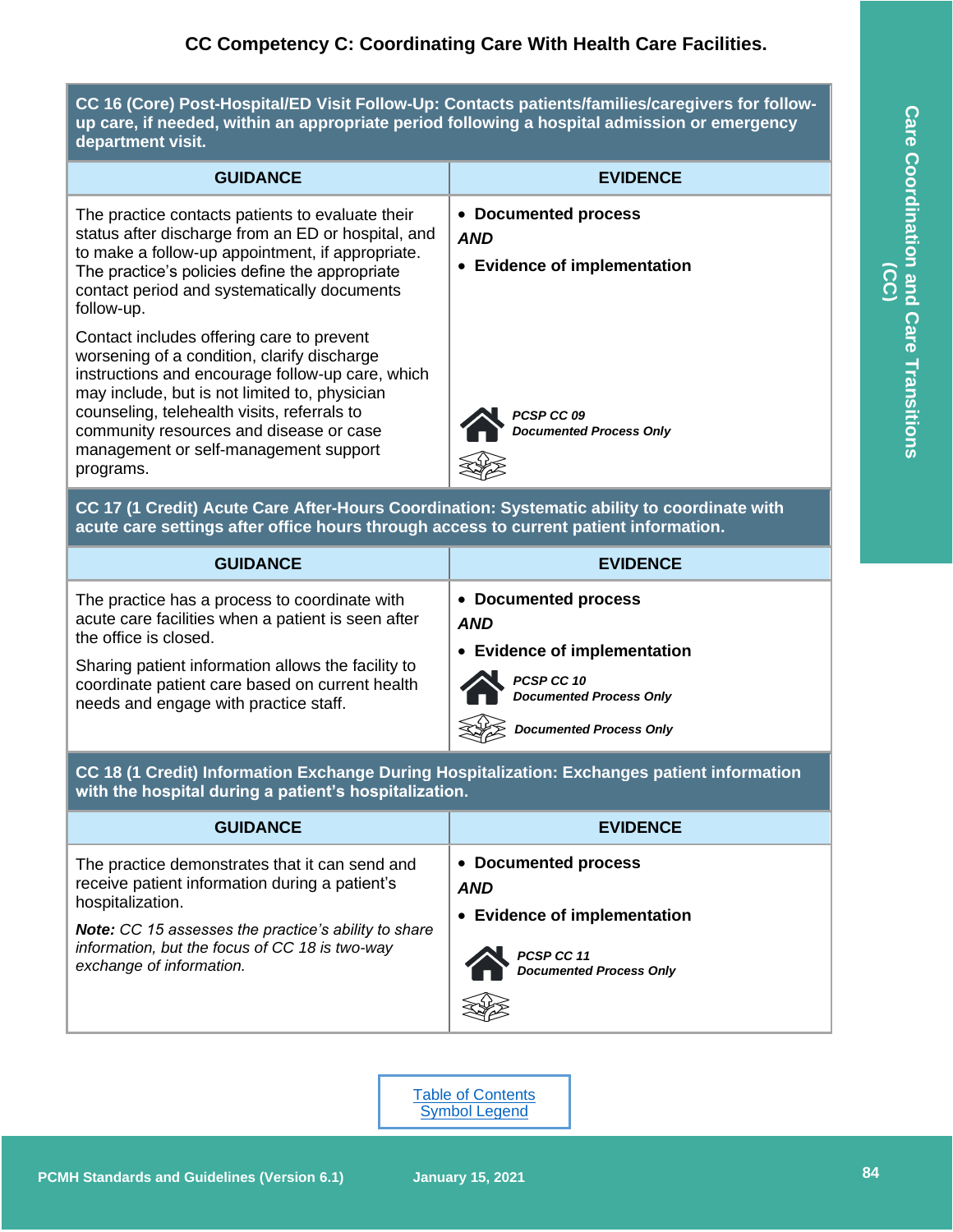#### <span id="page-57-0"></span>**CC 19 (1 Credit) Patient Discharge Summaries: Implements a process to consistently obtain patient discharge summaries from the hospital and other facilities. NYS**

<span id="page-57-1"></span>

|                                                                                                                                                                                                                                                                         | <b>GUIDANCE</b>                                                                                                                                                                                                                                                                                                       | <b>EVIDENCE</b>                                                    |
|-------------------------------------------------------------------------------------------------------------------------------------------------------------------------------------------------------------------------------------------------------------------------|-----------------------------------------------------------------------------------------------------------------------------------------------------------------------------------------------------------------------------------------------------------------------------------------------------------------------|--------------------------------------------------------------------|
|                                                                                                                                                                                                                                                                         | The practice has a process for obtaining patient<br>discharge summaries for patients following<br>discharge from a hospital or other care facility.<br>The practice shows that it obtains discharge<br>summaries directly or demonstrates participation<br>in a local admission, discharge, transfer (ADT)<br>system. | • Documented process<br><b>AND</b><br>• Evidence of implementation |
|                                                                                                                                                                                                                                                                         | Actively gathering information about patient<br>admissions, discharges or transfers from the<br>hospital and other care facilities improves care<br>coordination, safe handoffs and reduces<br>readmissions.                                                                                                          | PCSP CC 12<br><b>Documented Process Only</b>                       |
| CC 20 (1 Credit) Care Plan Collaboration for Practice Transitions: Collaborates with the<br>patient/family/caregiver to develop/implement a written care plan for complex patients<br>transitioning into/out of the practice (e.g., from pediatric care to adult care). |                                                                                                                                                                                                                                                                                                                       |                                                                    |
|                                                                                                                                                                                                                                                                         | <b>GUIDANCE</b>                                                                                                                                                                                                                                                                                                       | <b>EVIDENCE</b>                                                    |
|                                                                                                                                                                                                                                                                         | The practice involves the patient/family/caregiver<br>in the development or implementation of a written<br>care plan for young adults and adolescent patients<br>with complex needs transitioning to adult care.<br>The written care plan may include:                                                                | • Evidence of implementation                                       |
| $\bullet$                                                                                                                                                                                                                                                               | A summary of medical information (e.g.,<br>history of hospitalizations, procedures, tests).                                                                                                                                                                                                                           |                                                                    |
| ٠                                                                                                                                                                                                                                                                       | A list of providers, medical equipment and<br>medications for patients with special health<br>care needs.                                                                                                                                                                                                             |                                                                    |
| ٠                                                                                                                                                                                                                                                                       | Obstacles to transitioning to an adult care<br>clinician.                                                                                                                                                                                                                                                             |                                                                    |
|                                                                                                                                                                                                                                                                         | Special care needs.                                                                                                                                                                                                                                                                                                   |                                                                    |
|                                                                                                                                                                                                                                                                         | Information provided to the patient about the<br>transition of care.                                                                                                                                                                                                                                                  |                                                                    |
| ٠                                                                                                                                                                                                                                                                       | Arrangements for release and transfer of<br>medical records to the adult care clinician.                                                                                                                                                                                                                              |                                                                    |
|                                                                                                                                                                                                                                                                         | Patient response to the transition.                                                                                                                                                                                                                                                                                   | $\bullet$                                                          |
|                                                                                                                                                                                                                                                                         | Patient transition plan.                                                                                                                                                                                                                                                                                              |                                                                    |

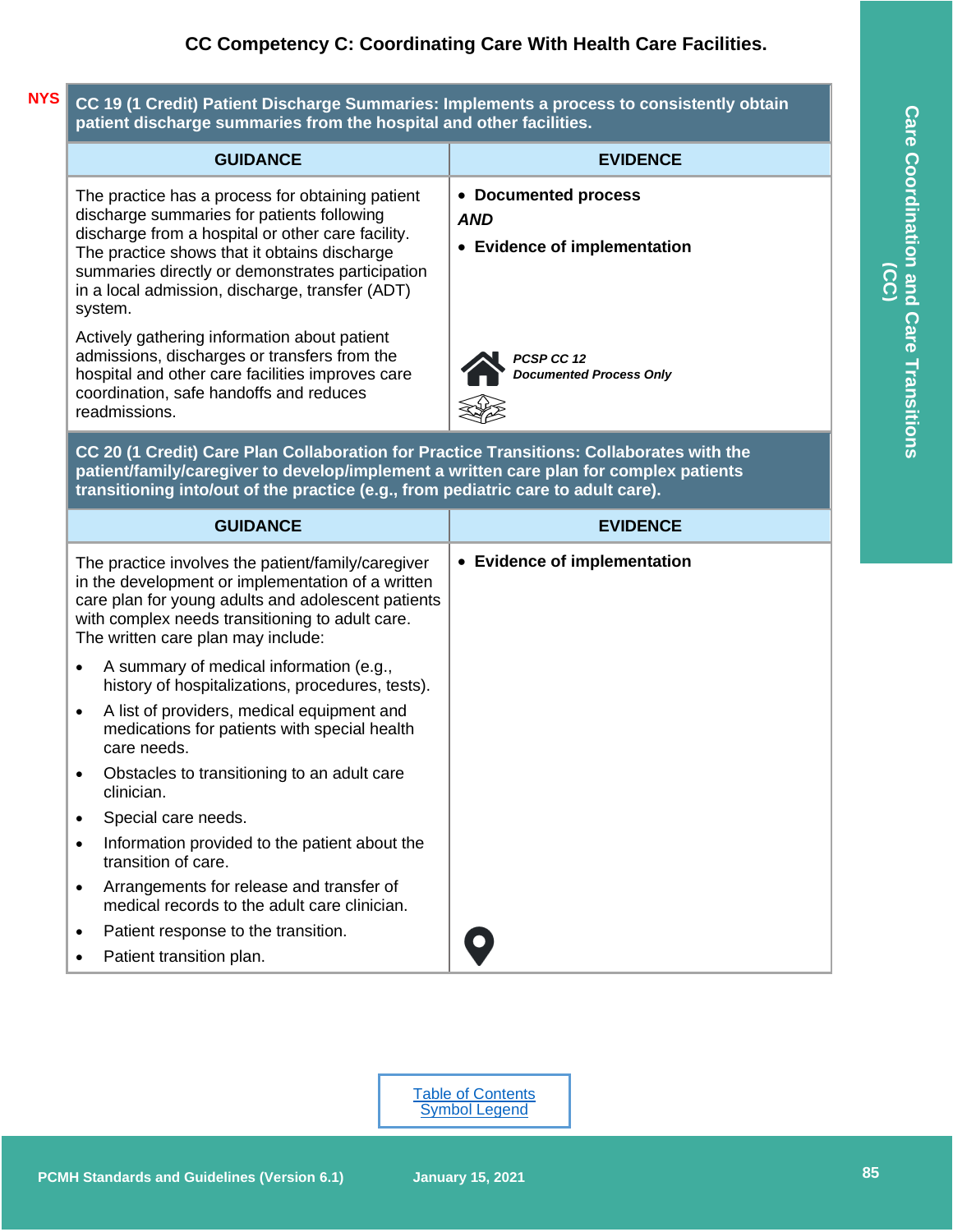## **CC Competency C: Coordinating Care With Health Care Facilities.**

<span id="page-58-0"></span>

| CC 20 (1 Credit) Care Plan Collaboration for Practice Transitions continued                                                                                                                                                                                                                                               |                                                                                                                                                                                 |
|---------------------------------------------------------------------------------------------------------------------------------------------------------------------------------------------------------------------------------------------------------------------------------------------------------------------------|---------------------------------------------------------------------------------------------------------------------------------------------------------------------------------|
| <b>GUIDANCE</b>                                                                                                                                                                                                                                                                                                           | <b>EVIDENCE</b>                                                                                                                                                                 |
| Internal medicine practices receiving patients<br>from pediatricians are expected to request/review<br>the transition plan provided by pediatric practices,<br>or to develop a plan, if one is not provided, to<br>support a smooth and safe transition.                                                                  |                                                                                                                                                                                 |
| For family medicine practices that do not<br>transition patients from pediatric to adult care,<br>should still educate patients and families about<br>ways in which their care experience may change<br>as the patient moves into adulthood. Sensitivity to<br>privacy concerns should be incorporated into<br>messaging. |                                                                                                                                                                                 |
| CC 21 (Maximum 3 Credits) External Electronic Exchange of Information: Demonstrates<br>electronic exchange of information with external entities, agencies and registries (may select<br>one or more):                                                                                                                    |                                                                                                                                                                                 |
| A. Regional health information organization or other health information exchange source that<br>enhances the practice's ability to manage complex patients. (1 Credit)                                                                                                                                                    |                                                                                                                                                                                 |
| B. Immunization registries or immunization information systems. (1 Credit)                                                                                                                                                                                                                                                |                                                                                                                                                                                 |
| C. Summary of care record to another provider or care facility for care transitions. (1 Credit)                                                                                                                                                                                                                           |                                                                                                                                                                                 |
|                                                                                                                                                                                                                                                                                                                           |                                                                                                                                                                                 |
| <b>GUIDANCE</b>                                                                                                                                                                                                                                                                                                           | <b>EVIDENCE</b>                                                                                                                                                                 |
| The practice utilizes an electronic system to<br>exchange patient health record data and other<br>clinical information with external organizations.<br>Exchange of data across organizations supports                                                                                                                     | • Evidence of implementation<br><b>NYS PCMH must also:</b>                                                                                                                      |
| enhanced coordination of patient care.<br>Practices can demonstrate this electronic                                                                                                                                                                                                                                       | • Indicate Qualified Entity<br>A: Practices in New York pursuing NYS PCMH<br>Recognition must demonstrate connection to                                                         |
| exchange by:<br>A. Exchanging patient medical record information<br>to facilitate care management of patients with<br>complex conditions or care needs.                                                                                                                                                                   | and exchange of patient information with a<br>Statewide Health Information Network for New<br>York (SHIN-NY) Qualified Entity (NYS regional<br>health information organization) |
| B. Submitting electronic data to immunization<br>registries, to share immunization services<br>provided to patients.                                                                                                                                                                                                      | (www.nyehealth.org/shin-ny/qualified-entities/).                                                                                                                                |
| C. Making the summary of care record accessible<br>to another provider or care facility for care<br>transitions.                                                                                                                                                                                                          |                                                                                                                                                                                 |
| Electronically exchanging means that clinical<br>data can be both sent and received electronically.                                                                                                                                                                                                                       |                                                                                                                                                                                 |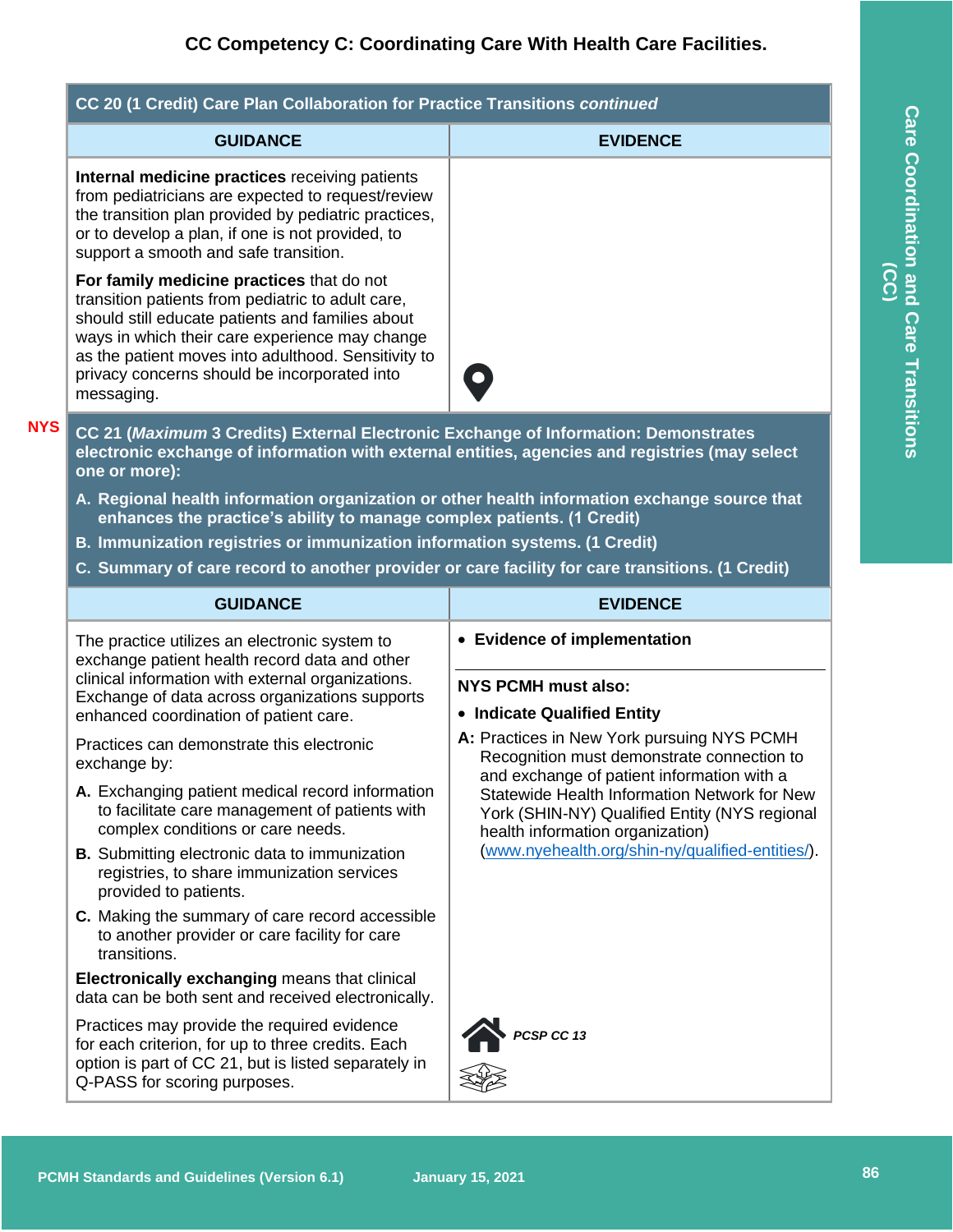## **Performance Measurement and Quality Improvement (QI)**

<span id="page-59-0"></span>The practice establishes a culture of data-driven performance improvement on clinical quality, *efficiency and patient experience, and engages staff and patients/families/caregivers in quality improvement activities.*

<span id="page-59-1"></span>**Competency A: Measuring Performance.** The practice measures to understand current performance and to identify opportunities for improvement.

<span id="page-59-2"></span>**QI 01 (Core) Clinical Quality Measures: Monitors at least five clinical quality measures across the four categories (must monitor at least one measure of each type):**

- **A. Immunization measures.**
- **B. Other preventive care measures.**
- **C. Chronic or acute care clinical measures.**
- **D. Behavioral health measures.**

| <b>GUIDANCE</b>                                                                                                                                                                                                                                  | <b>EVIDENCE</b> |
|--------------------------------------------------------------------------------------------------------------------------------------------------------------------------------------------------------------------------------------------------|-----------------|
| Measuring and reporting clinical quality measures<br>helps practices deliver safe, effective, patient-<br>centered and timely care. The practice shows that<br>it monitors at least five clinical quality measures,<br>including at least:       | • Report        |
| One immunization measure.                                                                                                                                                                                                                        |                 |
| One preventive care measure (not including<br>immunizations).                                                                                                                                                                                    |                 |
| - A measure on oral health counts as a<br>preventive clinical quality measure.                                                                                                                                                                   |                 |
| One chronic or acute care clinical measure.                                                                                                                                                                                                      |                 |
| One behavioral health measure.                                                                                                                                                                                                                   |                 |
| The data must include the measurement period,<br>the number of patients represented by the data,<br>the rate and the measure source (e.g. HEDIS,<br>NQF #, measure guidance). Measures include<br>activities conducted during telehealth visits. |                 |

<span id="page-59-3"></span>**QI 02 (Core) Resource Stewardship Measures: Monitors at least two measures of resource stewardship (must monitor at least one measure of each type):**

- **A. Measures related to care coordination.**
- **B. Measures affecting health care costs.**

| <b>GUIDANCE</b>                                                                                                                                                                                                                                                                                                                                                                        | <b>EVIDENCE</b>                                                    |
|----------------------------------------------------------------------------------------------------------------------------------------------------------------------------------------------------------------------------------------------------------------------------------------------------------------------------------------------------------------------------------------|--------------------------------------------------------------------|
| The practice reports at least two measures related<br>to resource stewardship, including a measure<br>related to health care cost and a measure related<br>to care coordination. When pursuing high-quality,<br>cost-effective outcomes, the practice has a<br>responsibility to consider how it uses resources.<br>Measures include activities conducted during<br>telehealth visits. | • Report<br><b>AND</b><br>• Indicate Measure Category<br>$\bullet$ |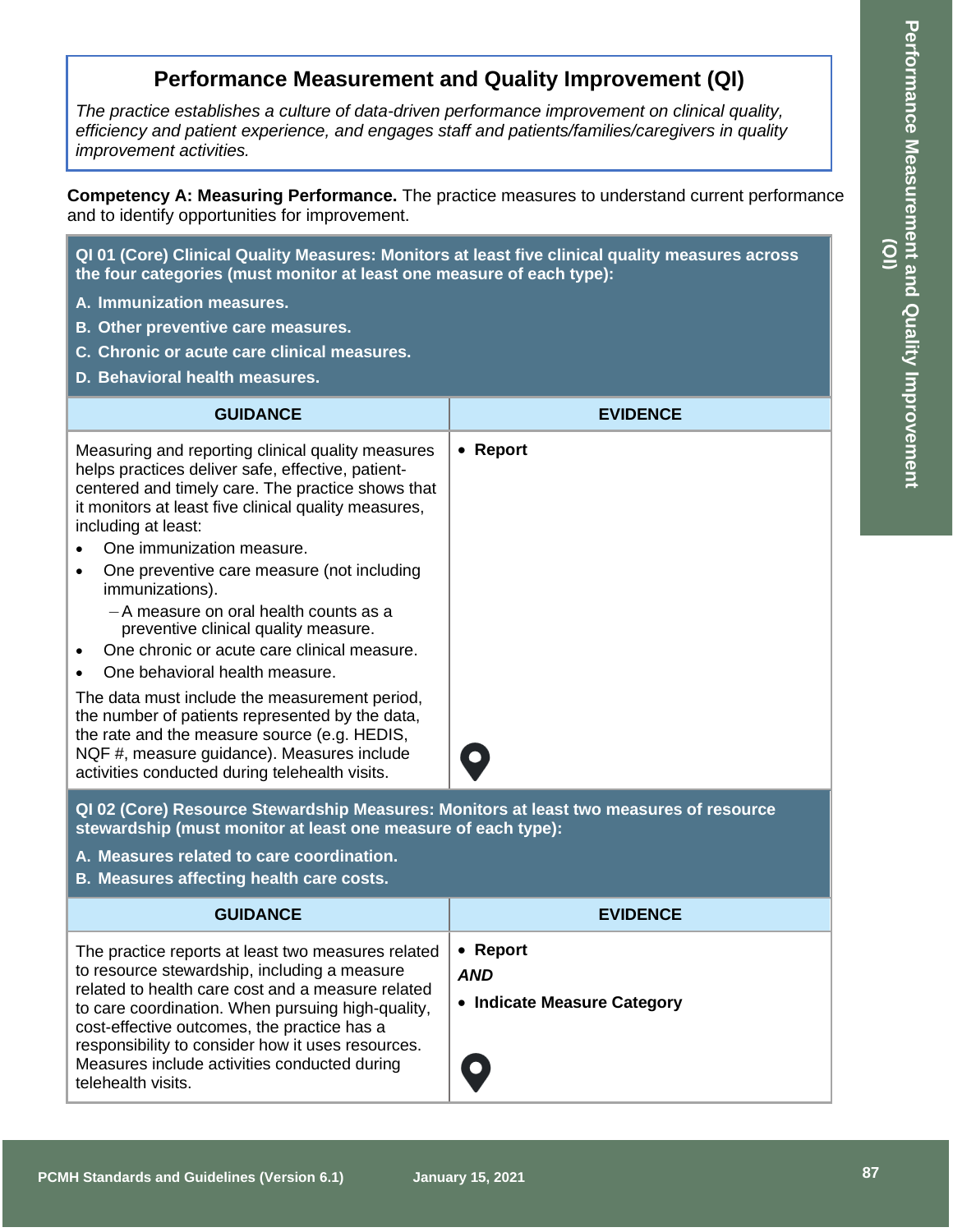<span id="page-60-0"></span>**QI 03 (Core) Appointment Availability Assessment: Assesses performance on availability of major appointment types to meet patient needs and preferences for access.**

<span id="page-60-1"></span>

| <b>GUIDANCE</b>                                                                                                                                                                                                                                                                                                                                                                                                                                                                                                                                                                                                                                            | <b>EVIDENCE</b>                                |  |
|------------------------------------------------------------------------------------------------------------------------------------------------------------------------------------------------------------------------------------------------------------------------------------------------------------------------------------------------------------------------------------------------------------------------------------------------------------------------------------------------------------------------------------------------------------------------------------------------------------------------------------------------------------|------------------------------------------------|--|
| Patients who cannot get a timely appointment with<br>their primary care provider may seek out-of-network<br>care, facing potentially higher costs and treatment<br>from a provider who does not know their medical<br>history. The practice consistently reviews the<br>availability of major appointment types (e.g., urgent<br>care, new patient, routine exams, follow-up) to<br>ensure that it meets the needs and preferences of its<br>patients, and adjusts appointment availability, if<br>necessary (e.g., seasonal changes, shifts in patient<br>needs, practice resources). Major appointments may<br>be conducted in person or via telehealth. | • Documented process<br><b>AND</b><br>• Report |  |
| A common approach to measuring appointment<br>availability against standards is to determine the<br>third next available appointment for each<br>appointment type.                                                                                                                                                                                                                                                                                                                                                                                                                                                                                         | <b>Documented Process Only</b>                 |  |
| QI 04 (Core) Patient Experience Feedback: Monitors patient experience through:<br>A. Quantitative data. Conducts a survey (using any instrument) to evaluate<br>patient/family/caregiver experiences across at least three dimensions such as:<br>Access.<br>$\bullet$<br><b>Communication.</b><br>$\bullet$<br><b>Coordination.</b><br>Whole-person care, self-management support and comprehensiveness.<br>$\bullet$<br>B. Qualitative data. Obtains feedback from patients/families/caregivers through qualitative<br>means.                                                                                                                            |                                                |  |
| <b>GUIDANCE</b>                                                                                                                                                                                                                                                                                                                                                                                                                                                                                                                                                                                                                                            | <b>EVIDENCE</b>                                |  |
| The practice gathers feedback from patients and<br>provides summarized results to inform quality<br>improvement activities. Patient feedback must<br>represent the practice population (including all<br>relevant subpopulations) and may not be limited to<br>patients of one clinician (of several), or to data from<br>one payer (of several).<br>A. The practice (directly or through a survey vendor)                                                                                                                                                                                                                                                 | • Report                                       |  |
| conducts a patient survey to assess the patient/<br>family/caregiver experience with the practice. The<br>patient survey may be conducted as a written<br>questionnaire (paper or electronic) or by<br>telephone, and includes questions related to at<br>least three of the following categories:                                                                                                                                                                                                                                                                                                                                                         |                                                |  |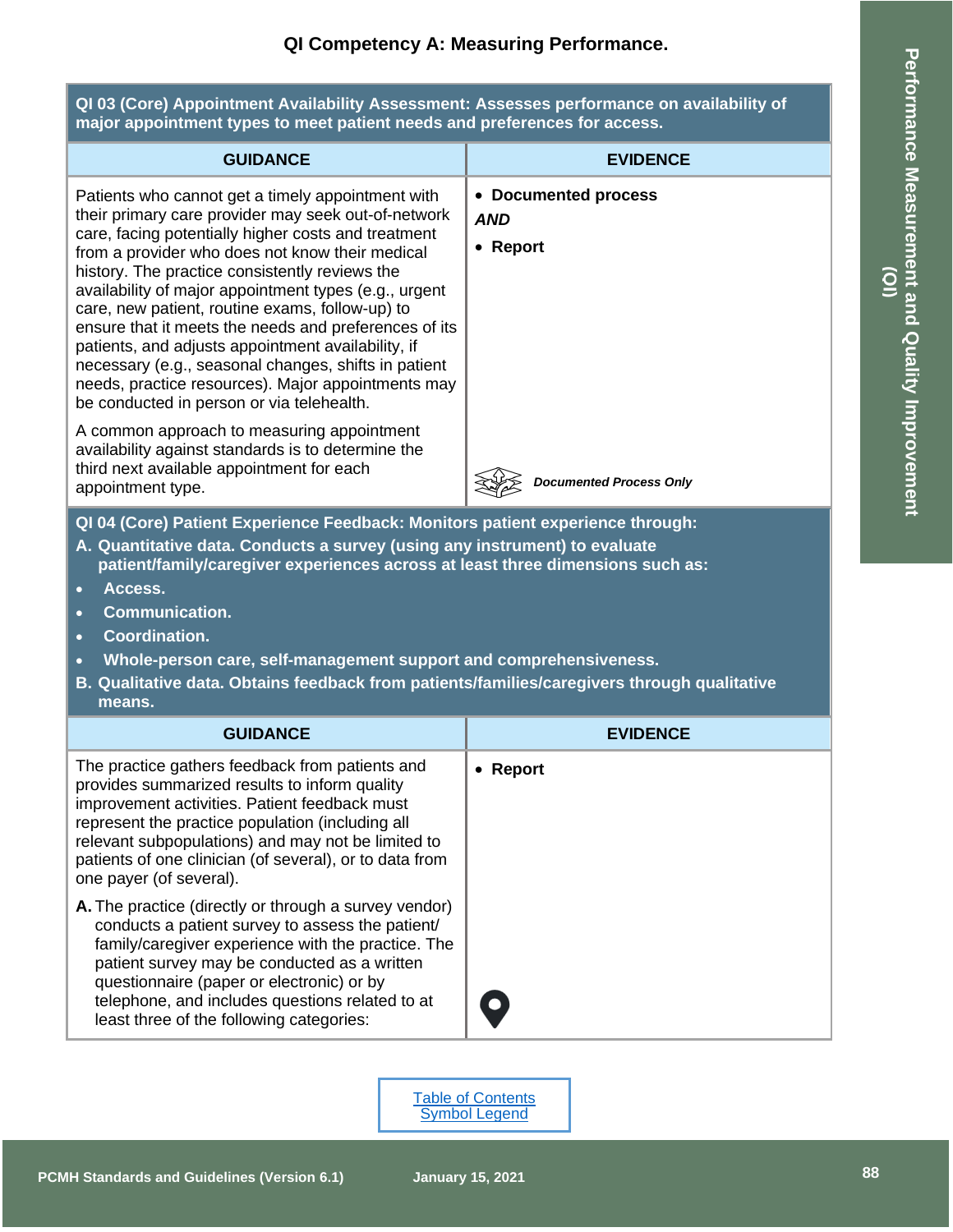**QI Competency A: Measuring Performance.**

| QI 04 (Core) Patient Experience Feedback: continued                                                                                                                                                                                                                                                                                             |                 |  |
|-------------------------------------------------------------------------------------------------------------------------------------------------------------------------------------------------------------------------------------------------------------------------------------------------------------------------------------------------|-----------------|--|
| <b>GUIDANCE</b>                                                                                                                                                                                                                                                                                                                                 | <b>EVIDENCE</b> |  |
| Access to clinical care (may include routine,<br>$\bullet$<br>urgent, after-hours and alternative<br>appointments such as telehealth; ease of<br>getting to the practice, scheduling an<br>appointment or waiting room amenities would<br>not be considered access questions).                                                                  | • Report        |  |
| Communication with the practice, clinicians<br>$\bullet$<br>and staff (may include "feeling respected and<br>listened to" and "able to get answers to<br>questions").                                                                                                                                                                           |                 |  |
| <b>Coordination of care</b> (may include being<br>٠<br>informed and up to date on referrals to<br>specialists, changes in medications and lab or<br>imaging results).                                                                                                                                                                           |                 |  |
| Whole-person care/self-management<br>support (may include provision of<br>comprehensive care and self-management<br>support; emphasizing the spectrum of care<br>needs, such as mental health, routine and<br>urgent care, advice, assistance and support for<br>changing health habits and making health care<br>decisions).                   |                 |  |
| <b>B.</b> Qualitative methods (e.g., focus groups,<br>individual interviews, patient walkthrough,<br>suggestion box) are another opportunity to obtain<br>feedback from patients. The practice may use a<br>feedback methodology conducive to its patient<br>population, such as "virtual" (e.g., telephone,<br>videoconference) participation. |                 |  |
| The practice provides a summarized report of<br>collected feedback.                                                                                                                                                                                                                                                                             |                 |  |
| The requirement is not met by:                                                                                                                                                                                                                                                                                                                  |                 |  |
| Comments that were collected on surveys to<br>satisfy QI 04, component A, and/or                                                                                                                                                                                                                                                                |                 |  |
| Feedback collected by Patient and Family<br>Advisory Committees (PFAC) that represent<br>more than one practice and/or do not depict<br>the entire patient population.                                                                                                                                                                          |                 |  |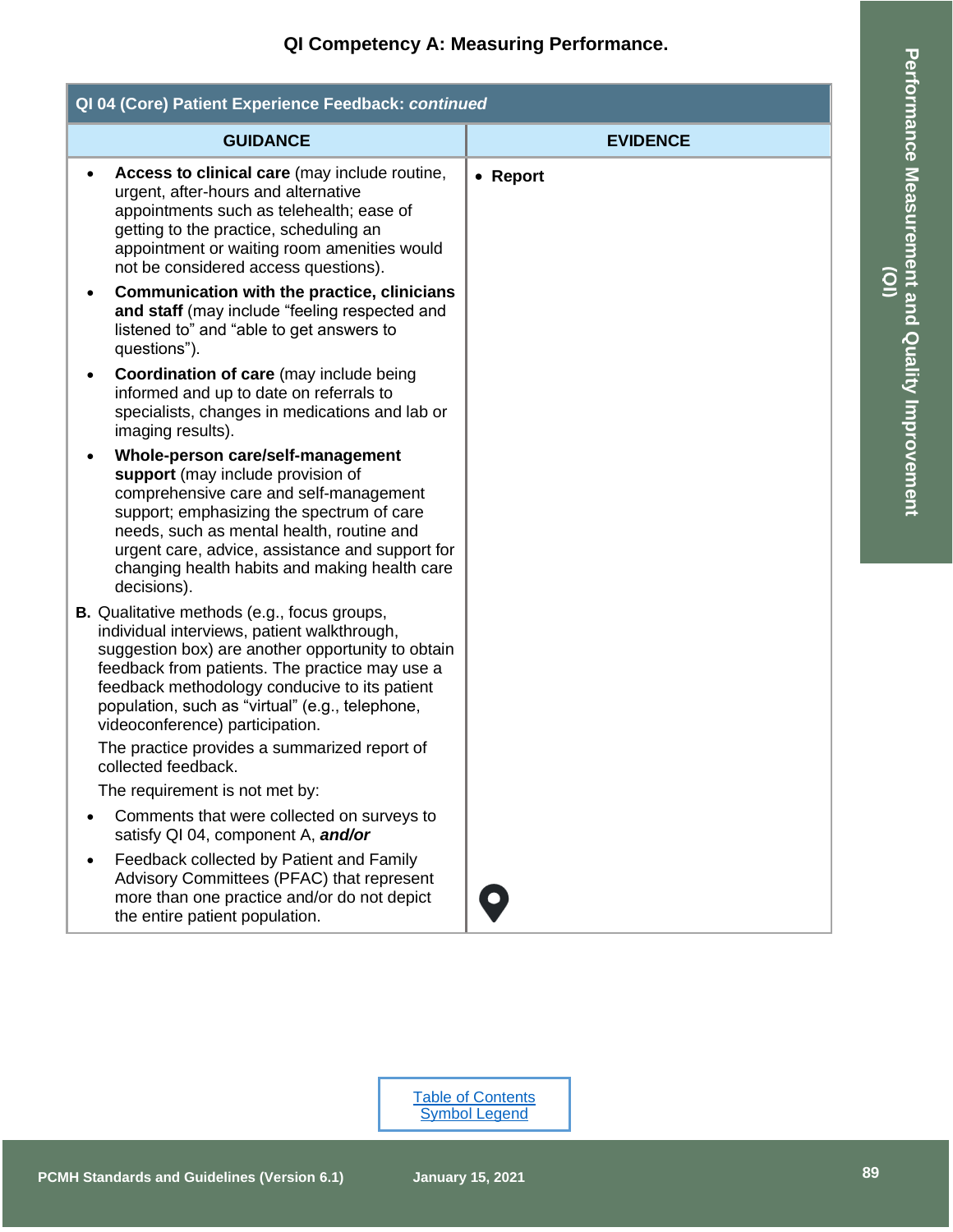## **QI Competency A: Measuring Performance.**

<span id="page-62-0"></span>**QI 05 (1 Credit) Health Disparities Assessment: Assesses health disparities using performance data stratified for vulnerable populations (must choose one from each section):**

- **A. Clinical quality.**
- **B. Patient experience.**

| <b>GUIDANCE</b>                                                                                                                                                                                                                                                                                                                 | <b>EVIDENCE</b>                                          |
|---------------------------------------------------------------------------------------------------------------------------------------------------------------------------------------------------------------------------------------------------------------------------------------------------------------------------------|----------------------------------------------------------|
| The practice stratifies performance data by race and<br>ethnicity or by other indicators of vulnerable groups<br>that reflect the practice's population demographics<br>(e.g., age, gender, language needs, education,<br>income, type of insurance [Medicare, Medicaid,<br>commercial], disability, health status).            | • Report<br><b>OR</b><br>• Quality Improvement Worksheet |
| The intent of this criterion is for the practice to work<br>toward eliminating disparities in health and delivery<br>of health care for its vulnerable patient populations.                                                                                                                                                     |                                                          |
| Vulnerable populations include those who are<br>socioeconomically disadvantaged, racial and ethnic<br>minorities, the frail elderly, people experiencing<br>homelessness and those who are geographically<br>disadvantaged. When these social factors intersect<br>with health, it can exacerbate chronic health<br>conditions. |                                                          |

<span id="page-62-1"></span>**QI 06 (1 Credit) Validated Patient Experience Survey Use: The practice uses a standardized, validated patient experience survey tool with benchmarking data available.**

| <b>GUIDANCE</b>                                                                                                                                                                                                                                                                                                                                                   | <b>EVIDENCE</b> |
|-------------------------------------------------------------------------------------------------------------------------------------------------------------------------------------------------------------------------------------------------------------------------------------------------------------------------------------------------------------------|-----------------|
| The practice uses the standardized survey tool to<br>collect patient experience data and inform its quality<br>improvement activities.                                                                                                                                                                                                                            | • Report        |
| The intent is for the practice to administer a survey<br>that can be benchmarked externally and compared<br>across practices.                                                                                                                                                                                                                                     |                 |
| The practice may use standardized tools such as the<br>Consumer Assessment of Healthcare Providers and<br>Systems (CAHPS <sup>®</sup> ) PCMH survey, CAHPS-CG or<br>another standardized survey administered through<br>measurement initiatives providing benchmark<br>analysis external to the practice organization. It may<br>not be a proprietary instrument. |                 |
| The practice must administer the entire approved<br>standardized survey (not sections of the survey) to<br>receive credit.                                                                                                                                                                                                                                        |                 |

CAHPS® is a registered trademark of the Agency for Healthcare Research and Quality (AHRQ).

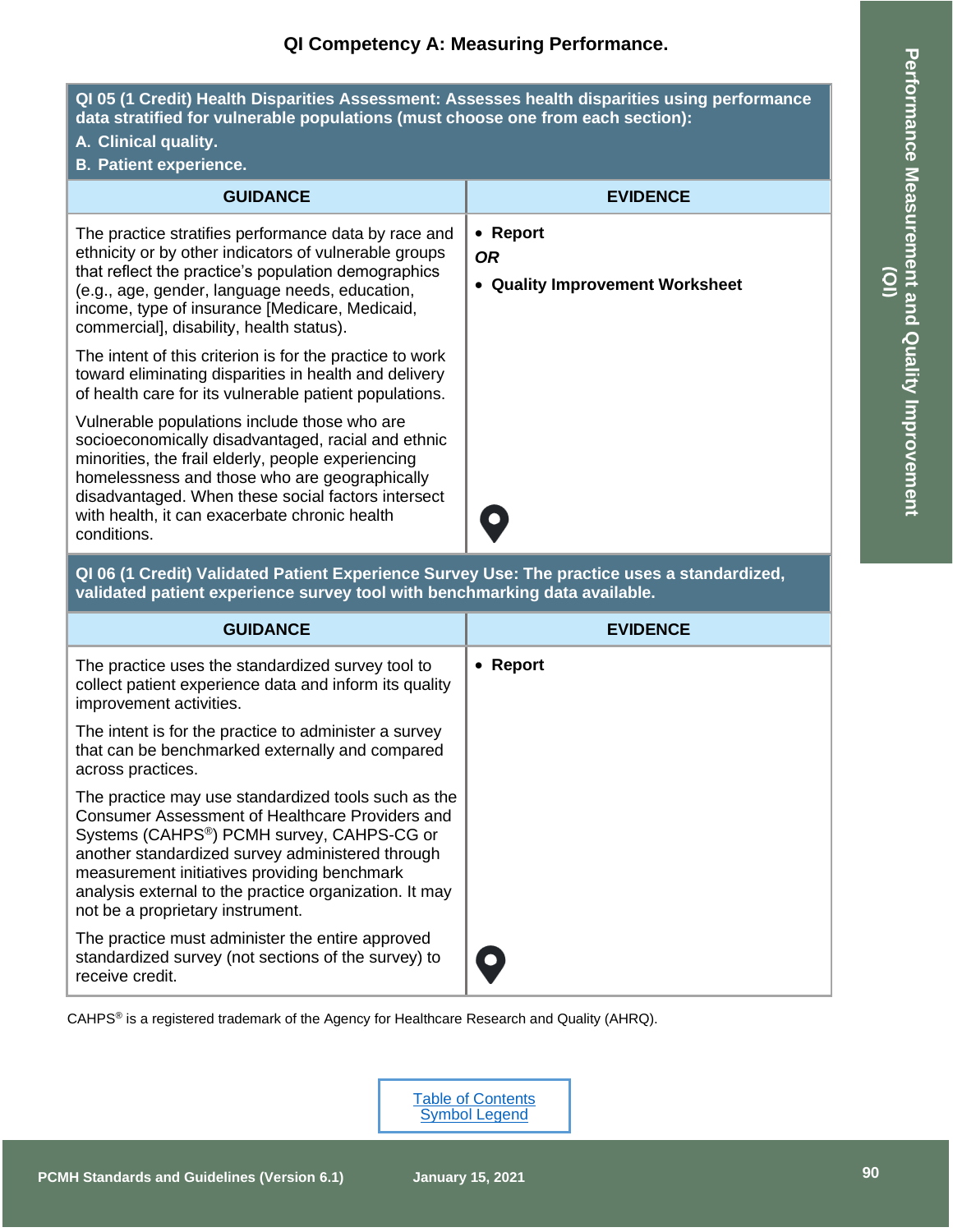O

<span id="page-63-0"></span>

| QI 07 (2 Credits) Vulnerable Patient Feedback: Obtains feedback from vulnerable patient groups<br>on the experiences of disparities in care or services.                                                 |                 |
|----------------------------------------------------------------------------------------------------------------------------------------------------------------------------------------------------------|-----------------|
| <b>GUIDANCE</b>                                                                                                                                                                                          | <b>EVIDENCE</b> |
| The practice identifies a vulnerable population where<br>data (clinical quality, resource stewardship,<br>quantitative patience experience, access) show<br>evidence of disparities of care or services. | • Report        |
| The practice obtains qualitative patient feedback<br>from population representatives to acquire better                                                                                                   |                 |

<span id="page-63-1"></span>understanding of disparities and to support quality improvement initiatives to close gaps in care.

Performance Measurement and Quality Improvement **Performance Measurement and Quality Improvement (QI)**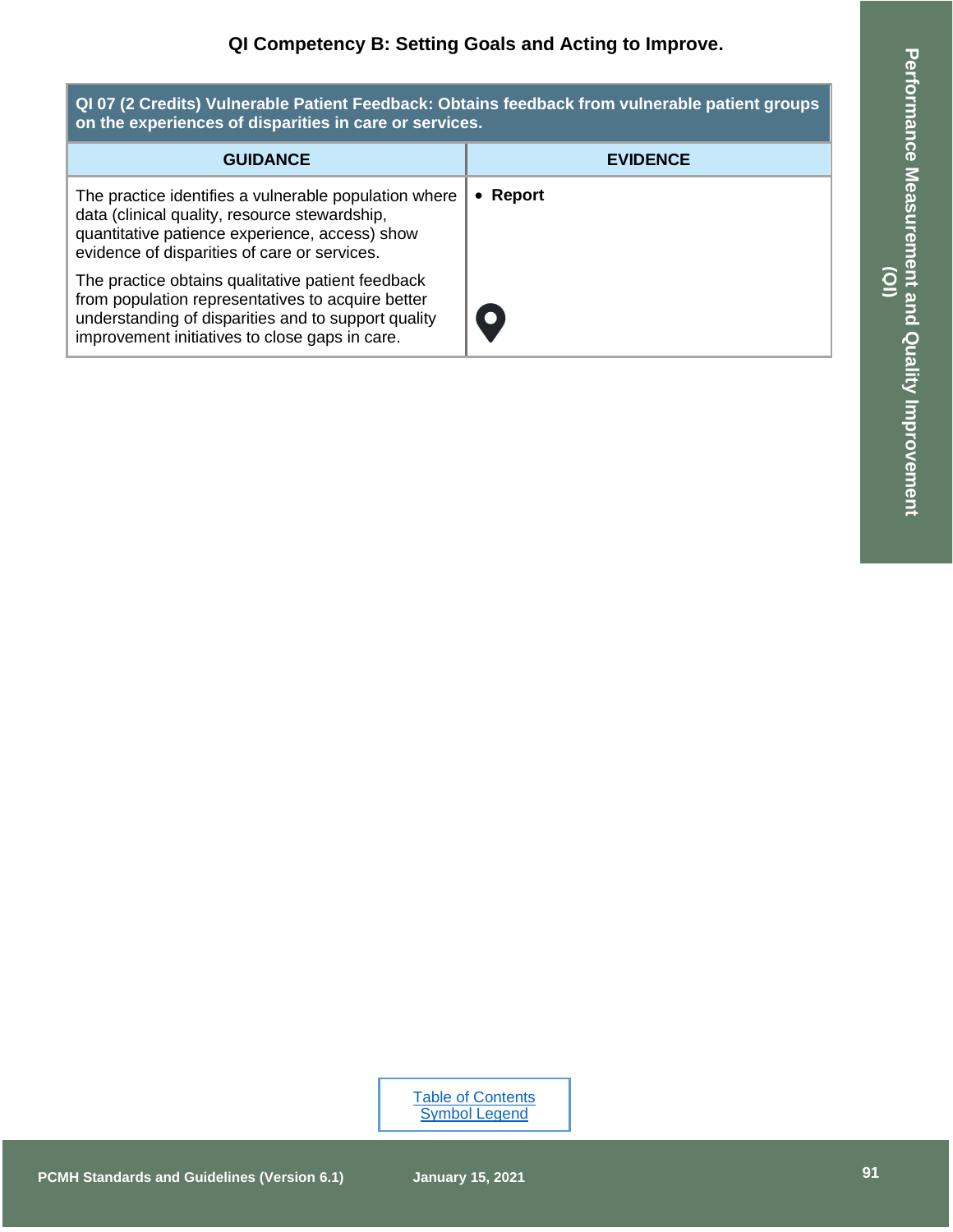## **QI Competency B: Setting Goals and Acting to Improve .**

**Competency B: Setting Goals and Acting to Improve .** The practice evaluates its performance against goals or benchmarks and uses the results to prioritize and implement improvement strategies.

<span id="page-64-0"></span>**QI 08 (Core) Goals and Actions to Improve Clinical Quality Measures: Sets goals and acts to improve upon at least three measures across at least three of the four categories:**

- **A. Immunization measures.**
- **B. Other preventive care measures.**
- **C. Chronic or acute care clinical measures.**
- **D. Behavioral health measures.**

| <b>GUIDANCE</b>                                                                                                                                                                                                                                                                                                                                                                              | <b>EVIDENCE</b>                                          |
|----------------------------------------------------------------------------------------------------------------------------------------------------------------------------------------------------------------------------------------------------------------------------------------------------------------------------------------------------------------------------------------------|----------------------------------------------------------|
| Review and evaluation offer an opportunity to<br>identify and prioritize areas for improvement,<br>analyze potential barriers to meeting goals and plan<br>methods for addressing the barriers. The practice<br>has an ongoing quality improvement strategy and<br>process that includes regular review of performance<br>data and evaluation of performance against goals or<br>benchmarks. | • Report<br><b>OR</b><br>• Quality Improvement Worksheet |
| Measures selected for improvement are chosen from<br>the set of measures identified in QI 01. The goal is<br>for the practice to reach a desired level of<br>achievement based on a self-identified standard of<br>care.                                                                                                                                                                     |                                                          |
| The practice may participate in or implement a rapid-<br>cycle improvement process, such as Plan-Do-Study-<br>Act (PDSA), that represents a commitment to<br>ongoing quality improvement. The Institute for<br>Healthcare Improvement is a resource for the PDSA<br>cycle<br>(http://www.ihi.org/resources/Pages/HowtoImprove/d<br>efault.aspx).                                             |                                                          |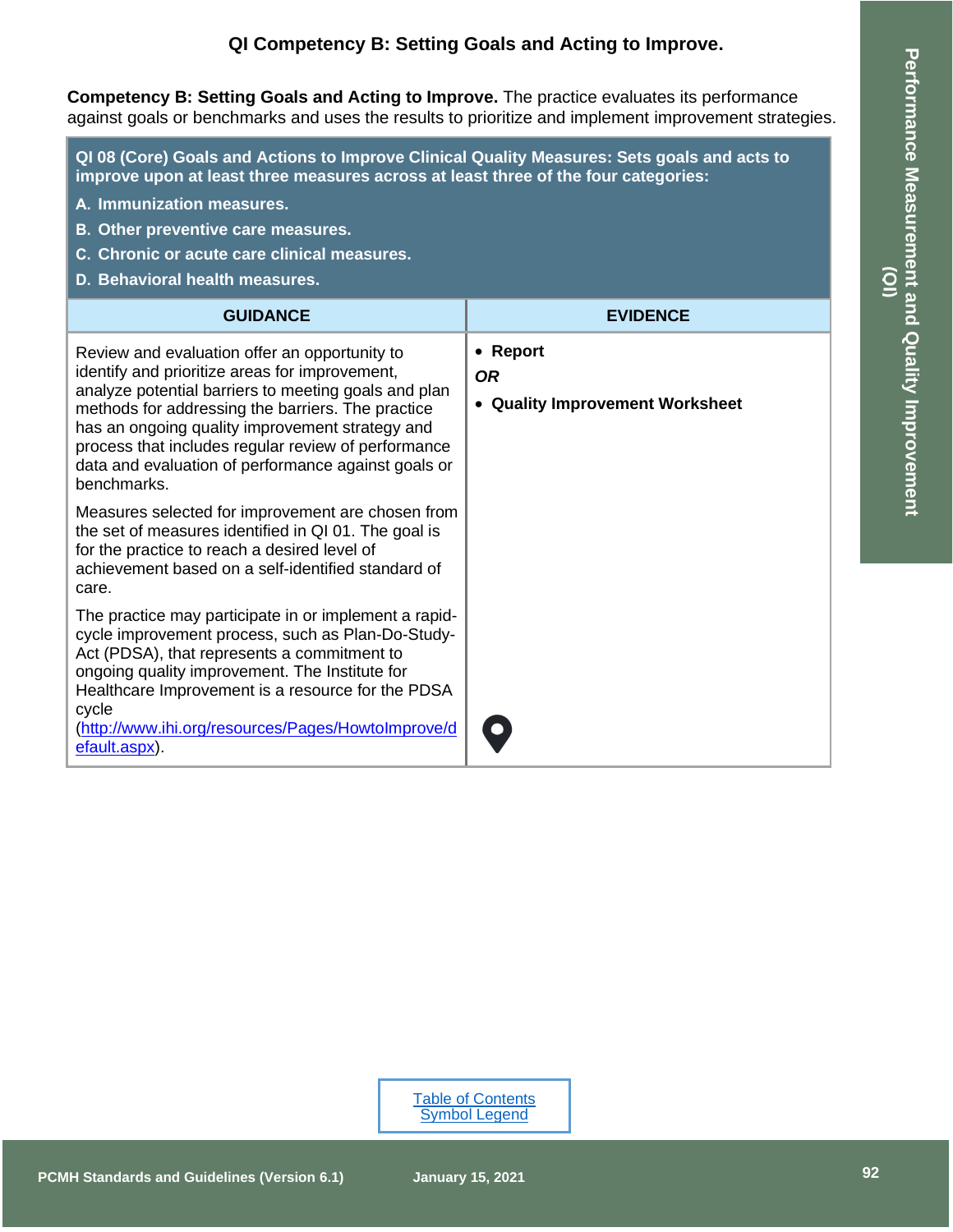<span id="page-65-0"></span>**QI 09 (Core) Goals and Actions to Improve Resource Stewardship Measures: Sets goals and acts to improve performance on at least one measure of resource stewardship:**

- **A. Measures related to care coordination.**
- **B. Measures affecting health care costs.**

| <b>GUIDANCE</b>                                                                                                                                                                                                                                                                                                                                                                              | <b>EVIDENCE</b>                                               |  |
|----------------------------------------------------------------------------------------------------------------------------------------------------------------------------------------------------------------------------------------------------------------------------------------------------------------------------------------------------------------------------------------------|---------------------------------------------------------------|--|
| The practice has an ongoing quality improvement<br>strategy and process that includes regular review of<br>performance data and evaluation of performance<br>against goals or benchmarks. Review and<br>evaluation offer an opportunity to identify and<br>prioritize areas for improvement, analyze potential<br>barriers to meeting goals and plan methods for<br>addressing the barriers. | • Report<br><b>OR</b><br><b>Quality Improvement Worksheet</b> |  |
| Measures selected for improvement may be chosen<br>from the same set of measures identified in QI 02.<br>The goal is for the practice to reach a desired level<br>of achievement based on its self-identified standard<br>of care.                                                                                                                                                           |                                                               |  |
| The practice may participate in or implement a rapid-<br>cycle improvement process, such as Plan-Do-Study-<br>Act (PDSA), that represents a commitment to<br>ongoing quality improvement. The Institute for<br>Healthcare Improvement is a resource for the PDSA<br>cycle (http://www.ihi.org/resources/Pages/<br>HowtoImprove/default.aspx).                                                | $\bullet$                                                     |  |
| QI 10 (Core) Goals and Actions to Improve Appointment Availability: Sets goals and acts to<br>improve on availability of major appointment types to meet patient needs and preferences.                                                                                                                                                                                                      |                                                               |  |
| <b>GUIDANCE</b>                                                                                                                                                                                                                                                                                                                                                                              | <b>EVIDENCE</b>                                               |  |
|                                                                                                                                                                                                                                                                                                                                                                                              | m.                                                            |  |

<span id="page-65-1"></span>Knowing that a variety of factors (e.g., season, patient need, practice resource) can affect appointment availability, the practice can adjust to meet patient preferences and needs. After assessing performance on the availability of common appointment types in QI 03, the practice sets goals and acts to improve on availability. The goal is for the practice to reach a desired level of achievement based on its self -identified standard of care. Practices that have met their appointment availability access goals in QI 03 and cannot reasonably adjust their goals or identify room for improvement (practices with open -access scheduling) may select another patient -access area (e.g., time spent in the waiting room, no show rates, extended hours, alternative visit types) as their focus. • **Report** *OR*• **Quality Improvement Worksheet**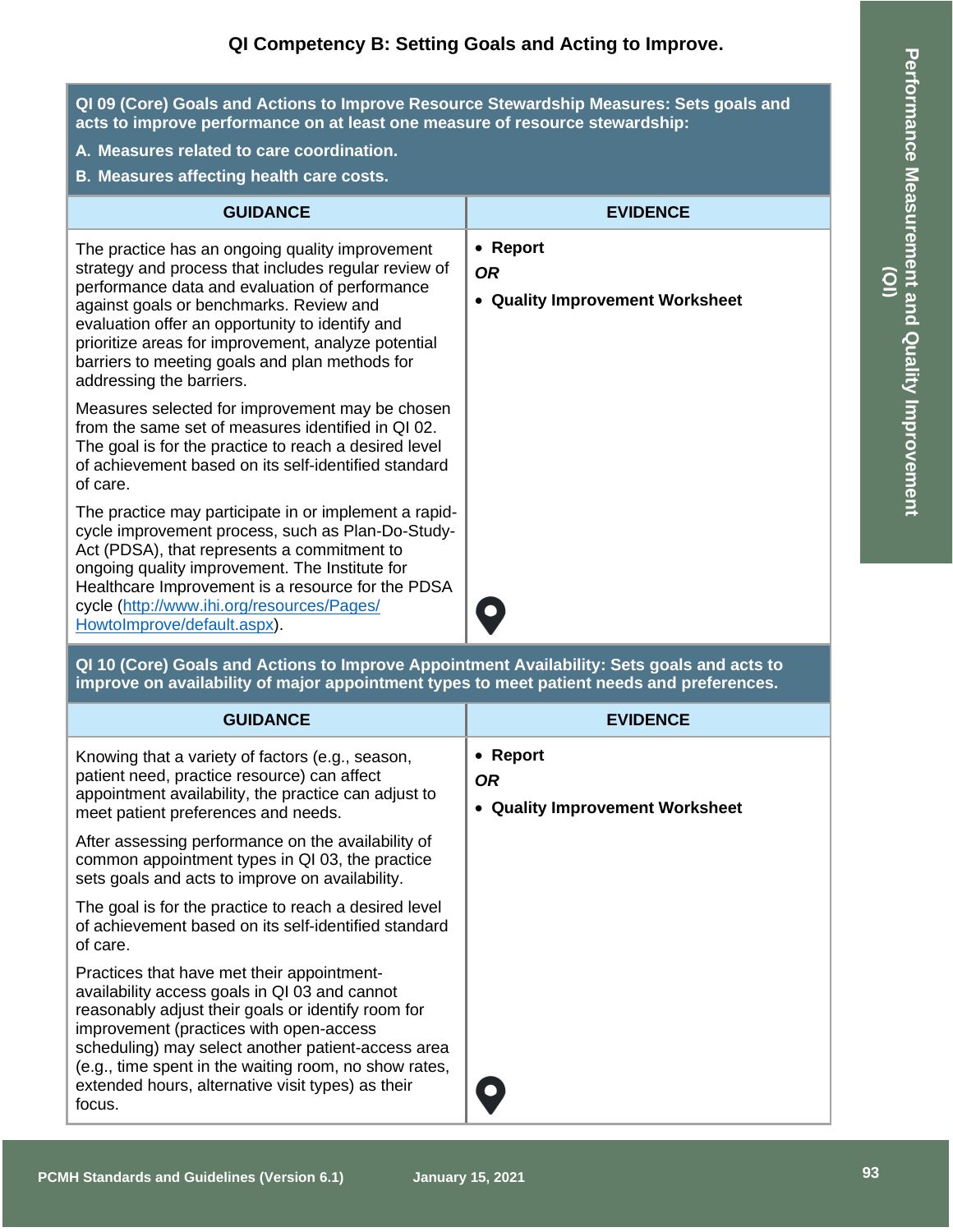## **QI Competency B: Setting Goals and Acting to Improve .**

<span id="page-66-3"></span><span id="page-66-2"></span><span id="page-66-1"></span><span id="page-66-0"></span>

| QI 11 (Core) Goals and Actions to Improve Patient Experience: Sets goals and acts to improve<br>performance on at least one patient experience measure.                                                                                                                                                                                     |                                                          |  |
|---------------------------------------------------------------------------------------------------------------------------------------------------------------------------------------------------------------------------------------------------------------------------------------------------------------------------------------------|----------------------------------------------------------|--|
| <b>GUIDANCE</b>                                                                                                                                                                                                                                                                                                                             | <b>EVIDENCE</b>                                          |  |
| After assessing performance on at least one<br>patient experience measure (QI 04), the practice<br>demonstrates that it set a goal for improving<br>patients' experience of care and is working to meet<br>the stated goal. The practice acts to reach a<br>desired level of achievement based on its self-<br>identified standard of care. | • Report<br><b>OR</b><br>• Quality Improvement Worksheet |  |
| QI 12 (2 Credits) Improved Performance: Achieves improved performance on at least two<br>performance measures.                                                                                                                                                                                                                              |                                                          |  |
| <b>GUIDANCE</b>                                                                                                                                                                                                                                                                                                                             | <b>EVIDENCE</b>                                          |  |
| The practice demonstrates that it has improved<br>performance on at least two measures.<br>Demonstration of improvement is determined by<br>the goals set in QI 08, QI 09 or QI 11.                                                                                                                                                         | • Report<br><b>OR</b><br>• Quality Improvement Worksheet |  |
| QI 13 (1 Credit) Goals and Actions to Improve Disparities in Care/Service: Sets goals and acts to<br>improve performance on at least one measure of disparities in care or services.                                                                                                                                                        |                                                          |  |
| <b>GUIDANCE</b>                                                                                                                                                                                                                                                                                                                             | <b>EVIDENCE</b>                                          |  |
| After assessing performance in care or services<br>among vulnerable populations (QI 05), the practice<br>identifies disparities, sets goals and acts to<br>improve performance.                                                                                                                                                             | • Report<br><b>OR</b><br>• Quality Improvement Worksheet |  |
|                                                                                                                                                                                                                                                                                                                                             |                                                          |  |
| QI 14 (2 Credits) Improved Performance for Disparities in Care/Service: Achieves improved<br>performance on at least one measure of disparities in care or service.                                                                                                                                                                         |                                                          |  |
| <b>GUIDANCE</b>                                                                                                                                                                                                                                                                                                                             | <b>EVIDENCE</b>                                          |  |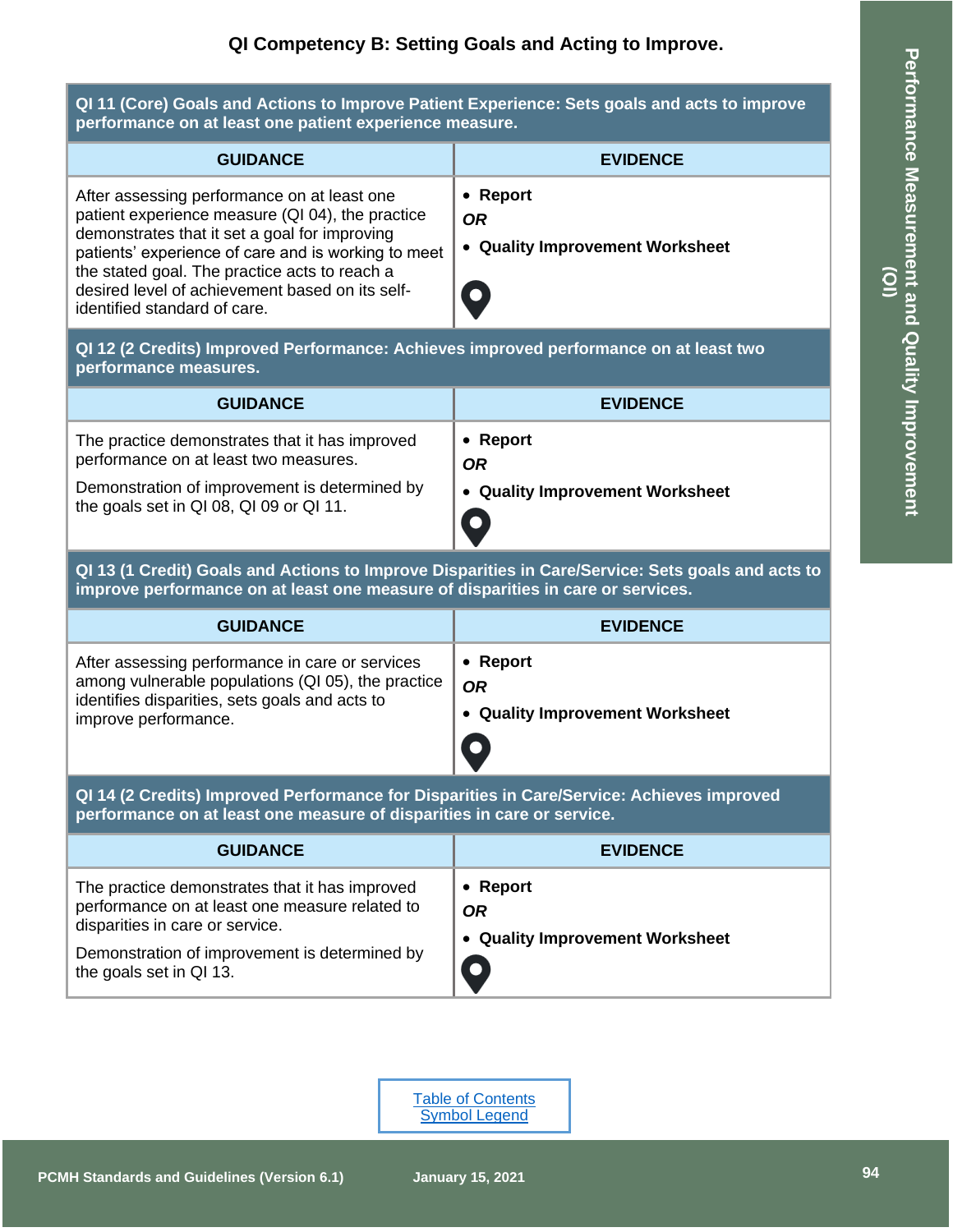## **QI Competency C: Reporting Performance.**

<span id="page-67-0"></span>**Competency C: Reporting Performance.** The practice is accountable for performance and shares data within the practice, with patients and/or publicly for the measures and patient populations identified in the previous section.

<span id="page-67-1"></span>**QI 15 (Core) Reporting Performance Within the Practice: Shares clinician -level or practice -level performance results with clinicians and staff for measures it reports.**

| <b>GUIDANCE</b>                                                                                                                                                                  | <b>EVIDENCE</b>                                                    |
|----------------------------------------------------------------------------------------------------------------------------------------------------------------------------------|--------------------------------------------------------------------|
| The practice provides individual clinician or<br>practice-level reports to clinicians and practice staff<br>that include a minimum of:                                           | • Documented process<br><b>AND</b><br>• Evidence of implementation |
| One clinical quality measure<br>One resource stewardship measure<br>$\bullet$<br>One patient experience measure                                                                  |                                                                    |
| Performance results reflect care provided to all<br>patients in the practice (relevant to the measure),<br>not only to patients covered by a specific payer.                     |                                                                    |
| The practice may use data that it produces, or data<br>provided by affiliated organizations (e.g., larger<br>medical group, individual practice association or<br>health plans). | PCSP QI 09<br><b>Documented Process Only</b>                       |

<span id="page-67-2"></span>**QI 16 (1 Credit) Reporting Performance Publicly or With Patients: Shares clinician -level or practice -level performance results publicly or with patients for measures it report s .**

| <b>GUIDANCE</b>                                                                                                                                                                                                     | <b>EVIDENCE</b>                                                         |
|---------------------------------------------------------------------------------------------------------------------------------------------------------------------------------------------------------------------|-------------------------------------------------------------------------|
| The practice shares individual clinician or practice-<br>level reports with patients and the public that<br>include a minimum of:                                                                                   | • Documented process<br><b>AND</b><br><b>Evidence of implementation</b> |
| One clinical quality measure<br>One resource stewardship measure<br>One patient experience measure                                                                                                                  |                                                                         |
| Reports reflect the care provided by the care team.<br>Performance results reflect care provided to all<br>patients in the practice (relevant to the measure),<br>not only to patients covered by a specific payer. |                                                                         |
| The practice may use data that it produces, or data<br>provided by affiliated organizations (e.g., larger<br>medical group, individual practice association or<br>health plans).                                    | PCSP QI 10<br><b>Documented Process Only</b>                            |

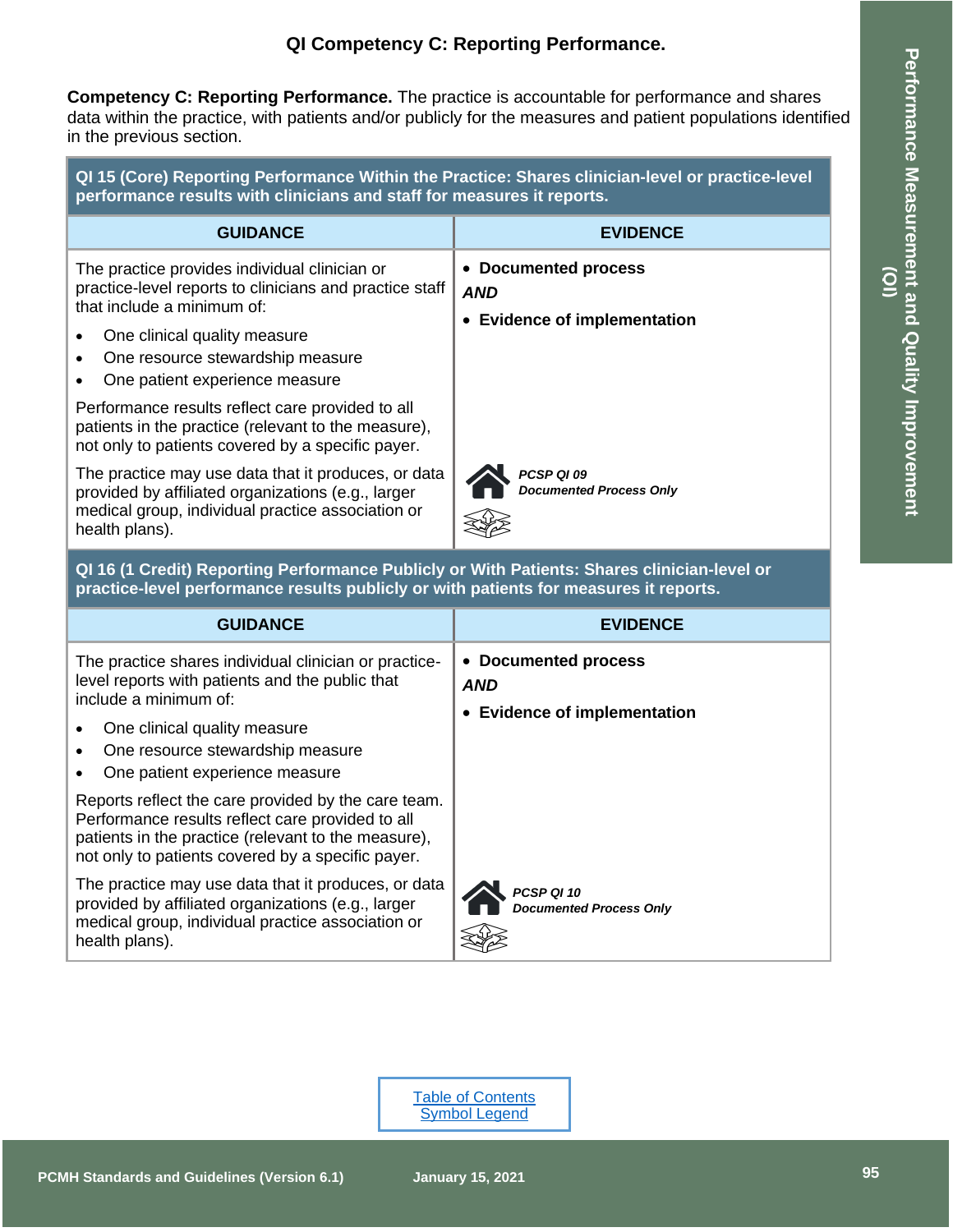## **QI Competency C: Reporting Performance.**

<span id="page-68-0"></span>

| QI 17 (2 Credits) Patient/Family/Caregiver Involvement in Quality Improvement: Involves the<br>patient/family/caregiver in quality improvement activities.                                                                                                                                                                                      |                                                                    |
|-------------------------------------------------------------------------------------------------------------------------------------------------------------------------------------------------------------------------------------------------------------------------------------------------------------------------------------------------|--------------------------------------------------------------------|
| <b>GUIDANCE</b>                                                                                                                                                                                                                                                                                                                                 | <b>EVIDENCE</b>                                                    |
| The practice has a process for involving patients<br>and their families in its quality improvement efforts<br>or on the practice's patient advisory council<br>(PFAC). At a minimum, the process specifies how<br>patients and families are selected, their role on the<br>quality improvement team and the frequency of<br>team/PFAC meetings. | • Documented process<br><b>AND</b><br>• Evidence of implementation |
| The ongoing inclusion of patients/families/<br>caregivers in quality improvement activities<br>provides the voice of the patient to patient-<br>centered care.                                                                                                                                                                                  |                                                                    |
| 0.148 (2 Crodite) Electronic Submission of Mossurge: Electronically reports clinical quality                                                                                                                                                                                                                                                    |                                                                    |

<span id="page-68-1"></span>**QI 18 (2 Credits) Electronic Submission of Measures: Electronically reports clinical quality measures to an external entity such as Medicare, a Medicaid agency or a health plan.**

| <b>GUIDANCE</b>                                                                                                                                                                                    | <b>EVIDENCE</b>          |
|----------------------------------------------------------------------------------------------------------------------------------------------------------------------------------------------------|--------------------------|
| The practice electronically produces and transmits<br>clinical quality measures to an external entity such<br>as Medicare, a state Medicaid agency or a health<br>plan. that include a minimum of: | • Evidence of submission |
| One immunization measure.                                                                                                                                                                          |                          |
| One preventive care measure (not including<br>immunizations).                                                                                                                                      |                          |
| One chronic or acute care clinical measure.                                                                                                                                                        |                          |
| One behavioral health measure.                                                                                                                                                                     |                          |
| Data submitted are not based on claims and<br>include the entire relevant patient population, not a<br>sample.                                                                                     |                          |